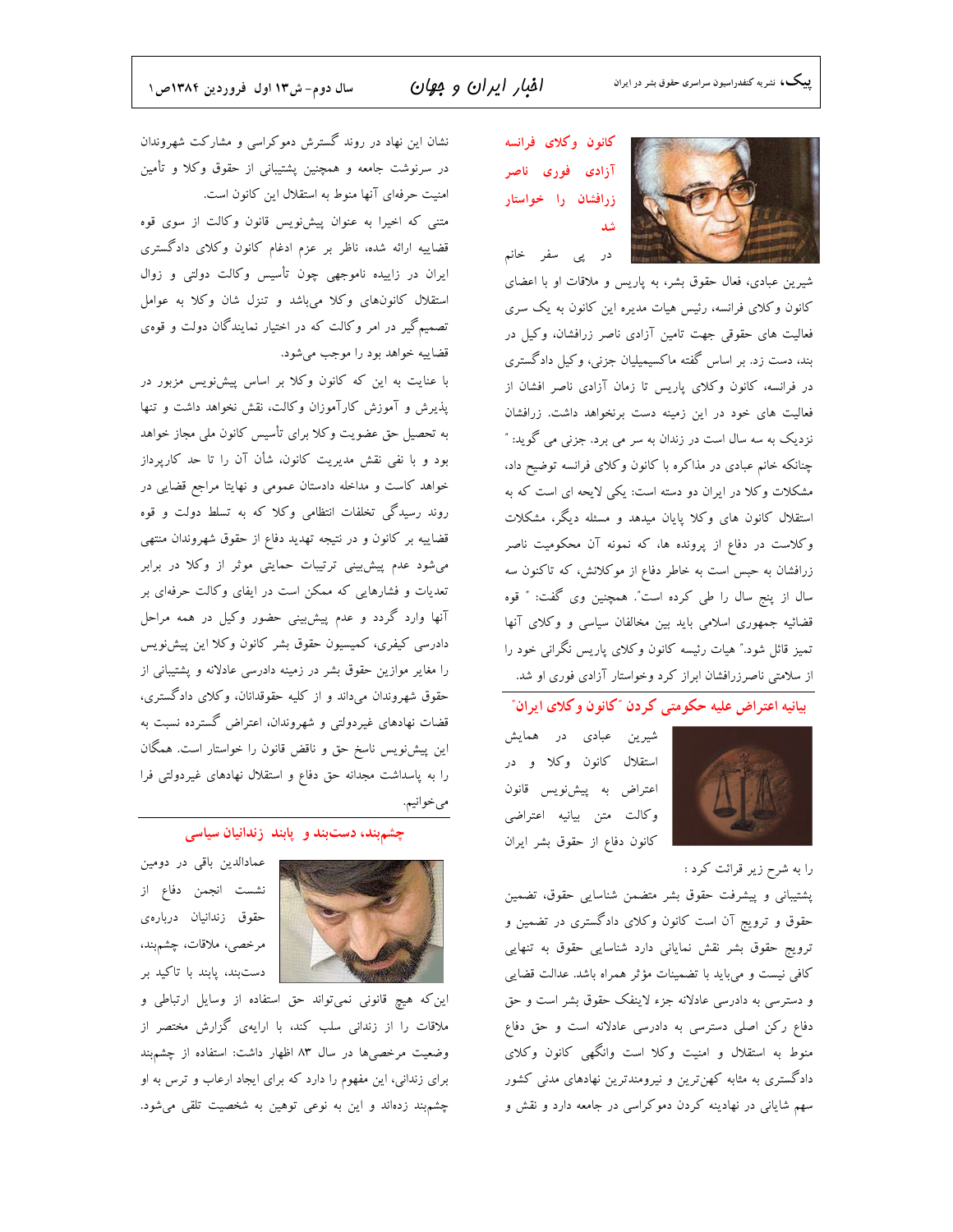همچنن توجیه مسوولان زندان مبنی بر دلایل امنیتی در این خصوص به هیچ وجه منطقی نیست؛ چرا که اولا زندانبانان و بازرسان به تدریج توسط زندانی شناخته میشود و دیگر این که طبق ماده ی ۱۲۴ آییننامهی دادرسی هیچ کس را قبل از تدارک ادلهی کافی نمیتوان احضار یا بازپرسی کرد.

وی ابراز داشت: در پرسشی که از ۲۵ نفر زندانی سیاسی در سال ۸۳ شده بود نشان داد در مورد ۲۵ نفر از چشم بند، ۲۰ نفر دست بند و ۵ نفر از پابند استفاده شده که در مورد زندانیان سیاسی هیچ توجیهی در استفاده از این وسایل وجود ندارد. باقی خاطرنشان کرد: دلیل استفاده از پابند و دستبند، کثرت زندانیان و نبود مامور كافي است.

زهرا کاظمی با ضربه مغزی به قتل رسید



دکتر سیدشهابالدین صدر، در مصاحبه با خبرگزاری ایسنا، درباره تاخیر در رسیدگی قطعی به پرونده قتل "زهرا كاظمى" خبرنگار عكاس بین المللی ایران تبار گفت:

" یکی از کارنامههای درخشان پزشکی قانونی در سالهای اخیر رسیدگی به پروندههای مرگ زهرا کاظمی است؛ اینها جزء موفقیتآمیزترین و دقیقترین کارهای کارشناسی تاریخ پزشکی قانونی است. پرونده خانم زهرا کاظمی، از طریق دادگاه ارجاع شد، كه علت فوت تعيين شود. وقتى ما اعلام كرديم علت فوت ضربه مغزی است، به سرعت به رئیس قوهی قضاییه و رییسجمهور ارجاع شد و تمام اتفاقاتی که افتاد با محوریت پزشکی قانونی بود. یعنی کمیسیونهایی که دراین باره تشکیل دادیم. تاریخی بود، که تمام جراحان مطرح كشور و شخص وزير بهداشت به عنوان کارشناس عضو کمیسیون بودند؛ در همه جای دنیا هم تنها سازمانی که هیچ خدشهای به کارش وارد نکردند، کار پزشکی قانونی بود. اما پرونده در حال حاضر در جریان است چون افرادی متهم شدند و باید از خود دفاع کنند."

#### در صورت عدم توافق بر سر دستمزدها تحصن می کنیم

حسن صادقی رییس کانون شوراهای اسلامی گفت: اگر به افزایش دستمزد کارگران در قبال توافق سال گذشته شورای عالی کار عمل نشود،

تمام نمایندگان کارگری در مقابل دفتر کانون عالی کارفرمایان تحصن خواهند کرد .

حسن صادقی دولت را متهم کرد که "اصلا به فکر کارگران نبوده و تمام فکرش حمایت از سرمایه و سرمایه داران شده است و در این راستا کارفرمایان هم از آب گل آلود به خوبی ماهی می گیرند" در همین مورد پرویز احمدی رییس کانون شوراهای اسلامی تهران نیز تاکید کرد دستمزدی که هم اکنون برای کارگران تعیین شده بسیار پایین تر از خط فقر است و با این حال کارفرمایان میخواهند آن را نپردازند. وی خواهان پایبندی نمایندگان دولت و کارفرمایان به توافق های سال گذشته در خصوص دستمزد کارگران شد. وی گفت براساس آمار و ارقام رسمی دستمزد سال ۸۴ رقم ۱۴۳ هزار و ۶۶۲ تومان تعیین شده و توافق به کمتر از آن خیانت به کارگران است.



۵۵ انتشاراتی ایران خواهان پیگیری حمله و تخریب انتشاراتی روشنگران شدند

در یی به آتش کشیدن دفتر انتشارات روشنگران(متعلق به شهلا لاهیجی) از طرف ایادی رژیم، جمعی از ناشران کتاب در

نامه اي به رئيس جمهور خواستار بررسي و پيگيري علل اين واقعه شده اند. در نامه ناشرین چنین آمده است:

"قطعاً از حادثه انفجار در دفتر انتشارات روشنگران و مطالعات زنان و تخریب اموال و آثار فرهنگی موجود در آن مطلع هستید. لذا مصراً خواستار شناسایی و معرفی عاملین این واقعه تاسف بار و انجام اقدامات جدي و لازم جهت پیشگیري از وقوع حوادث مشابه که امنیت شغلی ناشران و کتابفروشان را در معرض خطر قرار داده است، می باشیم."

انتشارات ارمغان، انتشارات آزادمهر، انتشارات اسرار دانش، انتشارات آشیان، انتشارات آگاه، انتشارات اختران، انتشارات آگه، انتشارات اميد فردا، انتشارات ارديبهشت، انتشارات افق، انتشارات بازتاب، انتشارات بازتاب نگار، انتشارات بهار، انتشارات بهنامي، انتشارات پیام امروز، انتشارات تک رنگ، انتشارات توس، انتشارات ثالث، انتشارات خجسته، انتشارات خورشید، نشر دیگر، انتشارات دنیا، انتشارات دانیال شیرمحمدی، انتشارات دنیای نو، انتشارات روزبهان، انتشارات ساغر، انتشارات سرايي، انتشارات شباهنگ، شرکت سهامی چاپخش، شرکت سهامی انتشار، انتشارات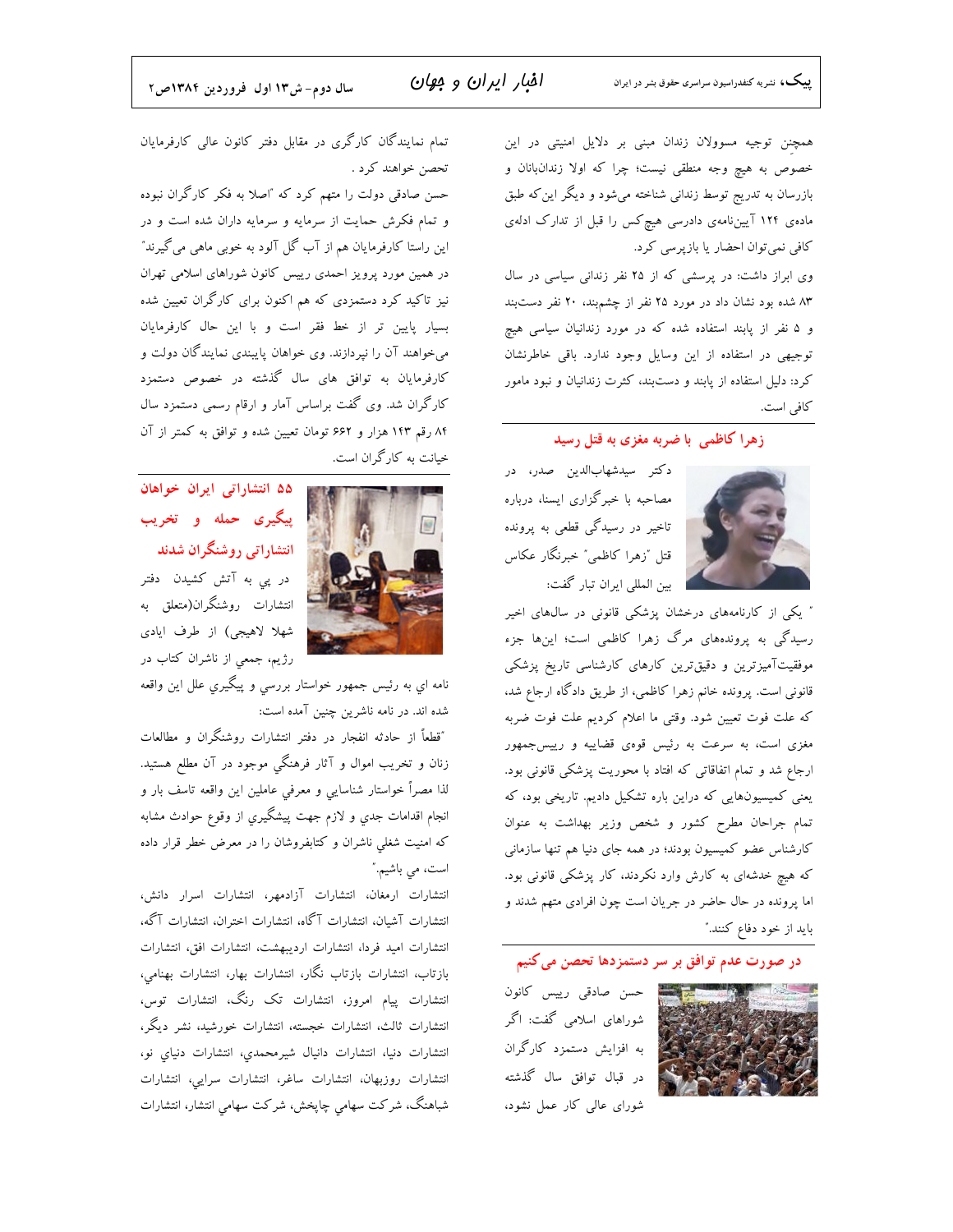افبار ایران و موان

صورتگر، انتشارات طرح نو، انتشارات عطار، انتشارات فیروزه، انتشارات قصيده سرا، انتشارات ققنوس، نشر قصه، انتشارات كتاب مرو، انتشارات كتاب مهناز، انتشارات كوهسار، انتشارات كوير، انتشارات گل آذین، انتشارات گلبرگ، انتشارات گوتنبرگ، انتشارات گام نو، انتشارات مروارید، انتشارات مازیار، انتشارات معین، انتشارات مدرس، انتشارات مولی، انتشارات نیلوفر، نشر چشمه، انتشارات نقش و نگار، نشر علوم دانشگاهی، انتشارات يادآوران.

### قصد جانم را كرده اند



مرهون رأفت نظام است. و روزنامه $_2$  رسالت که مدعی است وی طرفدار اسرائیل است گفت: تحریکاتی علیه جان من میشود واگر کسی فردا چاقو و یا طپانچه یی زد آنها مقصر نیستند بلکه آنها ( آیت اله مصباح) که چنین تحریک־شان میکنند تقصیر دارند.

همچنین وی در مورد دادگاه های اخیرش توضیح داد که" اخیراً که احضارم کرده<sup>—</sup>اند به دلیل شکایت یک خبرنگار باشگاه خبرنگاران جوان بود. وی به عنوان شاکی خصوصی یک سال بعد از آنکه در دیدار با آقای شیراک به وی دست داده بودم شکایت کرده که من از دیدن این عکس غیرت دینی ام به جوش آمده.

شیرین عبادی در مورد دادگاه قبلی وی که به ۲۵ روز زندانی شدن پرونده مربوط به مسأله ی فرشاد ابراهیمی و نوار وی است. قرار ۱۵ ماه زندانی به جریمه ی نقدی تبدیل شده. ولی در این چند ساله ساز ند.

### احضار، تهدید و تبعید کارگران

هيات موسسان سنديكاهاي

خانم عبادی در جلسه هیات نظارت بر پرتو، ارگان آقای مصباح را نشان داد

این هم از شاکی خصوصی.

او منجر شد اظهار داشت که " آن پرونده مختومه شده است. آن جریمه ی نقدی را دریافت نمیکنند که وثیقه ی منزل ما را آزاد

کارگری حمایت خود را از فعالان صنفي و اتحادیه ها اعلام کرد. این

هیات منتخب کارگری با صدور بیانیه ای اعلام کرد تشکیلات

سنديكايي- اتحاديه اي قادر خواهد بود از منافع قانوني و مشروع کارگران ايران دفاع کرده و تشکيلات سنديکايي – اتحاديه اي مستقل و آزاد، ابزار واقعی و کارآمد زحمتکشان و ضامن برقراری روابط سه جانبه اصولي و پايدار با شركاي اجتماعي خواهد بود. دراین بیانیه تاکید شده است: به دنبال پذیرش بی قید و شرط مقاوله هاي هشت گانه موسوم به مقاوله نامه هاي بنيادين كار به ويژه مقاوله نامه هاي ۸۷ و ۹۸ سازمان جهاني کار مبني بر حق آزادي فعاليت سنديكايي و اتحاديه اي و عقد قراردادهاي دسته جمعی کارگران کشور از جمله کارگران شرکت واحد اتوبوسرانی تهران و حومه درصدد احیا و برپایی سندیکای کارگران به نفع حق آزادي فعاليت اتحاديه اي در چارچوب قراردادهاي بين المللي پذيرفته شده توسط وزارت كار جمهوري اسلامي ايران و برخي شركاي اجتماعي آن اقدام كرده اند. براساس اين بيانيه، از سوي ادارات حراست شرکت واحد و برخی عوامل شوراهای اسلامی زیر پوشش «خانه کارگر» تحت فشار قرار گرفته اند. در موارد بسیاری، کارگران داوطلب عضویت در سندیکا که در جلسات آموزشی حضور می یابند بلافاصله توسط اداره حراست واحد مربوطه احضار و تهديد به لغو قرارداد يا اخراج و يا تبعيد به مناطق دوردست می شوند. نتیجه این فشارها با ارسال نامه ً سرگشاده کارگران شرکت واحد اتوبوسراني تهران به رياست جمهوري است. هیات موسسان سندیکاهایِ کارگریِ اعلام کرده است مسئولان خانه کارگر به رغم امضاي موافقتنامه در وزارت کار تحت نظارت نمایندگان سازمان جهانی کار و پذیرش اصلاح فصل ششم قانون کار، همچنان با سندیکا و فعالیت سندیکایی مخالفت می کنند.

بون حقوق بشر سازمان ملل

در شصت و یکمین نشست كميسيون حقوق بشر سازمان ملل متحد گروهی از ايرانيان، نيروهاي ايوزسيون ، كوشند

گان حقوق بشر به همراه تنی چند از خانوادههای زندانیان و قربانیان جنایات و ترور های رژیم جمهوری اسلامی در شهر ژنو ، میدان ملتها واقع در روبروی سازمان ملل گردهم آمدند، تا به اعضاء كميسيون مربوطه اعلام نمايند ، سال پيش بر لبهاى خود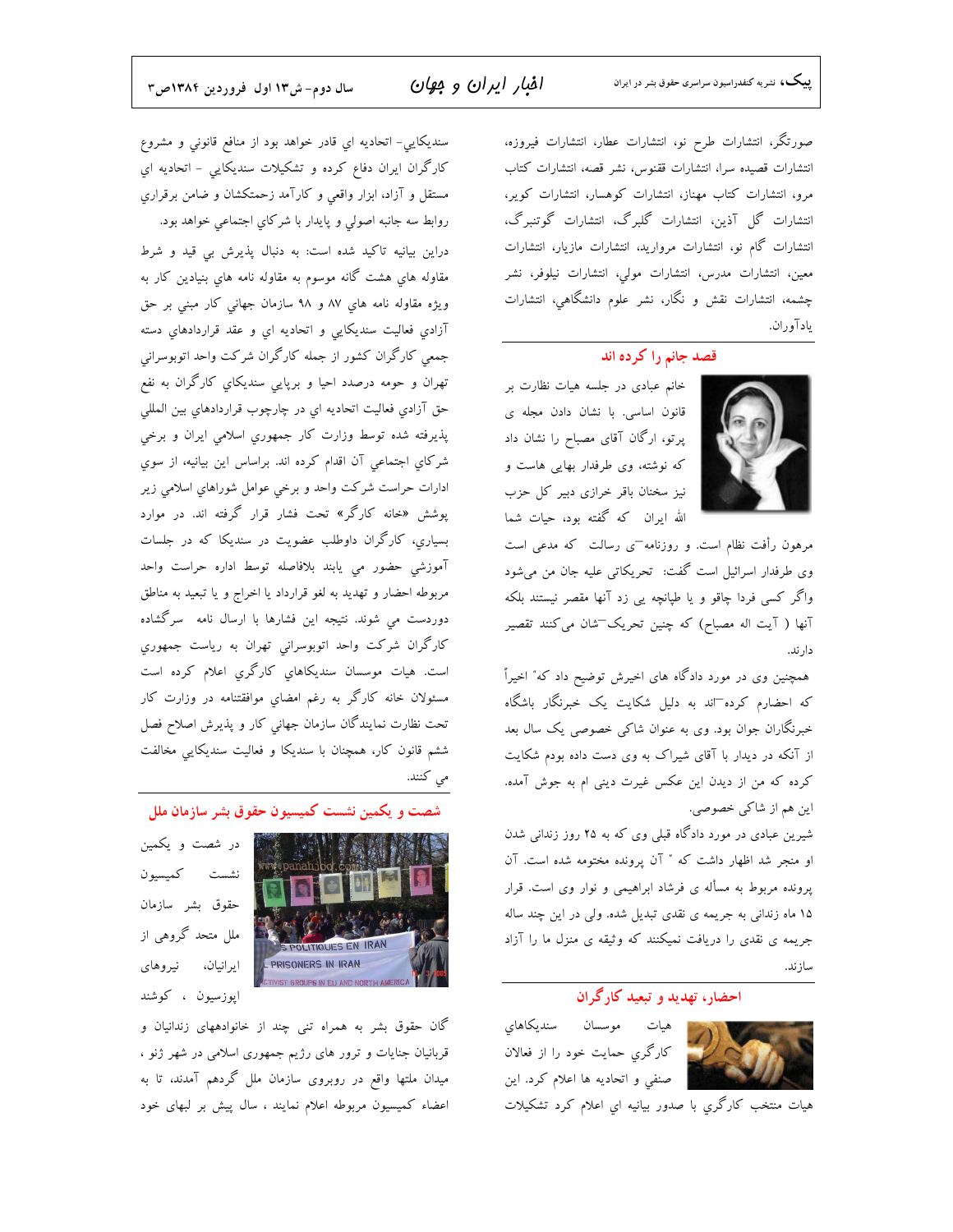افبار ایران و موان

مهر سکوت زدید و بی صدا از کنار جنایات رژیم جمهوری اسلامی گذشتید.

از سال پیش تا کنون نه تنها وضعیت حقوق بشر توسط جمهوری اسلامی بهبود نیافته بلکه در سال ۲۰۰۴ همچنان ؛ صدور احکام اعدام، سنگسار ، قطع اعضاء بدن ، دستگیری و بازداشت فعالین سیاسی و فرهنگی ، دانشجویان ، روزنامه نگاران و توقیف مطبوعات ، افزایش بازداشتگاه ها و زندانهای مخفی و غیر رسمی و... ادامه داشته و بر آن نیز افزوده شده است.

حاضرین در جمع اعتراضی خواهان اعلام رای ناقض حقوق بشر بودن جمهوری اسلامی شده و علاوه بر آن در خواست استقرار دائمی و تعیین ناظر ویژه حقوق بشر در جمهوری اسلامی را دارند.

خانم پرستو فروهر در این مورد اظهار داشت که: " مساله اساسی پیشبرد حقوق بشر و استقرار آن و تلاش همه گیر تری توسط گروهای مختلف سوای از مرزهای و اندیشه ها است. گردهم آمدن خانواده قربانیان و تشکیل چنین برنامه هایی به مناسبتهای متفاوت و حمایت از آن بسیار مهم است. همچنین باید سعی شود نقض حقوق بشر ، به صورت خاص مطرح شود مثلا تاکید بر آزادی ناصر زرافشان ، استمرار بر تاکید اینگونه مورد خاص و همه گیر كردن آن ميتواند بافت پشت قتلها را باز كند.

خانم سارا نوری دهکردی گفت : " می خواهیم سران جمهوری اسلامی در داد گاهی بین المللی محاکمه شوند ، بر اساس اطلاعات ما قرار است قاتلین میکونوس تا دو سال دیگر با یک جسد اسرائیلی معاوضه شوند و چنانچه چنین عملی صورت گیرد ، یقینا از نظر ما دولت آلمان زیر سوال است .

ما و خانم کژال عبدلی قصد شکایت و ادعای خسارت در رابطه با پرونده میکونوس را داریم و با وکیل خود نیز در رابطه نحوه طرح و موفقیت در دادگاه صحبت کرده ایم . شاید اپوزسیون با طرح ادعای خسارت نظر مساعد نداشته باشد ولی هدف ما در این مورد مفتوح بودن پرونده جنایات جمهوری اسلامی است تا فراموشی آن. برای تغییر وضعیت موجود نباید نا امید شد."

همچنین برادر ابراهیم زال زاده از قربانیان قتل های رژیم ایراد داشتند : "قتل های سیاسی صورت گرفته در دوران رفسنجانی و خامنه ای کاملا مشخص است، در نشستی که با نماینده سازمان ملل داشتیم خواهان ً محکومیت رژیم جمهوری اسلامی شدیم و گفتیم به دلیل معاملات اقتصادی این رژیم را از لیست ناقض ین حقوق بشر خارج نکنید. چرا ایرانی ها از حقوق انسانی کمتری در این ۲۵ سال نسبت به بقیه مردم دنیا برخوردارند و کسی در این نشستهای

سخنی نمی گوید!" وی در انتها صحبت خود، دفاع از فعالین در بند چون دکتر زرافشان را بسیار مهم دانستند .

#### مارس خونین در ترکیه



تظاهرات زنان در استامبول (تركيه) با ہجوم پلیس سرکوب شد. دراین تظاهرات پلس ترکیه زنانی را که

به مناسبت ۸ مارس دست به تظاهرات زده بودند زیر باتوم و مشت و لگد گرفت. یک صحنه از این یورش که در آن پلیس با لگد به صورت زن جوانی میزند که زیر دست و پای پلیس نقش بر زمین شده، بعنوان تكاندهنده ترين فيلم خبرى اين تظاهرات بارها از شبکه "یورونیوز" پخش شد. پوشش خبری این تظاهرات و عکس العمل خشن پلیس ترکیه به گونه ای بود که پارلمان اروپا نیز آن را درارتباط با خواست ترکیه برای عضویت در اتحادیه اروپا به بحث گذاشت.

# د, گذشت , هبر حزب کمونیست شیلی



مارین گلادیس رهبر حزب کمونیست شیلی و چهره تاریخی مبارزه با دیکتاتوری پینوشه در سن ۶۳ سالگی درگذشت. ساعاتی پس از انتشار این خبر، ریکاردو لاگوس رییس جمهور

شیلی دو روز عزای ملی در سراسر این کشور اعلام کرد. خانم گلادیس در زمان کودتا برضد دولت آلنده رهبر جوانان حزب کمونیست بود و سپس به هلند پناهنده شد. وی در دوران پینوشه بارها مخفیانه به شیلی بازگشت و به چهره ای افسانهای تبدیل شد و نامش در راس مبارزانی قرار گرفت که پلیس در تعقیب آنان بود. شوهر وی نیز در دوران پینوشه به قتل رسید و مفقودالاثر گردید.

# رهبر حزب الله تقاضای جورج بوش را رد کرد

شيخ حسن نصرالله گفت حزب الله بايد مسلح باشد چون وظيفه دارد از لبنان دفاع كند رهبر حزب الله، گروه پیکارجو و اسلامگرای لبنانی،

تقاضای رئیس جمهور آمریکا برای خلع سلاح را رد کرده است.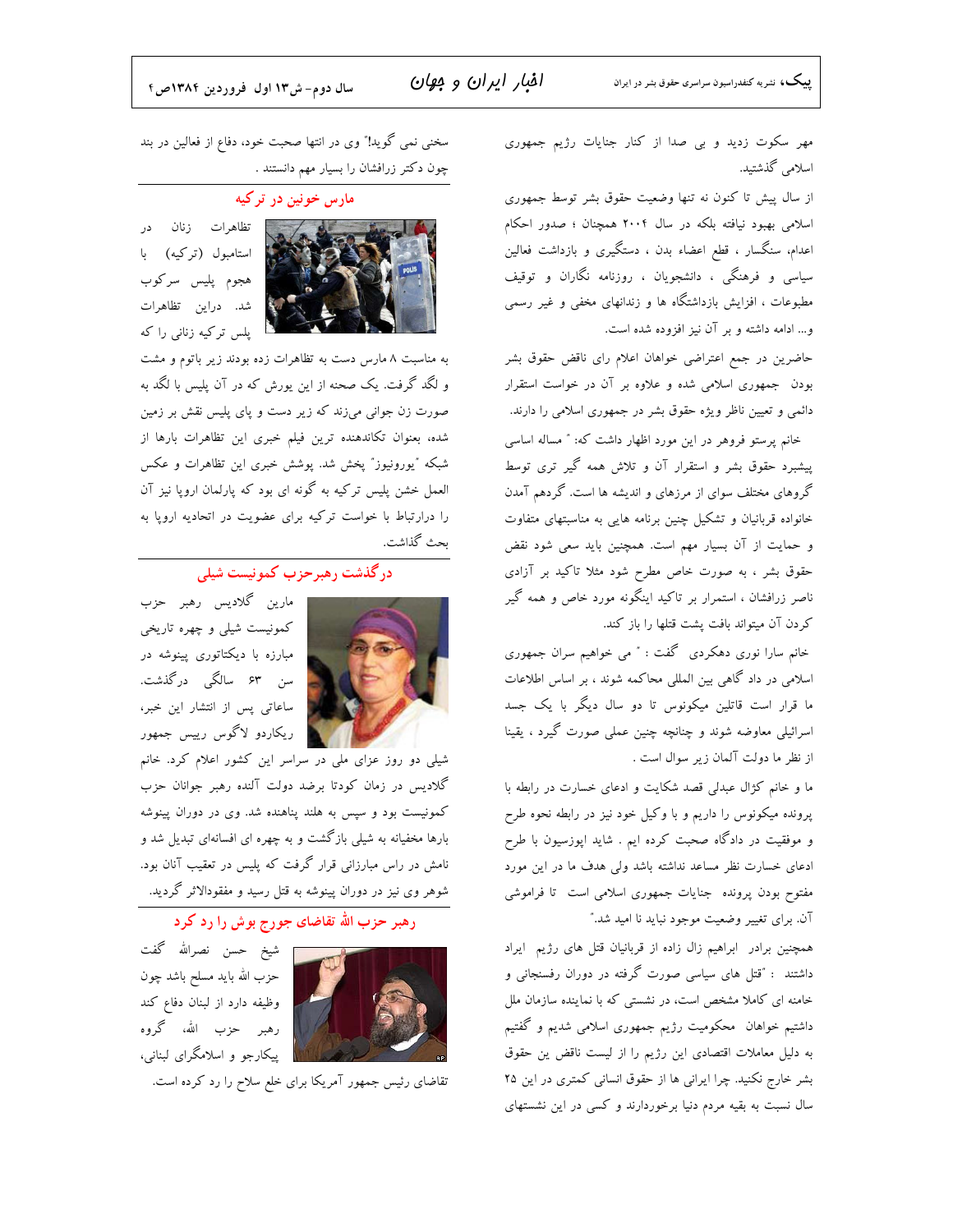# افبار ايران و مهان

سال دوم- ش۱۳ اول فروردین ۱۳۸۴ص۵

شیخ حسن نصرالله در مصاحبه ای تلویزیونی گفت حزب الله باید مسلح باشد چون این گروه وظیفه دارد در برابر اسرائیل از لبنان دفاع كند.

خبرنگاران می گویند درحالی که حزب الله اشاره کرده است که مایل به ایفای نقشی فعال تر در صحنه سیاسی لبنان است، اما ابهامی باقی نگذاشته است که تا زمانی که مناقشه اسرائیلی ها و فلسطینی ها ادامه دارد خلع سلاح نخواهد شد.



تاجر اروپایی فروشندهی مواد شیمیایی به صدام، محاکمه می شو د به گزارش خبرگزاری رویتر،

دادستانان اعلام کردند، فرانس ون انرعت، تاجر هلندی ۶۲ ساله، هزاران تن عنصر گاز سمی برای دولت سابق عراق تهیه کرده است که در سال@ای ۱۹۸۰ تا ۱۹۸۸ از آنها در جنگ علیه ایران و شهروندان کردی!ش از جمله حمله به حلبچه در سال ۱۹۸۸ استفاده کرده است. آژانسهای بازرسی تسلیحات سازمان ملل، ون انرعت را یکی از مهمترین دلالان در دستیابی مواد خام تسلیحات شیمیایی عراق میدانند. یکی از این دادستانان اظهار داشت: این مطلب روشن شده که در اواسط دههی ۸۰ دولت عراق گازهای سمی را در جنگ علیه ایران و مردم خودش استفاده کرد. قرار است صدام، ديكتاتور معزول عراق و على حسين الماجد پسرعمویش به اتهام جنایاتی از جمله حمله به حلبچه محاکمه شوند. ون انرعت که اولین هلندی است که به نسل کشی و اتهام مرتبط با جنایات جنگی روبهروست در صورت محرز شدن حکمش به حبس ابد محکوم میشود. هر کدام از قربانیان عراقی و ایرانی حملات شیمیایی، در نظر دارند دادخواست پرداخت غرامت ۱۰ هزار یورو از ون انرعت را دنبال کنند. حدود دهها کرد در خارج از دادگاه عالی امنیت با در دست داشتن پلاکاردی که در روی آن به حملهی حلبچه اشاره شده بود، تجمع کردند. یکی از اعضای اتحادیهی دانشجویان کرد اعلام کرد: این واقعه برگ سیاهی در تاریخ کرد بود.

# نظاه ات سالگ د حنگ عراق

به مناسبت دومین سالگرد اشغال عراق توسط نيروهاى آمریکایی، حدود ۴ هزار نفر در توکیو بر علیه حضور



نیروهای ژاپنی در عراق دست به اعتراض زده اند. این تظاهرات در شهر رم، پایتخت ایتالیا نیز قرار است به همین مناسبت یک راهپیمایی آرام برگزار شود. سیلویو برلوسکونی، نخست وزیر ایتالیا اوایل این هفته گفت تصمیم دارد در ماه سپتامبر، برنامه خارج ساختن نیروهای ایتالیایی از عراق را آغاز کند. در لندن نیز مخالفان جنگ عراق یک تظاهرات ضد جنگ برگزار می کنند و در راهپیمایی خود از مقابل سفارت آمریکا عبور می کنند. در نیویورک نیز معترضین با راهپیمایی به سوی پارک مرکزی شهر خواستار خروج نیروهای آمریکا از عراق خواهند شد.



در روز جمعه ۲۸ اسفند سال ۸۳ در آخرین جمعه سال از همان ساعت های اوليه صبح جمعيت فراواني بر سر مزار جانباختگان

اعدام های دهه ۶۰ خصوصا سال ۶۷ حضور یافتند .مزار این جانباختگان در جاده خاوران است.اکثر این قبور بی نام نشان هستند و به گفته خانواده گورهای دسته جمعی می باشند و تنها معدودی سنگ قبر دارند.

جمعیت حاضر شده در خاوران با قرار دادن شاخه های گل و عکس جانباختگان مراسم را شروع کردند.در حدود ساعت ۱۰ یکی از مادران با خواندن شعری یاد و ارمان آنان را گرامی داشت و سخنان کوتاهی هم ایراد کرد.سپس حاظران با کف زدن و درود قرستادن او را همراهی کردند و سرود سر اومد زمستون را خواندند بعد دختر یکی از جانباختگان شعری را دکلمه کرد که حضار را بسیار تحت تاثیر قرار داد او با صدای رسا و در عین حال بغض آلود فضا را احساسی تر کرد. سپس حضار سرد بهاران خجسته باد کرامت دانشیان را خواندند. بعد از آن یک جوان شعری از سعید سلطان پور را خواند و جمعیت با درود های متوالی او را همراهی کردند. یکی از مادران شعر برخیزیم حمید مصدق را خواند و جمعیت هم سرود بر پا خیز از جا کن را خواندند .بعد از آن خانم زرافشان پیام ًدکتر ناصر زراقشان را از داخل زندان برای جمعیت خواندند که با تشویق بی امان حضار همراه شد .

#### بقیه در صفحه ۱۳ و ۲۱

كميته دفاع از مقوق بشر در ايران www.polpiran.com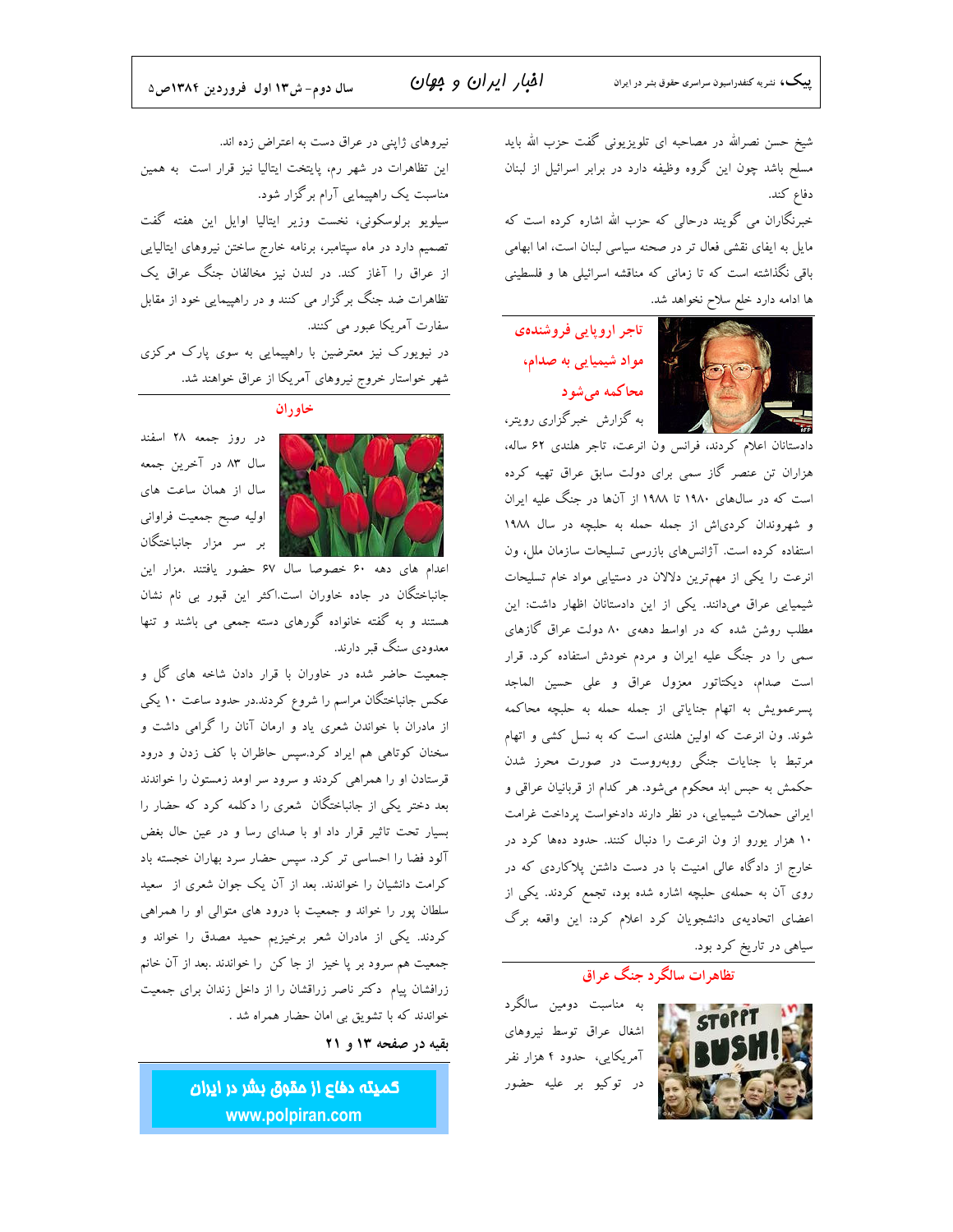# دىدگاە

عباس اميرانتظام

# گام به گام بسوی اجرای میثاق ملی



مسالمت آمیز به نظام دمکراتیک از طریق همه پرسی میبایستی از کلیه ظرفیتهای ملی و ابتکارات فردی سود برد. تنها و یگانه محدودیت و خط قرمز این جنبش ملی عدم توسل به خشونت، تخریب و برهم زدن نظم جاری امور و معیشت مردم و بخصوص اقشار آسیب پذیر میباشد. حرکت ملی از همراهی و همبستگی همهٔ ایرانیان شکل میگیرد. موفقیت حرکت مسالمت آمیز، دمکراتیک و غیرخشونت آمیز در گرو مسئولیت پذیری و مشارکت فعال همهٔ ایرانیان در تعیین سرنوشت خویش میباشد. برای نیل به این منظور، هر مناسبتی بعنوان یک فرصت قلمداد میگردد. جشنها ، اعیاد، مناسبتهای ملی و مذهبی ، میهمانیها، صف@ای انتظار میادین ورزشی، دانشگاهها، مدارس، اماکن عمومی، اتوبوسها.... که امکان تجمع و گردهمایی طبیعی و عادی مردم را فراهم می کند بایستی برای حضور فعال مردم مورد استفاده جنبش مسالمت آمیز فراگیر قرار گیرند، این جنبش ملی با تکیه بر اراده ملی و حضور فعال همهٔ ایرانیان بدون برهم زدن نظم عادی و اخلال در زندگی روزمره و با کمترین هزینه قادر است که دست آوردهای بزرگی را تحصیل کند.

در حرکت مسالمت آمیز، باید از قابلیتها و ظرفیتهای اماکن مهم عمومی چون دانشگاه، اداره، کارخانه برای گردهمآیی، اعلام مواضع، طرح مسائل، تبادل نظر، حداكثر استفاده را برد. به اين صورت جای جای میهن عزیزمان با حضور فعال و گسترده مردم به صحنه مبارزه برای حق تعیین سرنوشت با شیوه مسالمت آمیز تبدیل می گر دد.

به بركت اين حضور فعال و فراگير مردم، حق آزادي بيان، اعتراض و تجمعات بطور طبیعی در جریان پروسه موازنه قدرت بدست میآید وشرایط برگزاری رفراندوم در میدان عمل فراهم می گردد. این جنبش اجتماعی و سیاسی که با توجه به شرایط بسیار مساعد داخلی و بین المللی بالقوه بسیار توانمند میباشد بر عنصر

رهبری و سازماندهی به مفهوم و شیوهٔ سنتی آن تکیه نمی کند. هر ایرانی مسئول، خلاق و فعال امروزه یک رهبر و یا بخشی از عنصر رهبری دسته جمعی است و این بزرگترین سرمایه ملی در ریشه کنی عادات سنتی استبداد زدگی و ذوب شدن در کرامات این یا آن فرد است، در صورت ضرورت ، رهبری در جریان حرکت دسته جمعی بصورت دمکراتیک از طرف مردم انتخاب خواهد شد. گام اول این جنبش اجتماعی <sup>—</sup> سیاسی و مسالمت آمیز بر حضور فعال مردم دراجتماعات ، فراگیر شدن گفتمان میثاق ملی، علنی کردن مطالبات، پی گیری مسالمت آمیز مطالبات، استوار میباشد. این کار باید به صورتی انجام گیرد که به زندگی روزمره و روال طبیعی امور لطمه وارد نکند. مثلاٌ یک ساعت در هفته بین ساعت دوازده تا سیزده، همهٔ دانشجویان بدون تعطیلی کلاس در محوطهٔ دانشگاهها و دانشکدهها دورهم جمع شده و به شیوهٔ دلخواه خود به تبادل نظر پیرامون مسائل صنفی –اجتماعی وسیاست بپردازند.

برای پایان رارن به وضعیت اسفناک کشور و متوقف كررن چرفهٔ باز تولید فقر، سركوب و فریب، باید ، شركت در انتفایات فرمایشی و نمایشی را تمریع کرده و در عین مال از تسلیم شرن به قضا و قرر و امیر بستن به ماره ہویی های دیگران براً پرهیز نمور و با تمریم انتفابات و مش*ارکت فعال در گذار مسال*مت آمی*ز از طری*ق همه پرسی به نظام رمکراتیک رسید.

هموطن ؛ زمان اتخاذ تصمیمات بزرگ، شجاعانه و سرنوشت ساز فرارسیده است، تاریخ ما را به آزمون بزرگ تعیین سرنوشت خویش و رها سازی کشور از چنگال هیولای فقر، فساد، فحشاء، اعتیاد، افسردگی، یاٌس و ناامیدی، سازش و التماس به بیگانگان، فرا میخواند. به فراخوان تاریخ پاسخ شایسته باید داد. برای پایان دادن به وضعیت اسفناک کشور و متوقف کردن چرخهٔ باز تولید فقر، سرکوب و فریب، باید ، شرکت در انتخابات فرمایشی و نمایشی را تحریم کرده و در عین حال از تسلیم شدن به قضا و قدر و امید بستن به چاره جوییهای دیگران جداٌ پرهیز نمود و با تحریم انتخابات و مشارکت فعال در گذار مسالمت آمیز از طریق همه پرسی به نظام دمکراتیک رسید.باید انتخابات را با مشارکت فعال خود به رفراندوم تبدیل کنیم. سرمایه بزرگ ما در این حرکت ملي، پرچمداري جوانان و همراهي فعال و اميدوار همهٔ آزادیخواهان و شیفتگان توسعه پایدار ایران میباشد. با آرزوی آزادى ايران عباس اميرانتظام اسفند ١٣٨٣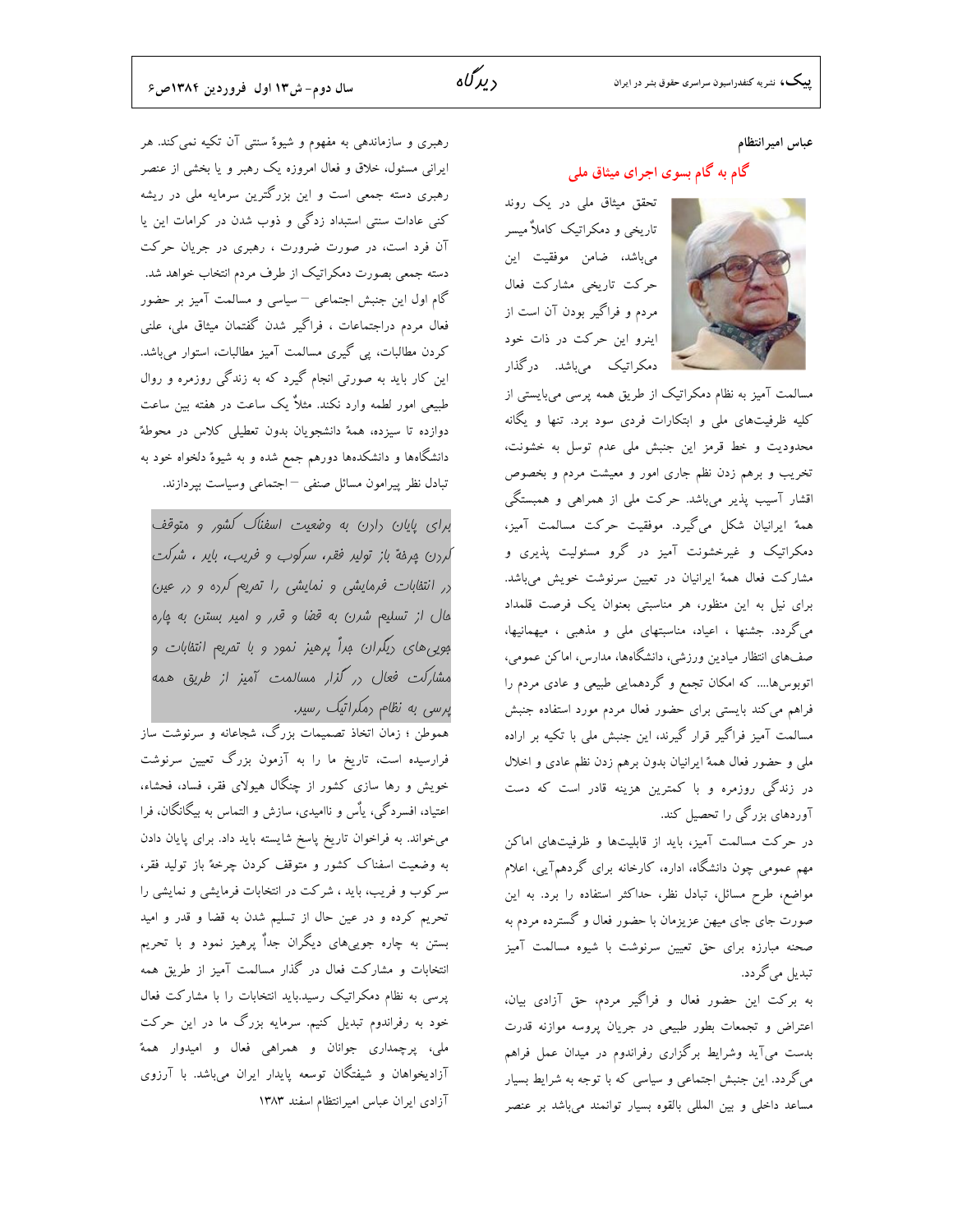### سال دوم- ش١٣ اول فروردين ١٣٨٤ص٧

# گزارش سال ۸۳ کانون مدافعان حقوق بشر در مورد وضعیت حقوق بشر در ایران

سط كانون مدافعان حقوق بشر وضعيت حقوق بشر ً در سال ۸۳ را بشرح زیر اعلام می دارد: این گزارش در دو قسمت نقض حقوق بشر در ایران و سایر کشورهای جهان مورد بررسی قرار می گیرد . الف – نقض حقوق بشر در ايران

= بررسی وضعیت حقوق بشر در ایران در دو بخش نقض حقوق

بشر در زمینه حقوق سیاسی و مدنی و نقض حقوق بشر در زمینه های حقوق اجتماعی ، اقتصادی، فرهنگی، بهداشتی و … مورد ارزیابی قرار خواهد گرفت.

۱-۱- نقض حقوق بشر در زمینه حقوق سیاسی و مدنی

روند تعقیب و بازداشت روزنامه نگاران ،شخصیتهای سیاسی ،فعالان حقوق بشر و سایر نهادهای غیر دولتی ۖ وبلاگ نویسها نه تنها متوقف نگردید بلکه تشدید شد . و این در حالتی است که در مورد وبلاگ نویسها اصولاً قانون جزائی مدونی جهت پیگیری جرایم اینترنتی وجود نداشته و قوه قضائیه پس از دستگیری وبلاگ نویسها بفکر تدوین مقررات جزائی در مورد متهمان اینترنتی افتاد. تعقیب و محاکمه و مجازات متهمان سیاسی در محاکم غیر صالح قضایی بعمل آمده و صرفنظر از آنکه روند تعقیب و احضار و بازداشت و تحقیقات مقدماتی منطبق با موازین قانونی نبوده، در ماهیت نیز مجازاتهای حبس و تبعیدهای سنگین در سراسر ایران در سال ۸۳ در دستور کار قوه قضائیه قرار گرفت. باآنکه بموجب اصول ۱۵۹و۱۷۲ قانون اساسی مراجع صالح قضایی تعیین گردیده ، لذا دادگاههای انقلاب و دادسرا و دادگاههای ویژه روحانیت فاقد محمل و توجیه قانونی هستند با این وجود بنحو روشمند در ارتباط با حقوق سیاسی مردم ، مراجع فوق باتفاق مراجع صالح دیگر به نقض مکرر حقوق بشر ادامه می دهند، روند تعقیب و نقض حقوق شکلی و ماهوی در زمینه سیاسی و مدنی بشرح زیر می باشد: ۲-۱- دادگاههای انقلاب و دادسرا و دادگاه ویژه روحانیت طبق اصول قانون اساسی غیر قانونی محسوب شده و حق تعقیب و

مجازات هیچ کس را ندارند.

بموجب اصل ۱۶۸ قانون اساسی و تبصره ذیل ماده ۴ و تبصره ۱ ماده ۲۰ قانون تشکیل دادگاههای عمومی و انقلاب مصوب ۷۳ اصلاحی ۸۱ مرجع انحصاری و اختصاصی رسیدگی به جرایم متهمان سیاسی و مطبوعاتی دادگاه کیفری استان بوده که با حضور هیأت منصفه بجرایم سیاسی و مطبوعاتی رسیدگی می نماید که اولاً در جرایم سیاسی حتی به عنوان نمونه یک متهم سیاسی هنوز در این مرجع صالح مورد محاکمه قرار نگرفته. ثانیاً در جرایم مطبوعاتي عليرغم قانون هيات منصفه مصوب مجلس ششم حتى يكبار از اين هيأت منصفه قانوني استفاده نشده ًمع الاسف با توافق قوه قضائیه و قوه مقننه در مجلس هفتم اجرای این قانون نسبتأ معتدل بمدت يكسال متوقف گرديد. ثالثاً بعد از انقلاب هيأتهاى منصفه مطبوعاتی که در دادگاهها انجام وظیفه نموده اند عموماً از مسئولین حکومتی بوده بطوریکه نحوه ترکیب این تشکل برخلاف فلسفه و ذات هيأت منصفه و مغاير با ماده ٣١ قانون مطبوعات مصوب ۵۸ بوده که به لحاظ رعایت موازین حقوقی تنها قانون حاکم بر محاکمات مطبوعاتی میباشد، این امر خلاف تاجایی پیش میرفت که در محاکمات مطبوعاتی صرفنظر از دیگر عمال حکومتی ، همیشه دو تا سه قاضی در هیأت منصفه حضور داشتند، لذا کلیه محاکمات مطبوعاتی که در سالهای اخیر در حضور هیأت منصفه فوق انجام پذیرفته از ایرادات شکلی و ماهوی متعدد برخوردار بوده است .

رونر تعقیب و بازداشت روزنامه نگاران ،ش*مْھىيتھاى سياسى ،فعا*لان مقوق بشر و سایر نهادهای غیر رولتی وبلاگ نویسها نه تنها متوقف نگردیر بلکه تشریر شر

٣-١- نظر به عدم تعريف جرم سياسي به لحاظ اصل قانوني بودن جرم و مجازات که بموجب اصل ۳۶ قانون اساسی و ماده ۲ قانون مجازات اسلامی به رسمیت شناخته شده و نظر به اصل تفسیر به نفع متهم و استفاده از تفسیرمضیق نمی توان متهمان سیاسی را تحت تعقيب، مجازات و محاكمه قرار داد، اين امر با عدالت نيز انطباق ندارد چه نمیتوان تاوان قصور و کوتاهی حکومت را به مردم تحمیل نمود ، لذا باید قوه قضائیه تا تعریف جرم سیاسی از تعقیب متهمان سیاسی خودداری نموده و یا با کمی اغماض نظربه اینکه ماده ۳ قانون آئین دادرسی مدنی دکترین حقوقی یعنی نظریه علمای حقوق رااز منابع علم حقوق شناخته، و علمای حقوق ، جرم

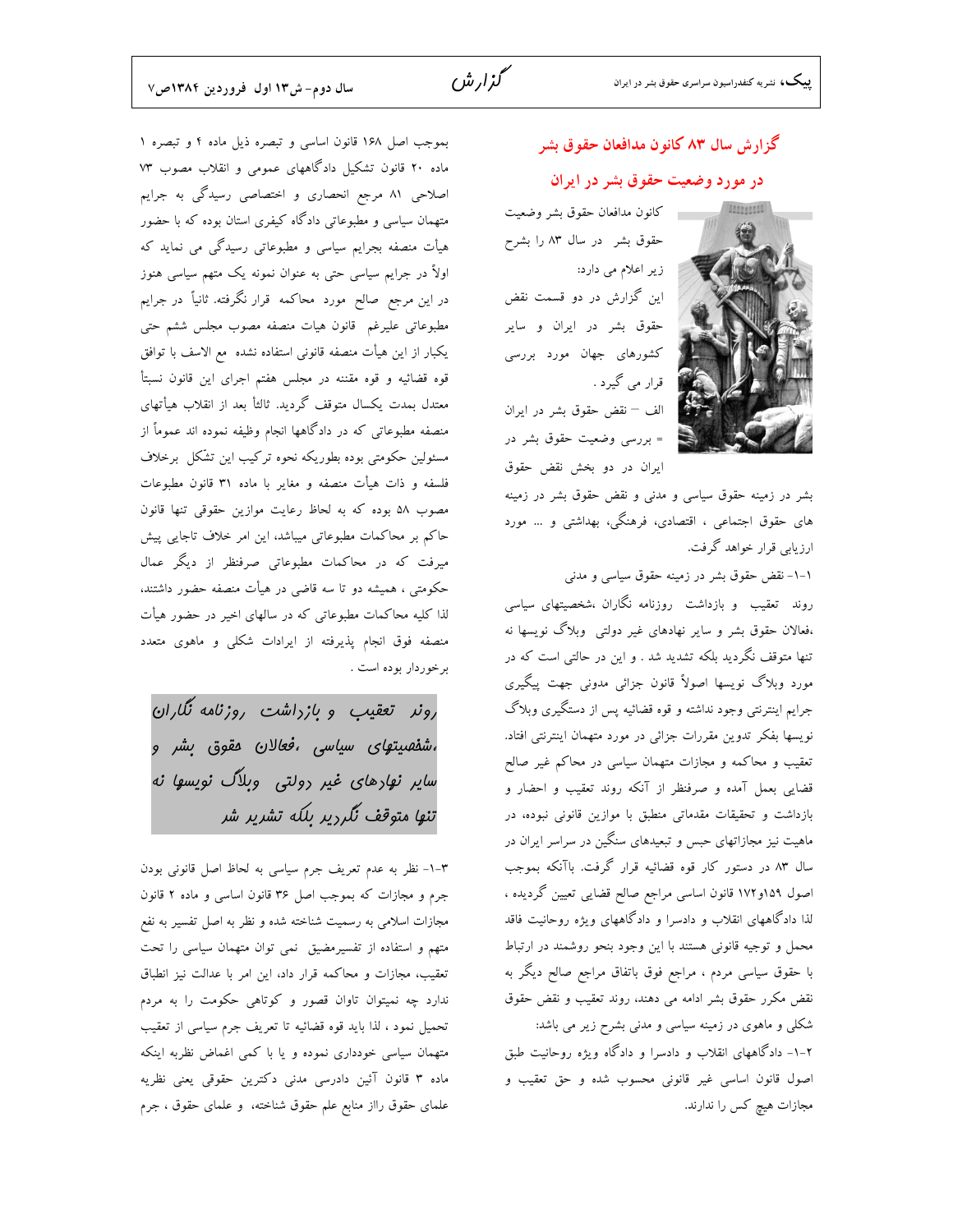گزار ش

سیاسی را تعریف نموده اند، لذا متهمان سیاسی را باید با حضور هیأت منصفه قانونی و منتخب مردم صرفاً در دادگاه کیفری استان تحت تعقیب و محاکمه قرار داد هرعملی مغایر نظر فوق فاقد وجاهت قانوني مي باشد.

۴-۱- با آنکه قانونی بودن جرم و مجازات بموجب اصل ۳۶ قانون اساسی و ماده ۲ قانون مجازات اسلامی به رسمیت شناخته شده معهذا بعضي از قضات دادسرابا خلق واژگان غير قانوني اقدام به تعقیب و توقیف متهمان سیاسی و مطبوعاتی نموده اند. خلق اصطلاحاتی مانند سیاه نمایی، تشویش اذهان عمومی ،سیاه نمایی دینی، براندازی و همچنین سوء استفاده از قانون یا به شیوه های شبه قانونی، مانند آنکه تمام متهمان سالهای اخیر تحت عناوین اقدام علیه امنیت ملی، توهین به مقامات و ارگانهای حکومتی وتوهین به شئونات دینی … تحت تعقیب قرار گرفته که بابررسی مجموع مقالات و سخنرانیهای متهمین روشن می گردد که اولاً عموم اظهار نظرها ً در مقام نقد،بیان گردیده ثانیاً متهمین فاقد سوءنيت مجرمانه بوده اند.

۵–۱– در روند تعقیب متهمان سیاسی باآنکه قانون آئین دادرسی كيفرى از قوانين آمره بوده و هيچ قاضى حق تخلف و يا اتخاذ تصميم مغاير آن را ندارد و نيز باوجود تصويب قانون احترام به آزادیهای مشروع و حفظ حقوق شهروندی مصوب ۸۳ تعقیب و توقیف متهمان سیاسی و مطبوعاتی از شروع احضار و جلب و تفتیش اماکن و توقیف اموال و اسناد و مدارک شخصی متهمان – و ممنوعیت قضات از ورود به اموال و احوال شخصی متهمان و مسایل اخلاقی آنها ، و منع نگهداری در اماکن نامعلوم، و منع هرگونه ایذاء و آزار و اذیت و استخفاف و منع بازجویان و مأمورین تحقیق از گذاشتن چشم بند به چشم متهمان و اخذ توبه نامه از بعضی از متهمین و پخش و انتشار آن در وسایل ارتباط جمعی و نگهداری بعضی از متهمان سیاسی و مطبوعاتی در سلول انفرادی و یانگهداری آنان در کنار متهمان عادی خطرناک، و صدور قرار بازداشت موقت که شدیدترین قرار تأمین بوده برای متهمان فوق ، و صدور قرار تأمین نامتناسب برای متهمین سیاسی و مطبوعاتی و عدم آزادی بعضی از آنان بعد از صدور قرارقبولی وثيقه ( آقايان عليجاني ،صابر ورحماني بعد از صدور قرار قبولي وثيقه از آزادى آنها جلوگيرى بعمل آمده باآنكه برخلاف اظهارات مقامات قضایی هیچ حکم قطعی در مورد آنها ابلاغ نشده و یا صدور قرار قبولی وثیقه در تاریخ ۸۳/۹/۱۵ برای خانم فرشته قاضی و آزادی او در تاریخ ۸۳/۹/۱۷ که نگهداری بعد از صدور قرار

قبولی وثیقه حتی برای یکساعت از مصادیق توقیف غیر قانونی میباشد) و تفتیش عقیده در تحقیقات و اجبار متهمین به پاسخ به سئولات تلقینی و اکراه آمیز و دخالت قضات دادسرا در مسایلی كه هيچ ارتباطي باجرايم اعلامي نداشته و توقيف اموال متهمين حتی اشخاص ثالث که ارتباطی با آلات و ادوات جرم نداشته و تهدیدهای مکرر وقرارهای غیر قانونی بازداشت و موارد عدم رعایت تکالیف قانونی در خصوص صدور قرارابقاء یا فک قرار و عدم توجه به اصل برائت و اصل قانونی بودن جرم و مجازات و عدم توجه به تفسیر مضیق و تفسیر بنفع متهم و تحت فشار قرار دادن خانواده های آنان و جلوگیری از ورود وکیل در جرایم سیاسی و مطبوعاتی علیرغم نسخ ماده ۱۲۸ قانون آئین دادرسی كيفري وتبصره ذيل آن بموجب بند ٣ ماده قانون احترام به آزادیهای مشروع و حفظ حقوق شهروندی که حضور وکیل در دادسراها و محاکم جزائی، الزامی گردیده که موارد و مصادیق آن در سال ۸۳ در سراسر ایران بسیار بوده و به ذکر چند نمونه به آن بسنده می گردد. پرونده وبلاگ نویسها ،محکومیت بیش از ۱۷۰ نفر در دادگاه انقلاب اهواز که در حوادث ایذه دستگیر و به حبس و تبعیدهای بسیار سنگین محکوم شده اند — توقیف روزنامه های جمهوریت و وقایع اتفاقیه و توقیف چند روزه ، روزنامه شرق و تأييد دستور خلاف قانون دادستان انقلاب وقت تنكابن به مصادره اموال فردی بهایی ( ابوالقاسم کردیان ) با کلیه اقارب و بستگانش و ممنوع المعامله شدن آنها، صدور حکم مجدد عليه آقاى هاشم آقاجری ،اعتراضات مطروحه در جریان رسیدگی به پرونده قتل خانم زهرا كاظمى و محكوميت آقاى مجيد لطفى روحانى دگراندیش مقیم قم و محکومیت آقای آرش سیگارچی به ۱۴ سال حبس و محکومیت آقای حشمت الله طبرزدی و محاکمات سقز که به مناسبت روز جهانی کارگر شرکت کنندگان دستگیر و تحت محاکمه قرار گرفته و محکومیت تعدادی از دانشجویان و تعقیب و محاکمه انصافعلی هدایت و محرومیت وی از بعضی از حقوق در هنگام اجرای حکم و فشار و تهدید به بازداشت برای اجبار به پوشش مخصوص و اعمال فشار برارباب هنر و فرهنگ و مطبوعات از طرف دادسرای تهران و تهیه پیش نویس قانون وكالت از طرف قوه قضائيه بمنظور محو و نابودي استقلال کانونهای وکلای دادگستری از مواردمهم نقض حقوق سیاسی و مدنی مردم توسط قوه قضائیه می باشد. اما سایر حقوق سیاسی مردم از جمله آزادی بیان و حق تجمع و راهپیمایی ( درخواست تجمع جهت اعتراض به صدور حکم اعدام برای افراد کمتر از ۱۸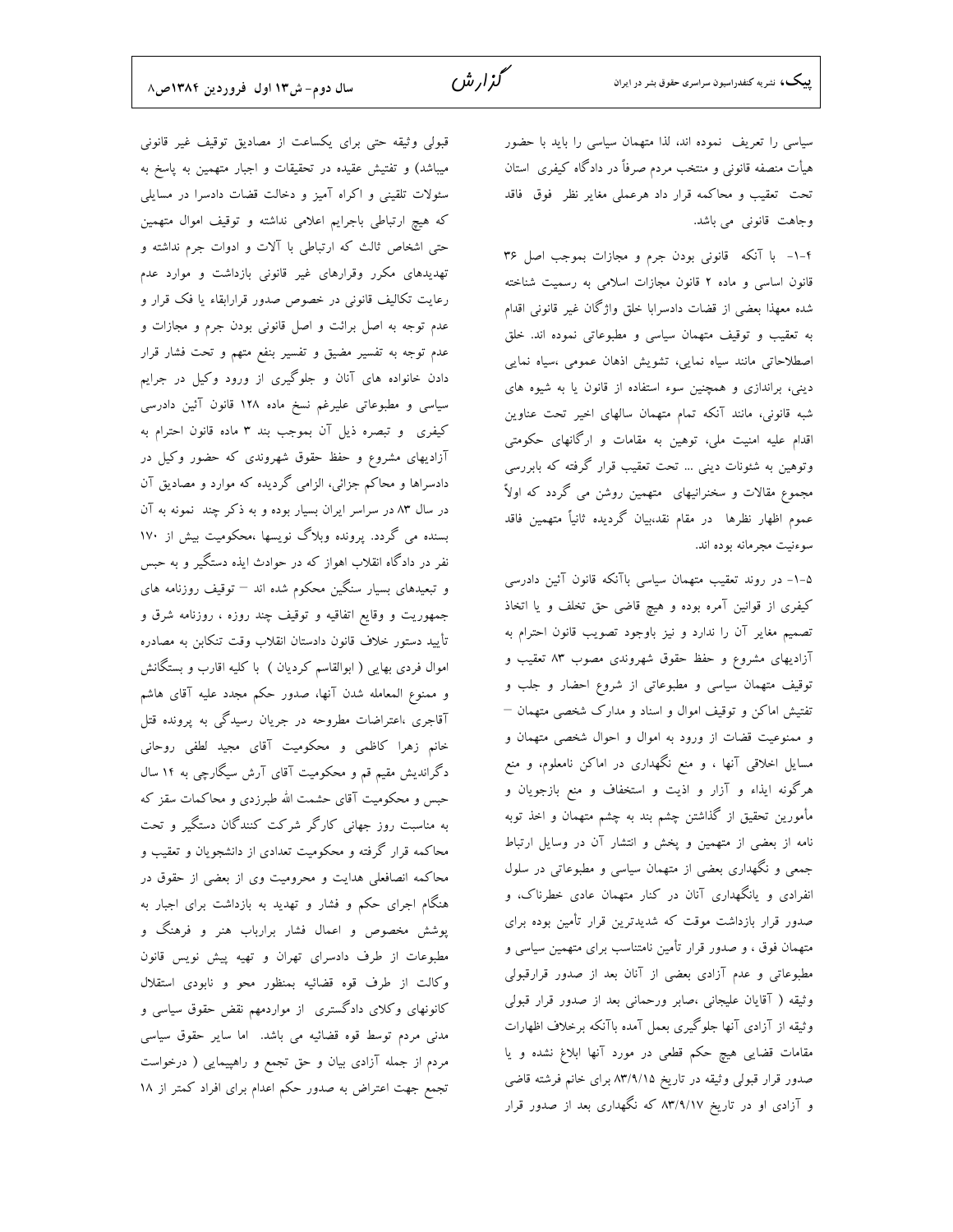سال که از ناحیه خانم شیرین عبادی مطرح گردیده بود پس از یکماه بلاتکلیفی باآن مخالفت گردید ) و ایجاد تشکل نیز با موانع جدی در قوه مجریه روبرو بوده ،با آنکه اصول ۲۶و۲۷ قانون اساسی و ماده ۲۰ اعلامیه جهانی حقوق بشراین حقوق را به رسمیت شناخته ، اما وزارت کشور از صدور هر گونه مجوز جهت راهپیمایی خودداری ( جوازفعالیت کانون مدافعان حقوق بشر برخلاف موازین قانونی هنوز صادر و تسلیم نگردیده است ) و نیروهای انتظامی نیز علیرغم قانونی بودن هرتجمع بشدت با آن مقابله کرده و قوه قضائیه نیز بفوریت افراد را دستگیر و تحت تعقیب و محاکمه و مجازات غیر عادلانه قرار می دهد و ممانعت از تشکیل مجمع عمومی کانون نویسندگان و حذف قانون عدالت جنسیتی توسط ً مجلس هفتم ونیز شورای نگهبان در هر انتخاباتی بر خلاف اصول ۶۲ و ۹۹ قانون اساسی و بند ۳ ماده ۲۱ اعلاميه جهاني حقوق بشر با تحميل نظارت غير قانوني استصوابي حق انتخاب آزاد در نقش کاندیدای مورد نظر را از مردم سلب نموده،مشخصات انتخابات قانونى ، آزاد،سالم،ادوارى،مستقيم رقابتی،بوده که شورای نگهبان بااعمال نظر استصوابی مانع حصول این امر میباشد عدم توجه مسؤولین به مسایل و مشکلات قومیتها نظیر کردها،ترکها،عربها این مناطق را حساس می نماید. طبق گزارشات واصله دادسرای عمومی وانقلاب تهران مبادرت به ممنوع الخروج نمودن تعدادي از فعالان حقوق بشرى ، سازمانهاى غیر دولتی ، حقوقدانان ، روزنامه نگاران،و رجال سیاسی و فرهنگی نموده این امر مغایر با اصول ۲۲،۲۳،۳۶،۳۷ قانون اساسی و ماده ۲ قانون مجازات اسلامی ، و ماده ۳ اعلامیه جهانی حقوق بشر و بند ۲ ماده ۱۳ اعلامیه مذکور بوده و باستناد ماده ۵۷۰ قانون مجازات اسلامی عملی است مجرمانه که اولاً ریاست قوه قضائیه باید از ادامه تضييع حقوق اين شهروندان بارفع ممنوعيت خروج افراد مذكور جلوگیری نموده ثانیاً روند توسعه قضایی مورد نظر قوه قضائیه وقتی محقق می گردد که ناقضین حقوق بشر و قانون اساسی از دستگاه قضایی طرد و بوسیله محاکم صالح قضایی تحت تعقیب و محاکمه و مجازات قرار گیرند. علیرغم نقض فاحش و مکرر حقوق سیاسی مردم ، دستور توقف اعدام هواپیماربایان که دو نفر از آنان در هنگام ارتکاب بزه کمتر از ۱۸ سال تمام داشته ًوجلوگیری ازاجرای حکم رجم ،از موارد پیشرفت در دستگاه قضایی می باشد ،گرچه بدون اصلاح ساختاری و عمیق در دستگاه قضایی و الغاءقوانين مغاير اعلاميه جهانى حقوق بشر و تصويب قوانين منطبق براعلامیه فوق، اصلاح اساسی محسوب نمی گردد، اما همینکه

اعدامی متوقف میگردد کانون بر مبنای فکری و عقیدتی خود از آن استقبال می نماید . باستناد اصول ۱۹ و ۲۰ قانون اساسی و مواد ۱و ۲ و۷ اعلامیه جهانی حقوق بشر هرگونه تبعیض بر مبنای فرهنگ،عقیده ،جنس،نژاد،زبان از نظر سیاسی یا هر نظر دیگر مردود و غیر قانونی بوده،با این وجود با تصویب قوانین تبعیض آمیز و همچنین عملکرد تبعیض آمیز مسئولین در برخورد با تبعیض جنسیتی،قومی،دینی،فکری موارد بسیاری مشهود بوده که بايد اولاً باالغاء قوانين تبعيض آميز از هر جهت و مسئولين نيز با كنار گذاشتن هرگونه مشي تبعيض آميز ً موجب تضييع حقوق اقلیتهای فوق نگردد، الغاء و تغییر قوانین تبعیض آمیز جنسیتی در قانون مدنی و قانون مجازات اسلامی باید با دقت و فوریت انجام پذیرد ، گرچه بازنگری و تغییر کلیه قوانین اعم از مدنی و جزائی و آئین دادرسی کیفری و … برمبنای قانون اساسی و اعلامیه جهانی حقوق بشر بادیدی کارشناسانه و حذف قوانین مغایر قانون اساسی و اعلامیه مذکور باید مورد نظرقرار گرفته، اما حذف مواد بشدت تبعیض آمیز باید در اولویت قرار گیرد .

اظهار نظرهای اساتیر اقتصاری هاکی از افتلاف شریر اقتصاری در بین طبقات ضعیف مررم ایران راشته، این اظهار نظرها هکایت از آن دارد که بیش از ۸۰٪ از مردم ایران در زیر فط فقر زندگی می کنند . ۱– نقض حقوق بشر در زمینه حقوق اجتماعی ،اقتصادی ،فرهنگی،بهداشتی و …

اخراج آقای محمد شریف از دانشگاه آزاد بمنظور جلوگیری از آزادی بیان و اعلام موضوع بعنوان یک عمل اداری عادی و حال آنکه این اخراج بااصل ۱۴۱ قانون اساسی و اعلامیه جهانی حقوق بشر مغایر بوده است . در ارتباط با حقوق زن و کودک در سال ٨٣ هيچ پيشرفت ملموس يا اجرايي صورت نگرفت، عليرغم وجود قانون، مسئولین مربوطه ازساماندهی زنان و کودکان بی سرپرست و متکدیان و معتادان و ازکارافتادگان از خیابانهای تهران خودداری نموده تاجائیکه بیش از ۵۰ نفر برطبق آمار رسمی در هوای بسیار سرد پائیزی جان سپردند، بعد از بروز این فاجعه انسانی بعضی از ارگانها بفکر تهیه و ساخت سرپناه برای پناه جویان فوق برآمده و تا حدودی از عمیق تر شدن فاجعه جلوگیری نمودند . عموماً مسئولین ظاهراً هیچ طرح آینده نگر جهت مقابله با حوادث و سوانح طبیعی و … نداشته و این تجربه تلخ بطور مکرر در حالت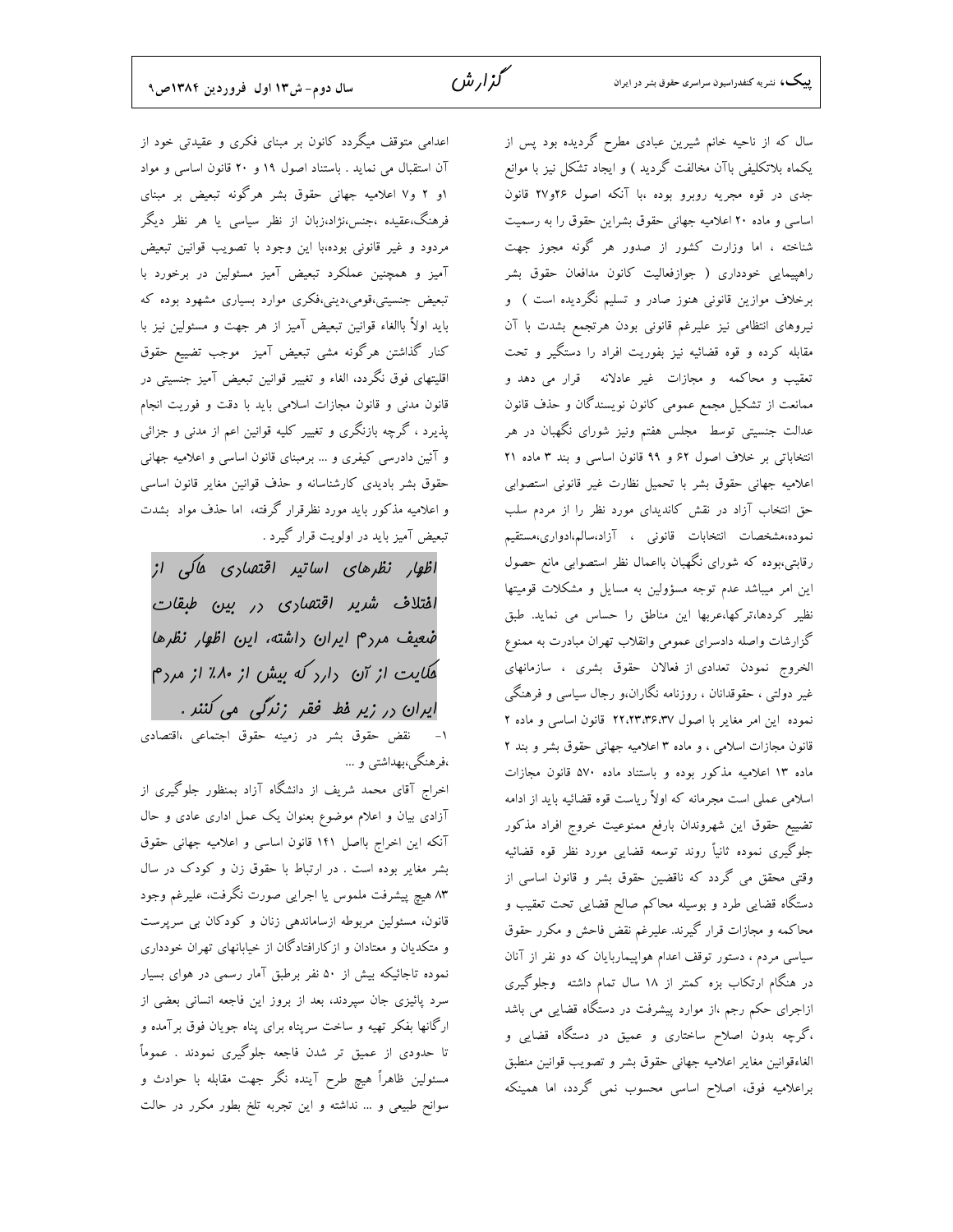وقوع و تکرار می باشد . حادثه غم انگیز و تأسف بار آتش سوزی در مدرسه سپیدان وکشته شدن جمعی از دانش آموزان وآتش سوزی تأسف بار مسجد ارک و کشته و زخمی شدن دهها نفرو فاجعه غمبار زلزله زرند كه بعد از اين وقايع هولناك مسؤولين بفکر ایمن سازی سایر مساجد و اماکن و منازل افتاده ، حادثه غم انگیز تصادف قطار در نیشاپور و انفجار مهیب و کشتار مردم بیگناه ، بعد از مدتی ً سر و صدا و بگیر و ببند ً به فراموشی سپرده شد ،اما باز هم مسئولین ،در فکر اصلاح ساختاری در هیچ زمینه ای نیستند اظهار نظرهای اساتید اقتصادی حاکی از اختلاف شدید اقتصادی در بین طبقات ضعیف مردم ایران داشته، این اظهار نظرها حکایت از آن دارد که بیش از ۸۰٪ از مردم ایران در زیر خط فقر زندگی می کنند .

صرور عکم اعرام برای افراد زیر ۱۸ سال تمام همی*نان ا*رامه راشته ، *که قوه قفنائیه بایر با* ام*تر*ام به میث*اقهای بین المللی از این امر* فامعه بار مِلوگیری نمایر و نیز میر اعرام رفتر نوموان ( ظاهراً ١٦ ساله ) كه بمرم زنا در ماليكه از سلامت کامل روانی برهوردار نبوده نقض آشلار اعلامیه مِهانی مقوق بشرو قانون اساسی و كنوانسيون بين المللى مقوق كورك بوره لزا کانون بشرت آن را معکوم مینماید .

و تورم رو به رشد به عدد دو رقمی رسیده و در منطقه مقام اول را دارا می باشد !! روند رو به رشد اعتیاد به مواد مخدر و الکلی و نشاط آور و رواج فحشاء و ازدیار آمار طلاق ، و کودک آزاری و ازدیاد خشونت اجتماعی و خانوادگی و جنایت پاکدشت که بقول صاحبنظران ( به خودی خود محکوم نبوده چه آنکه مسؤولین ماهم باید مورد سئوال قرار گیرند که هیچ کوششی جهت حذف عوامل خشونت زا نکرده اند ) و افزایش جرایم مالی و رواج فروش کلیه، مخصوصاً توسط جوانان که ریشه اصلی آنها فقر شدید بوده ، صاحبنظران اجتماعی و روانشناسان را نگران نموده تا جائیکه سن اعتیاد به این بلایای خانمانسوز پائین آمده و مشاهده گردیده که اطفال حدود ١٢ سال مبتلا به آنها شده اند . رخداد صدور دختران به کشورهای حاشیه خلیج فارس با آنکه از طرف مقامات رسمی تکذیب گردیده اما واقعیت تکان دهنده با صدور یا اعزام و یا

مسافرت دختران جوان به کشورهای فوق جهت کسب درآمد نامشروع ناشی از فحشاء از بلایای فقر یا زیاده طلبی جای هیچ انکاری باقی نمی گذارد. مسئولین نیز نمی توانند با پاک نمودن صورت مسئله این بیماری جامعه را درمان بخشند . اعتیاد به مواد مخدر و فحشاء ظاهراً به قشر فرهیخته جامعه یعنی دانشجویان نیز سرایت نموده است . آمار تصادفات منجر به جرح و قتل و عوامل مؤثردر آن از جمله جاده های غیر ایمن و بدون روشنایی که بیش از ۹۰٪ جادههای ایران را تشکیل می دهد و همچنین تولید خودروهای غیر استاندارد و عدم نظارت بر اجرای صحیح قوانین توسط مأمورین و سهل انگاری در دادن گواهینامه به افرادی که فاقد فرهنگ رانندگی بوده و یا نسبت به آن آشنایی نداشته و خودداری از کار فرهنگی گسترده و عمیق و طولانی در این امرهمه از عوامل مؤثر در ایجاد تصادفهایی که منجر به فوت و جرح و خسارت بوده ، كه ايران از لحاظ ميزان تصادفات برطبق آمار منتشره رتبه نخستین را کسب کرده است !!!؟ در این امر وقتی مسئولیت حکومت در وقوع حوادث رانندگی ( جاده های غیر ایمن و غیر استاندارد ، عدم وجود نور کافی ، فقدان امکانات پزشکی جاده های برون یا درون شهری ) مورد توجه قرار نمی گیرد تأسف بار تر بوده و عمق فاجعه را شدیدتر می نماید. آلودگی هوا در کلان شهرها نیز بر طبق اظهار نظر کارشناسان موجب مرگ و بیماری بسیار شده و مسئولین ناتوان از برنامه ریزی صحیح در جهت کاهش این آلودگی ها می باشند .

احداث برج جهان نما در حريم ميدان نقش جهان كه احتمال حذف این میراث منحصر به فرد فرهنگی را از فهرست آثار تحت حمایت یونسکو طرح نموده ، از لطماتی است که میراث فرهنگی كشور را هدف قرار داده است .

تخریب جنگلها و مراتع با اهداف کسب منافع شخصی و یا ساختمان و یا بهر منظور دیگری که باشد هیچ توجیه قانونی و شرعی و عرفی نداشته ، و با ادامه روند تخریب این منابع خدادادی نابود میگردد ، آلودگی هوا در سراسر ایران به مرز بحران نزدیک می شود . رشد و افزایش بیماری ایدز که در زندانها بصورت بحران غیر قابل مهار درآمده بسیار نگران کننده بوده ،مسئولین حکومتی با پاک کردن صورت مسئله فکر می کنند می تواند این بحران را نادیده گرفت ،و حال آنکه باید با آموزشهای صحیح و منطقی و علمی ابتدا مردم را با این خطر مرگ آفرین آشنا و در همین حال به یاری این ستمدیدگان شتافت و از طرد و نفی و تحقیر آنها خودداری کرده و این فرهنگ را در جامعه محقق سازیم و همچنین

گزار ش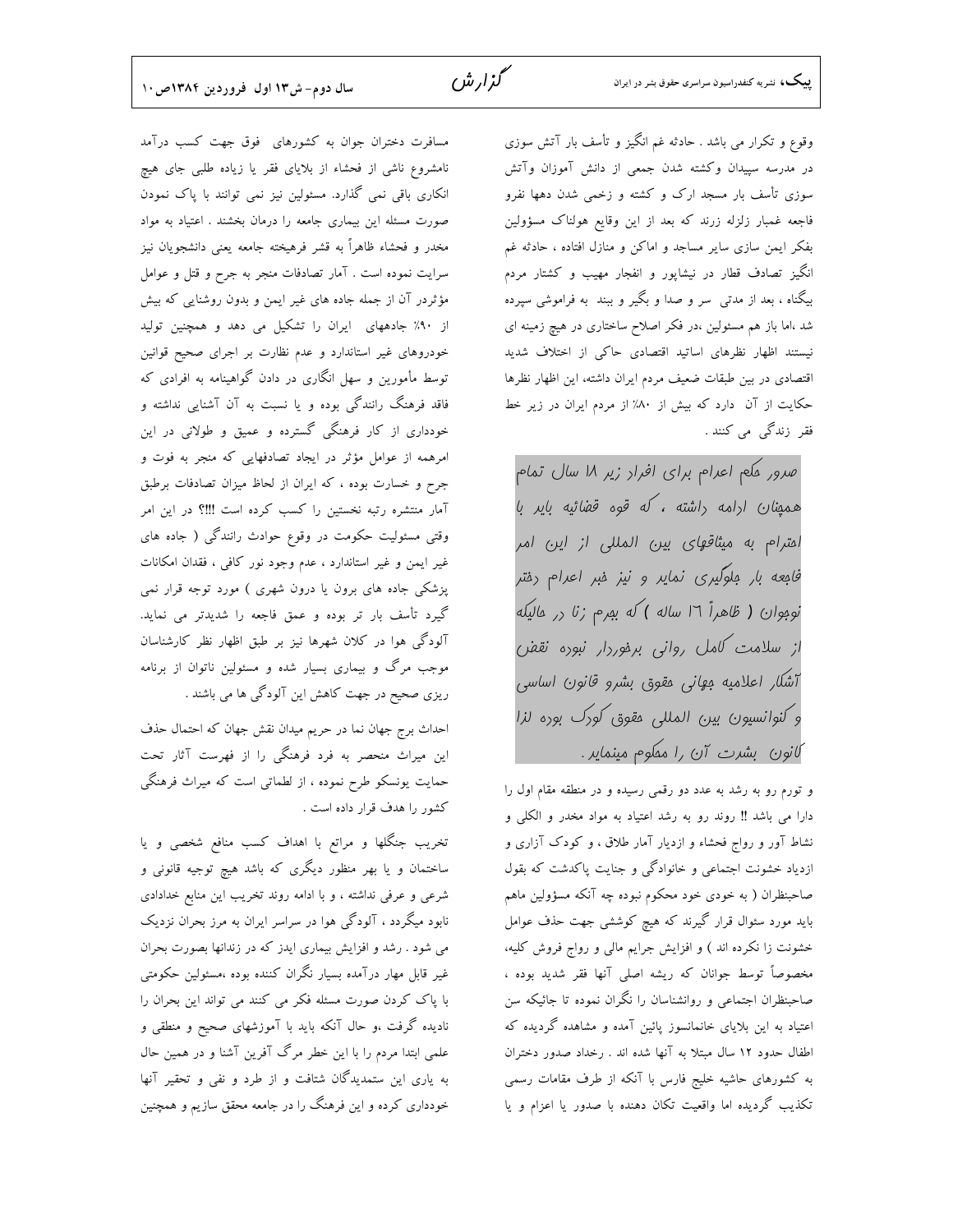به روند افزایش آمار بیکاری و ترک تحصیل کودکان خردسال جهت کمک به اقتصاد خانواده بسیار نگران کننده میباشد . صدور حکم اعدام برای افراد زیر ۱۸ سال تمام همچنان ادامه داشته ، که قوه قضائیه باید با احترام به میثاقهای بین المللی از این امر فاجعه بار جلوگیری نماید و نیز خبر اعدام دختر نوجوان ( ظاهراً ۱۶ ساله ) که بجرم زنا در حالیکه از سلامت کامل روانی برخوردار نبوده نقض آشكار اعلاميه جهاني حقوق بشرو قانون اساسي وكنوانسيون بین المللی حقوق کودک بوده لذا کانون بشدت آن را محکوم مینماید . بهرحال مراتب فوق نه تنها در اعلامیه جهانی حقوق بشر مطرح و مورد توجه قرار گرفته بلکه در قانون اساسی و بسیاری از قوانین موضوعه به آن تصریح شده اما از اجرای آنها و بهبود اوضاع اقتصادی ، فرهنگی ، اجتماعی ، بهداشتی ، عمرانی ، و … آثار مؤثري، مشهود نيست .

#### ييشنهادات :

۱– قوه قضائیه باید بدون درنگ دست به اصلاح عمیق و ساختاری این قوه زده و قانون شکنان را از این قوه مهم رانده و تعقیب و مجازات نمايد .

۲- نظر به اینکه برطبق موازین فوق عموماً محاکمات سیاسی و مطبوعاتی انجام شده فاقد مختصات کامل دادرسی منصفانه بوده و لذا قوه قضائیه باید متهمان سیاسی و مطبوعاتی را آزاد نموده و در صدد جبران خسارات به این ستمدیدگان قانونی برآمده و آثار محکومیتهای فوق را منتفی سازد .

٣- اكنون كه به موجب بند ٣ ماده واحده قانون احترام به حقوق شهروندی ، ماده ۱۲۸ قانون آئین دادرسی کیفری و تبصره ذیل آن نسخ و حضور وكيل در كليه مراحل تحقيقات در دادسراها و دادگاهها الزامی گشته ، قوه قضائیه از قضات بخواهد که از جلوگیری از ورود وکیل به پرونده خودداری نموده ، و این نظارت قانونی را پذیرا باشند چه آنکه اگر از ابتدای تحقیقات از ورود وکیل در پرونده های مختلف جلوگیری نمی گردید، فاجعه شکنجه متهمان به قتلهای زنجیره ای فاجعه قتل زهرا کاظمی و حوادث تأسف بار وبلاگ نویسها اتفاق نمی افتاد . علاوه بر نظارت وکیل، قوه قضائیه باید نظارت سازمانهای غیر وابسته و مستقل حقوق بشری را بر قوه قضائیه و زندانها پذیرا بوده ، این امر می تواند از روند تخديش استقلال قوه قضائيه جلوگيري نمايد.

۴- اخیراً بخشی از قوه قضائیه به بهانه تصویب قانون وکالت کامل و جامع !!!؟ و از طريق تهيه پيش نويس اين قانون قصد دارند استقلال کانونهای وکلای دادگستری را نابود سازند .

كانون مدافعان حقوق بشر به نيك انديشان قوه قضائيه هشدار مي دهد جلوی این روند خطرناک و نابودکننده را بگیرند قوه قضائیه نیز باید پیش نویس قانون فوق را که هیچ ارتباطی باو ندارد از دستور خارج کند و کنار بگذارد.

گذار شرے

۵– قوه مقننه باید با قصد بهینه سازی قوانین ،کلیه قوانین موضوعه را در راستای قانون اساسی و اعلامیه جهانی حقوق بشر تغییر دهد و زمینه های هرگونه تبعیض نسبت به زبان، عقیده ، ایمان ، فکر ، قوم و رنگ و … از میان برداشته و در جهت رشد و اعتلاء وکرامت انسانی گامهای مؤثر بردارد .

مقالمات سياسي و مطبوعاتي انهام شره فاقر مفت*هات کا*مل راررسی من*هىفانه بو*ره و ل*زا قو*ه قضائیه بایر متهمان سیاسی و مطبوعاتی را آزار نموره و …

دولت باید با سعه صدر به متقاضیان راهپیمایی و تجمع و تشکیل سازمانهای غیر دولتی برخورد نموده و ضمن دادن مجوزهای لازم از نیروهای انتظامی بخواهد که امنیت آنان را تضمین نماید ، همچنین با حذف نظارت استصوابی راه دخالت مردم در سرنوشت کشورشان باز و فراهم گردد . دولت باید با سرمایه گذاری عظیم و گسترده در راه مبارزه به روند تخریب جنگلها و مراتع ، بهبود ترافیک ، مهار آلودگی هوا در وضعیتی که روزانه ۱۴۰۰ خودرو به آمار خودروها اضافه ً مي گردد ، مبارزه با ايدز ، ايمن سازی جاده ها ، ایجاد اشتغال و جلوگیری از مهاجرتهای بی رویه به کلان شهرها و حاشیه آنها ، مبارزه با فقرو بیکاری ، مبارزه با بیماریهای خطرناک نظیر ایدز و… ، مهار و محو خشونت در جامعه ، ساماندهی اساسی و بنیادین کودکان خیابانی و افراد بی سرپرست ، مهار خشونتهای خانوادگی و مبارزه با آزار و اذیت های جنسی کودکان و زنان ، مبارزه عمیق و همه جانبه با اعتیاد و فقر و فحشاء و ... نسبت به اعتلاء و رشد كرامت انساني كوشا باشد . البته این امر بدون بسیج مردم و کمک سازمانهای غیر حکومتی امکان پذیر نبوده ، لذا باید حکومت بدواً مقدمات ورود مردم و سازمانهای غیر حکومتی را در حاکمیت فراهم نموده و با ایجاد وفاق ملی و از بین بردن فاصله میان مردم و حکومت نسبت به مهار بحرانها و بيماريهاى فوق اقدام نمائيم ، تجربه حوادث انقلاب و اخیراً حذف نام خلیج فارس که ملت و حکومت در کنار هم قرار گرفتند باید همیشه سرمشق مابوده و فراموش نکنیم که در حکومت محور قدرت، مردم هستند. کانو**ن مدافعان حقوق ب**شر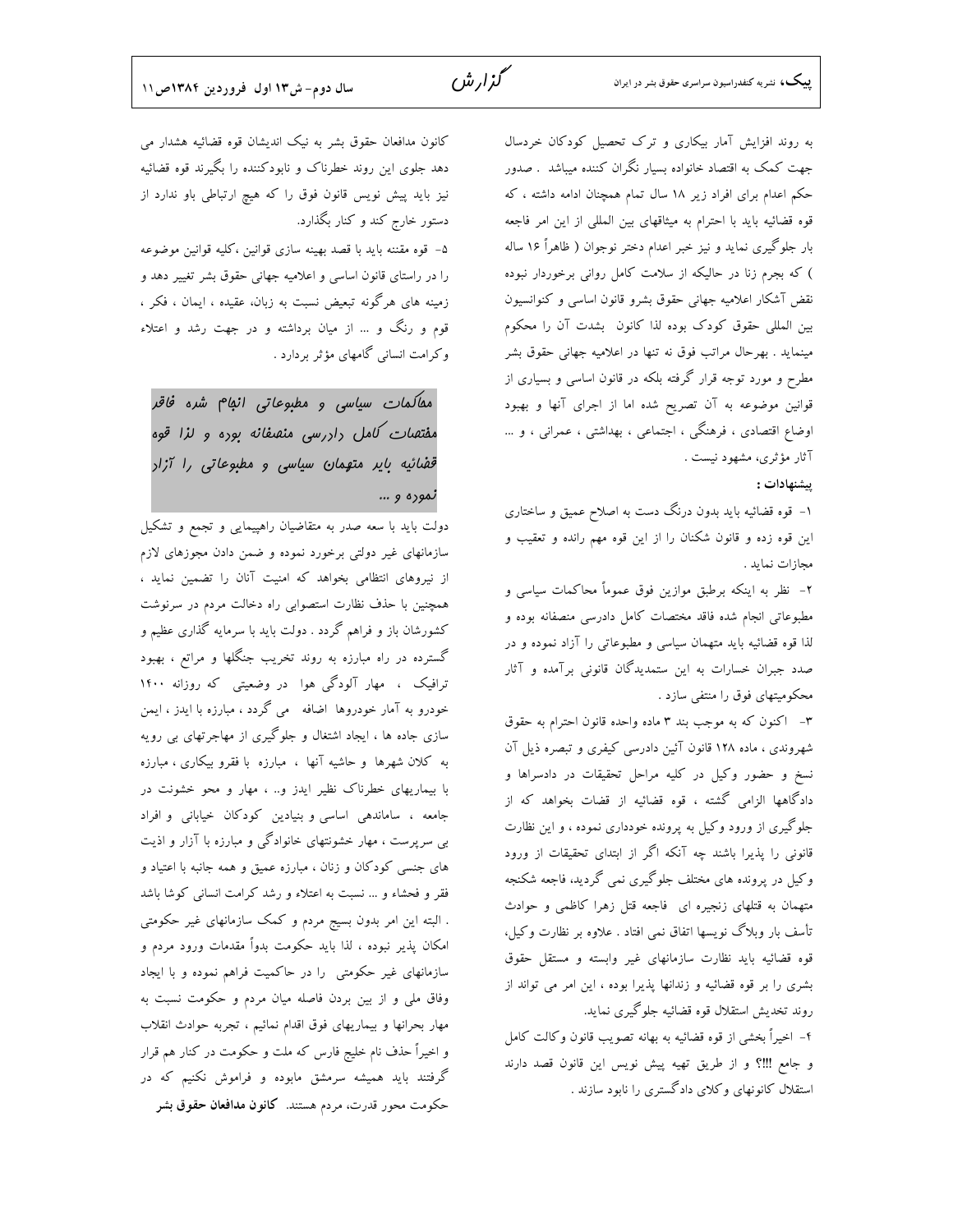

گنجی آغاز کرد و گنجی را در این بین قربانی کنیه جویی ها معرفی کرد و گفت: نمی دانم چرا خاتمی و آیتالله شاهرودی (عراقی) ساکت نشسته و اقدامی انجام نمیدهند و جلوی این بیقانونی ها و برخوردهای غیرانسانی و غیراخلاقی را نمی گیرند. وی با اشاره به ایام مرخصی برخی زندانیان در طول دوران عزاداری محرم و صفر و در بیان علت آن مدعی شد؛ در پس پرده میگویند چرا اکبرگنجی خانم شیرین عبادی را به عنوان وکیل خود انتخاب که ده است؟

ما چون پذیرفتیم با گوریل (سید علی خامنه ای) شطرنج بازی کنیم، در بسیاری جاها پوست از سرما کندند و ما درحفظ حرمت قانون چیزی نگفتیم و حتی لبخند زدیم اما قافیه را باختیم و مردم به ویژه دانشجویان اصلیترین قربانیان خشونت را از صحنه سیاست فراری و حتی در مقابل خودمان قرار دادیم.

سحرخیز با یادآوری وقایعی چون کوی دانشگاه، ترور حجاریان، ۱۸ تیر، حمله به خوابگاه های دانشجویی و دستگیری های گسترده فعالان دانشجویی، سیاسی و مطبوعاتی، تصریح کرد. باید هرگونه خشونتی را نفی کرد و خواستار فراگیری شعار″ زنده باد دشمن من″ شد. ما نمیپذیریم که در یک انتخابات فرمایشی و غیرآزاد، نظامیان شخصی پوش، طرفداران جنگ و خشونت بر این سرزمین حاکم شوند و در افق حیات ما همواره جنگ و خشونت دیده شود در شرایط کنونی برای جبهه دموکراسی خواهی به منشور وحدت ملی نیاز داریم، منشوری که مردم سالاری، جمهوریت، حقوق بشر و عدالت سیاسی، اقتصادی، اجتماعی و جنسیتی را سرلوحه برنامه خود قرار دهد. باید تمام ایرانیان دموکرات آزادی خواه و اصلاح طلب که کنوانسیون حقوق بشر را سرلوحه فعالیت های خود قرار داده اند، جنش اصلاح طلبی را در چارچوب این منشور به پیش ببرند. اگر مردم از انتخابات قهر کنند، ژنرال های داخلی و خارجی آینده ایران را ترسیم خواهند کرد.

وی با امیدواری نسبت به روزی که تمام انتخاب کنندگان و انتخاب شوندگان به دور از تحمیل نظارت استصوابی وارد جریان انتخابات شوند، ادامه داد: باید در جهت این هدف گردهمایی ها و

میتینگهای خود را در فضای باز، میادین و پارک ها آغاز و در آن همه لباس سفید و روشن برتن کنیم و خشونت را نفی و بر انتخابات آزاد تاكيد كنيم.

ما پون پزیرفتیم با گوریل (سیر علی فامنه ای) شطرنج بازی کنیم، در بسیاری فاها یوست از سرما کنرنر و ما درفقظ مرمت قانون پیزی نگفتیم و متی لبفنر زریم اما قافیه را بافتیم و مردم به ویژه دانشهویان اصلی ترین قربانیان فشونت را از صفنه سیاست فراری و متی در مقابل فودمان *قرار* راريع.

اگر در روز انتخابات، ازادانه به هر نامزدی که خواستیم رای دادیم، باز در صحنه خواهیم ماند، سفید خواهیم پوشید، پرچم سفید در دست خواهیم گرفت و این بار فریاد خواهیم زد ″رئیس جمهور و تدارکاتچی نمیخواهیم" و اگر نامزدهای ما را رد صلاحیت کردند، باز ۲۷ خرداد با جامه ای روشن و پرچمی سفید در دست و اگر اجماعی صورت گرفت، با برگ رای سفیدی در صندوق به خشونت طلبان" نه" خواهیم گفت، این رای پیام مردم ایران خواهد بود که در یک رفراندوم خودجوش اعلام میکنند که رئیس جمهوری معرفی شده نماینده آنان نیست، بلکه راه یافته ای است به کاخ ریاست جمهوری.

نقش سازمان مجاهدین در نقشه حمله آمریکا به ایران



... نقشه حمله نظامی آمریکا به ایران آماده است. در این نقشه گروهی از جنگجویان نقش مهمی را ایفاء می کنند: جنگجویان سازمان مجاهدین خلق ایران که دشمنان خونی ملایان می باشند. مجاهدین اگرچه هم از نظرآمریکا و هم در نظر اروپا یک دسته تروریست و همطراز با القاعده به حساب می آید، ولی امروزه با آمریکا همکاری مخفیانه دارد.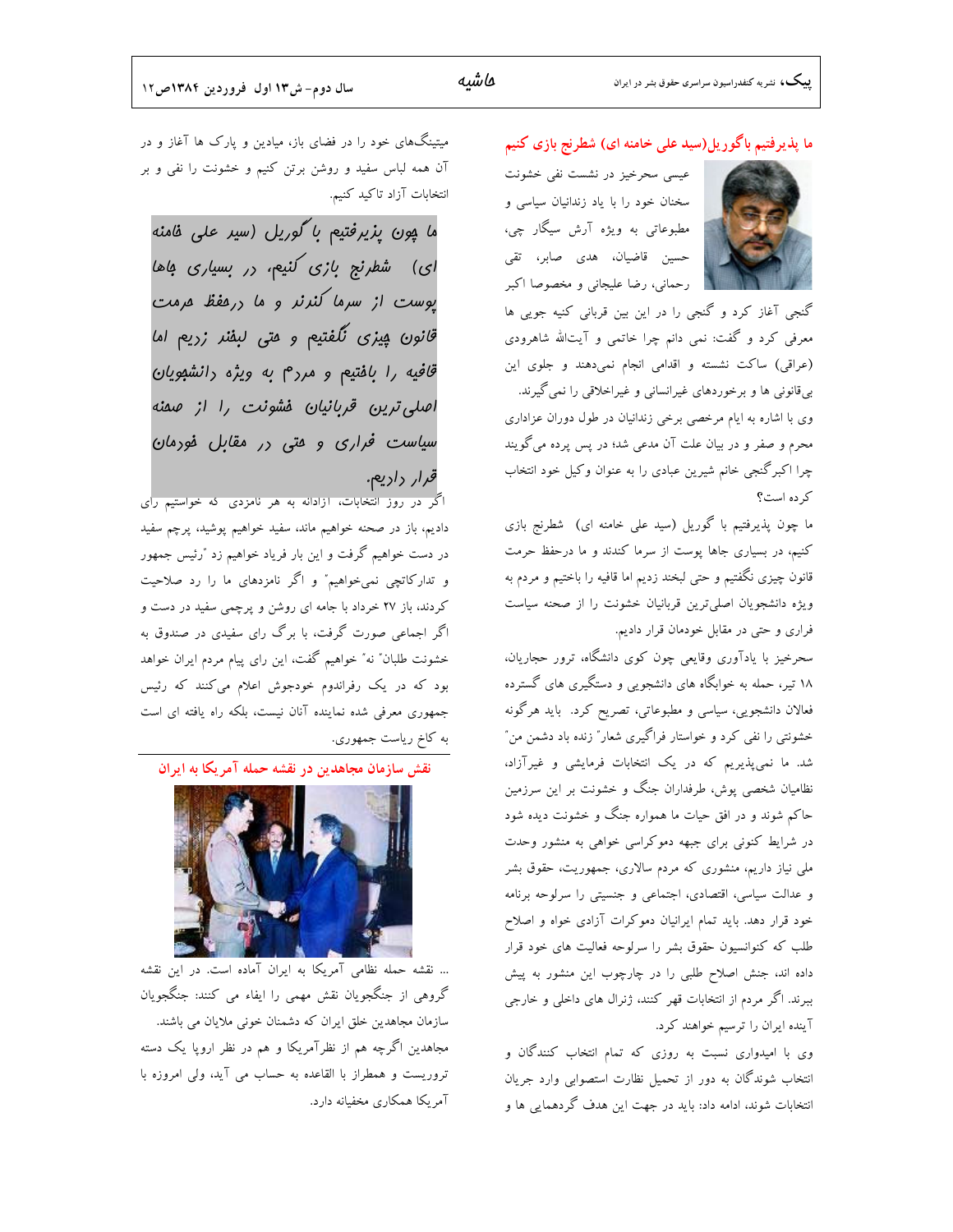یک مأمور سابق سازمان سی آی ا بنام مگ گاون می گوید: دلیل اینکه آمریکا با سازمانی همچون مجاهدین همکاری می کند اینست که آنها در منطقه حضور دارند و حاضراند در خدمت ما وارد عملیات شوند. آنها سابقا در نظر ما تروریست بودند ولی حال دیگر چنین نیست. زیرا که اکنون آنها تروریست های ما هستند و ما درنگی نخواهیم داشت که آنها را به مأموریت بفرستیم. آمریکا آنها را از مرز به داخل ایران می فرستد تا که عملیات معمولی جاسوسی را انجام دهند، وسائل شنود کارگذاری کنند تا ما بتوانيم برنامه اتمى ايران را مورد مراقبت قرار دهيم، اهداف بمباران هوائی را شناسائی می کنند و دست آخر اینکه کمپ های مخفی ایجاد کرده و بتوانند نقل و انتقالهای نیروهای ایران را تحت نظر قرار دهند و اندکی هم به خرابکاری بیردازند.

یک مأمور سابق سازمان سی آی ۱ بنام مگ گاون می گویر: دلیل اینکه آمریکا با سازمانی همهون مهاهرین همکاری می کنر اینست که .<br>آنها در منطقه مفیور دارند و ماضراند در فرمت ما وارر عملیات شونر.

خانم کارین کویاتکفسکی که سابقاً مستخدم وزارت جنگ آمریکا بوده است، می کوید: مجاهدین حاضراند کارهائی را انجام دهند که ما خودمان از آنها شرم داریم و حاضر نخواهیم بود در بارهٔ آنها سخنی به میان آوریم و درست برای همین گونه کارها از مجاهدین استفاده می کنیم. به هنگامیکه آمریکا وارد خاک عراق شد، مجاهدین در ۱۰۰ کیلومتری شمال بغداد مرکزی داشتد. ولی آنها از آنجا ابداً تیراندازی به سوی ما نکردند. مجاهدین دقیقاً مواظب این امر بودند و بدون انجام کوچکترین مقاومتی تسلیم قوای آمریکا شدند. آمریکائی ها نیز تسلیحات سنگین آنها را گرفته و فقط اسلحه های سبک را که برای دفاع از خودشان بود، برایشان ىحا گداشتند.

یک شرکت ارتشی خصوصی بنام گلوبال اُپشنز که متخصص تعلیمات ویژ<mark>هٔ</mark> نظامی می باشد، مربیان ورزیده ای را به دستور ینتاگون در اختیار مجاهدین قرار داده است. یکی از گویندگان این شرکت بنام نیل لئونیک استونگ تروریست بودن مجاهدین را قبول نداشته ومی گوید ما با آنها همکاریهای خوبی داریم. … مترجم: حميد بهشتي

بنقل از برنامه مونیتور از فرستنده اول تلویزیون رسمی آلمان ۳ فوریه ۲۰۰۵

http://www.wdr.de/tv/monitor/beitrag.phtml?bid=660&si  $d = 124$ 

طرح اصلاحات در سازمان ملل متحد



كوفى عنان دبير كل سازمان ملل یک روز قبل از برگزاریِ مجمع عمومی این سازمان از همه کشورهای عضو خواست تا از رفرمهای همه جانبه برای بهبود وضعیت سازمان ملل که بزودی شصت سال از تاسیس آن میگذرد،

یک کاتالوگ شصت و سه صفحه ای تدوین نموده فردا در جمع نمایندگان کشورهای جهان تشریح خواهد کرد. این پیشنهادات از عملیات پیشگیرانه نظامی بر علیه رژیم های ضد مردمی گرفته تا به مجازات رساندن سربازان حافظ صلح که در محل کشور مورد استقرارشان مرتکب خلاف های جنسی میشوند را شامل میشود. در حالي كه آلمان و تقريبا همه اعضاي اتحاديه اروپا از رفرم هاي دبیر کل سازمان ملل پشتبیانی میکنند، دولت ایالات متحده آمریکا به یکی از مخالفان این سازمان تبدیل شده است. سازمان ملل پس از عدم تائید جنگ عراق در دو سال پیش از سوی دولت آمریکا با انتقاد روبرو شد و محافل نئو ليبرال اين كشور خواستار استعفاى دبیر کل سازمان ملل و قطع پرداخت حق عضویت آمریکا حتی اخراج این سازمان از آمریکا شدند .علاوه بر این، دولت آمریکا در مورد تشکيل دادگاه جزاي بين الملي در لاهه و براي پيگيري جنايت عليه بشريت، تهديد به بلوكه كردن هر قطعنامه اي كه حتى نام این دادگاه در آن آورده شود نمود .اما یکی از موضوعات محوری رفرم های پیشنهادی کوفی عنان، همانا مسئله افزودن بر تعداد اعضای شورای امنیت این سازمان است. هفته گذشته کاندولیزا رایس وزیر امورخارجه آمریکا برای نخستین بار در مورد شوراي امنيت موضع گيري کرد و گفت که ژاپن سزاوار برخورداري از يک کرسی دائمې در شوراي امنيت اين سازمان شانس نوسازي داده شود و هيچ دولتی هر چقدر هم

که قوي باشد نميتواند از خود دفاع نمايد. وي بار ديگر بر لزوم مبارزه مشترک علیه تروریسم و جهانی عاري از سلاح هاي هسته ای تاکید داشت. با این حال دبیر کل سازمان ملل از همه کشورها خواست تا در نشست اجلاس عالی این سازمان که در ماه سپتامبر آینده برگزار میشود بر سر حل بزرگترین مسائل این سازمان به توافق برسند.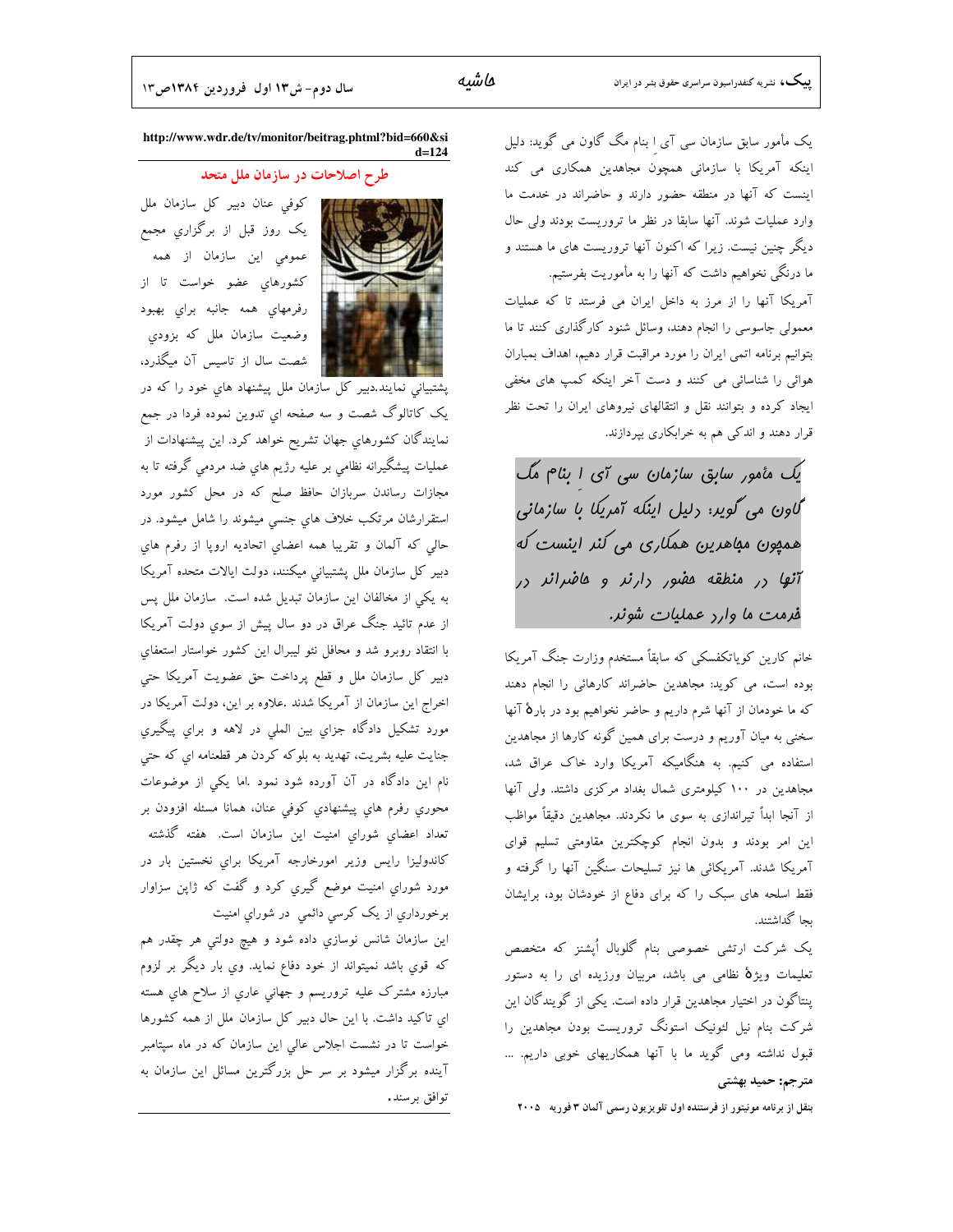

#### مهرداد مشايخي

#### نياز جامعه ايران به الگوهاي نوين سياسي

آخرين مقاله مهرداد مشايخي دکترجامعه شناس و استاد مدعو دانشگاه جرج تاون به بررسی مولفه هایی می پردازد که میتوانند تغییری در سکون نسبی فعالیت های اعتراضی ایجاد کرده و زمینه ساز

بهاری سیاسی در ایران شوند. دکتر مشایخی در مقاله خود از قهر مردم با سیاست یاد کرده و از لزوم تحولی کیفی در ذهنیت سیاسی آنها میگوید.

# مصاحبه كننده: مهيندخت مصباح

م.م : آقای مشایخی شما از لزوم الگوی سیاسی دیگری سخن گفته اید که بهیچوجه گذشته را برای مردمی که از سیاست قهر کرده اند، تداعی نکند. سوال اینجاست که چگونه این الگو را در جامعه ای که هفتاد درصد جمعیتش زیر ۳۰ سال است و اپوزیسیونی دارد با متوسط سنی پنجاه که عادتا روشهایی را تکرار می کند، میتوان ساخت؟

مهرداد مشایخی: منظور من این است که ما دو تجربه را طی ۲۵ سال اخیر پشت سر گذاشته ایم. تجربه ای اول، آن الگوی فکری است که بسیج مردم را بر مبنای نوعی بسیج زیرزمینی برای انقلاب کردن و اهداف خشن در سر دارد. الگوی دومی که ما پشت سر گذاشته ایم و تقریبا وفاق نظری جمعی بر این است که دیگر استقبال چندانی از آن نمی شود، الگوی اصلاح طلبی اسلامی ست که برای چندسالی در ایران مطرح بود و دستاوردها و عدم موفقیت هایی با هم داشت. آن چیزی که امروز به نظر من در دستور کار است، طرح نظری و عملی الگوئی ست که جمهوریخواه باشد، مسئله دمکراسی را مسئله ی محوری خودش قرار بدهد، نخواهد مسئله ی حقوق بشر را جدا از دمکراسی مطرح کند و در عین حال به روشهای مسالمت آمیز معتقد باشد. در کنار جنبه های رسمی این الگو، ما باید توجه داشته باشیم که از نظر فرهنگی همانطوری که اشاره کردید در سوالتان، گیر یا مشکلی هست بین ِ جامعه جوان و اپوزیسیونی که حد متوسط سنش ۵۰ یا بالاتر از آن است. از نظر فرهنگی و روشهای کار بسیار مهم است که اپوزیسیون در شرایط کنونی بتواند رابطه ای مناسب و منطقی با این نسل جوان ایران برقرار کند. این نسل جوان شبیه نسل جوان سایر کشورها طبعا از روشهای صرفا سیاسی برای نشان دادن اعتراضات خود دور

شده و به مقاومتهای فرهنگی و هویتی روی آورده است که تقریبا ما شبیه این را در کشورهای اروپایی و آمریکای شمالی می بینیم. بنابراین مراد من از طرح یک الگوی جدید، فاصله گرفتن از تغييرات و اصلاحات محدودي كه اصلاح طلبان مطرح مى كنند و روی آوردن به یکسری تغییرات بنیادی تر است که ساختارهای اصلی فرهنگی، اقتصادی، سیاسی و روابط بین الملل در ایران را نشانه میگیرند.

م.م : البته شما در همین مقاله از زبان و نمادهای تازه و رهبران تازه نوشته اید. پرسش اینجاست که آیا با توجه به بحث زمستان سیاسی که خودتان در مقاله به آن اشاره کرده اید، موقعیتی بوده که چنین نمادها و رهبرانی بارآمده باشند؟

مهرداد مشایخی: رهبری و نمادها در واقع در بطن فرهنگ و روابط گذشته شکل گرفته اند و مسئله ی اصلی مسئله ی ظهور آنها و درآمدشان در یک فرصت سیاسی و اجتماعی تازه است. چیزی که در حال حاضر ما محتاجش هستیم، شکل گیری فرصتی سیاسی ست. فرصت سیاسی اصولا در مبارزات اجتماعی معمولا یا همیشه تحت کنترل ما نیست، عاملی است که به دلایل مختلف ناگهان از راه می رسد. مثلا در انقلاب ۱۳۵۷، بازشدن فضای سیاسی ایران مقداری زیادی دست عوامل خارجی و سیاست حقوق بشر کارتر بود، که این فشاری روی دولت شاه گذاشت، آنرا عقب راند و وادار کرد فضای سیاسی را مقداری باز بکند. البته شرایط استثنایی نیز هست که فرصت سیاسی را نیروهای اپوزیسیون و مردم طی اعتراضاتشان می سازند، و از یک عامل و یک اعتراض کوچک ناگهان می آیند و فضا را باز می کنند.

بعنوان نمونه در فیلیپین به دنبال قتل آکینو توسط دولت فیلیپین، اعتراضات مردم ناگهان حکومت مارکوس را عقب راند و فضای سیاسی را باز کرد و یک سلسله تظاهرات بعد از آن پیش آمد که در نهایت به سقوط مارکوس منجر شد. بنابراین مسئله مطرح در ایران امروز این است که برای ابراز و طرح نمادها و روشها و رهبران جدید در ایران آن فرصت ها چگونه می رسد و این طبیعتا محتاج گشایش فضای سیاسی است . البته هنوز بحث سر این هست که این فرصت چگونه و کی فراهم خواهد شد.

**م.م :** آقای دکتر مشایخی شما طی مصاحبه ای رای به عدم شرکت در انتخابات می دهید با این استدلال که این اقدام، اپوزیسیون را از هدف برجسته کردن سیاستها و ارزش هایش دور می کند. بعقیده شما بسترهای لازم برای اینکه اپوزیسیون طی ۳ ماه آینده بتواند به این اهداف نزدیک بشود، چه هستند؟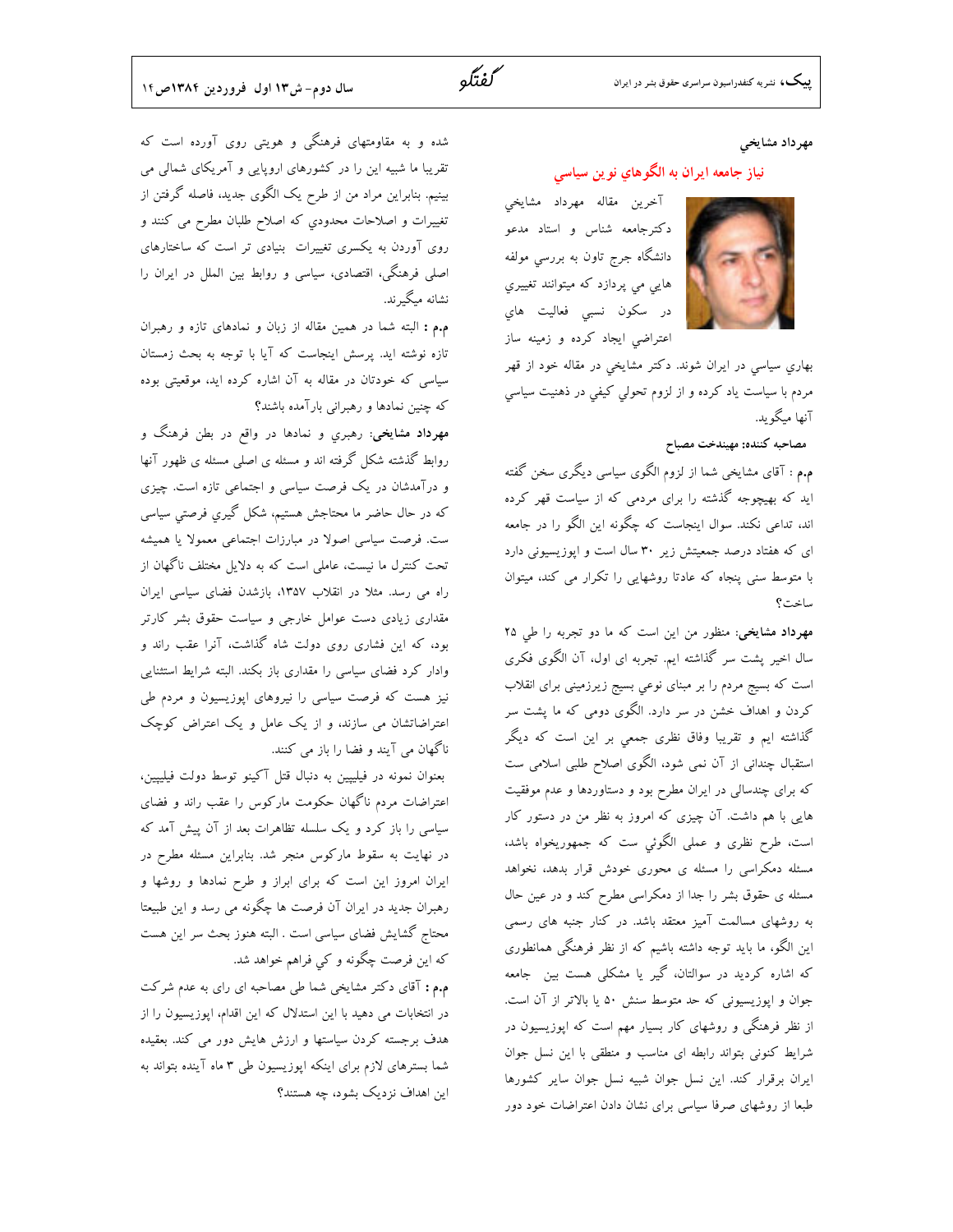مهرداد مشایخی: من اصولا این نظر را ندارم که اگر در یک مملکت حکومت استبدادی برقرار است اصولا و همیشه باید از شرکت در انتخابات دوری کرد. حتا در شرایطی در یک مملکت استبدادی شما گاه تشخیص می دهید که شرکت تان در انتخابات امتیازات بیشتری برای نیروهای مخالف می گیرد تا عدم شرکت. اما به اعتقاد من انتخابات كنوني يكي از آنها نيست. شرايط فعلي با سال ۱۳۷۶که خاتمی به رییس جمهوری رسید و به دنبال آن برای دو سال<sub>ی</sub> فضای سیاسی بطور نسبی باز شد، فرق دارد. ما الان در شرایطی قرار داریم که حاکمیت هیچگونه امتیازی را نمی دهد و چشم اندازی هم وجود ندارد که بخواهد اصولا امتیازی به نیروهای مخالف و اپوزیسیون اش بدهد. بنابراین در چنین شرایطی که نیروهای اقتدارگرا دست بالا را دارند و امیدی به بازشدن فضای سیاسی از طریق آنها نیست، من فکر می کنم شرکت در این نوع انتخابات بیشتر دست حریف را قوی می کند تا دست نیروهای مخالف را. در این شرایط به نظر من نیروهای مخالف باید یکنوع هماهنگی میان خودشان ایجاد کنند. اولا در انتخابات شرکت نکنند و ثانيا طرحي را براي خواسته هاي ساختاري و مسائل فعلي به مردم ارائه بدهند. در واقع این نوعی فرصت محدود برای طرح دیدگاهها و تحلیل های اپوزیسیون است.

این بیانیه ی ۵۶۵ نفره نطفه و هسته ی اولیه ی چنین مشارکتی در سطح گسترده به نظر من ایجاد کرده اما همانطور که در مقاله نیز اشاره کرده ام، اگر بصورت منفرد بخواهد باقی بماند و صرفا یک گام باشد، تاثیرش بسیار محدود خواهد بود. مسئله ی اصلی این است که آیا این ۵۶۵ نفر یا حداقل بخش وسیعی از آنها قادر هستند که یکنوع تشکیلات، یکنوع تداوم به این حرکت بدهند ؟ تا ما منتظر اعلامیه های بعدی باشیم و در آنجا بتوانند یک مقداری این مفاهیم کلی شان را باز کنند و برای مردم امیدبرانگیز باشند که حس بکنند یکنوع همکاری و وحدت عمل در میان نیروهای اپوزیسیون داخل ایجاد شده است.

م.م : آقای مشایخی، آیا در حالیکه لزوما امضا کنندگان هر بیانیه تدوین کننده اش نیستند و با توجه به شرایط نا امن سیاسی ایران چه بسا یک دهم این افراد هم دور هم نتوانسته اند جمع شوند و بحث مشخصی را دنبال کنند، میتوان نتیجه گرفت که توافقی گسترده با چشم انداز تداوم صورت گرفته است؟

مهرداد مشایخی: طبیعی ست که در شرایط کشوری مثل کشور ایران اصولا ۵۶۵ نفر نمی توانند در تدوین یک چنین امری نقشه ی شبیه و یکسان داشته باشند. طبیعی است که اینجور اطلاعیه ها

سال دوم- ش١٣ اول فروردين ١٣٨٤ص١٥

معمولا توسط تعداد معینی نوشته می شود و در اختیار بقیه گذاشته می شود که بتوانند با آن همراهی کنند. اصولا بخاطر فضای اختناق و محدودی که در ایران وجود دارد، به نظر من کار دستکم در مراحل اولیه اش فقط به این شکل می تواند جلو برود. فکر می کنم آن موجی که ایجاد بشود شرایط را برای دور بعدی امضا جمع کردن تسریع می کند و بسیاری از افراد با آمادگی بیشتری و با رغبت بیشتری و با اعتماد بیشتری به این نوع حرکات جلب می شوند.

# بقيه از صفحه ١۶

است و نه یک امتیاز. انسانها بر خلاف حیوانات قادرند کنش خود را در مقابل ذات های خردمند دیگر توجیه کنند. چنین امری اما نه به عنوان یک لذت یا تمتع، بلکه به مثابه یک وظیفه ی اخلاقی قابل درک است. آزادی اراده ی انسان، یعنی مسئولیت پذیری و رفتار مسئولانه او و این، معنایی جز این ندارد که انسان نه تنها می تواند، بلکه موظف است کنش خود را در مقابل دیگران توجیه کند. بنابراین، پذیرفتن منزلت انسان، نه یک بازدهی در زمینه ی شناخت نظری، بلکه حامل بصیرت و درایتی عملی، عنایت و بذل توجه، تجربه و از خودگذشتگی است. توانایی توجیه کنش خود نزد دیگران، همزمان نوعی بایسته ی اخلاقی است. به این اعتبار، منزلت، هم موهبتی به انسان است و هم تحمیلی به او. و این نکته، این سخن ژان پل سارتر فیلسوف فرانسوی را به خاطر می آورد که: انسان محکوم به آزادی است.

# تقيه از صفحه ٢۶

تظاهرکنندگان را چهل و پنج هزار نفر برآورد کرده است. تظاهرکنندگان در شعارهای خود علاوه بر اینکه جورج بوش، رئیس جمهور آمریکا را "تروریست شماره یک جهان" خطاب می کردند علیه حمله به ایران نیز شعار می دادند.

در میان تظاهر کنندگان تعدادی از ایرانیان مقیم بریتانیا نیز به چشم می خوردند اما آن گونه که خبرنگاران از میان تظاهرکنندگان خبر داده اند، حضور ایرانیان در این تظاهرات به صورت پراکنده و دسته های جداگانه بوده و به نظر نمی رسد بر اثر هماهنگی و سازماندهی قبلی انجام شده باشد.



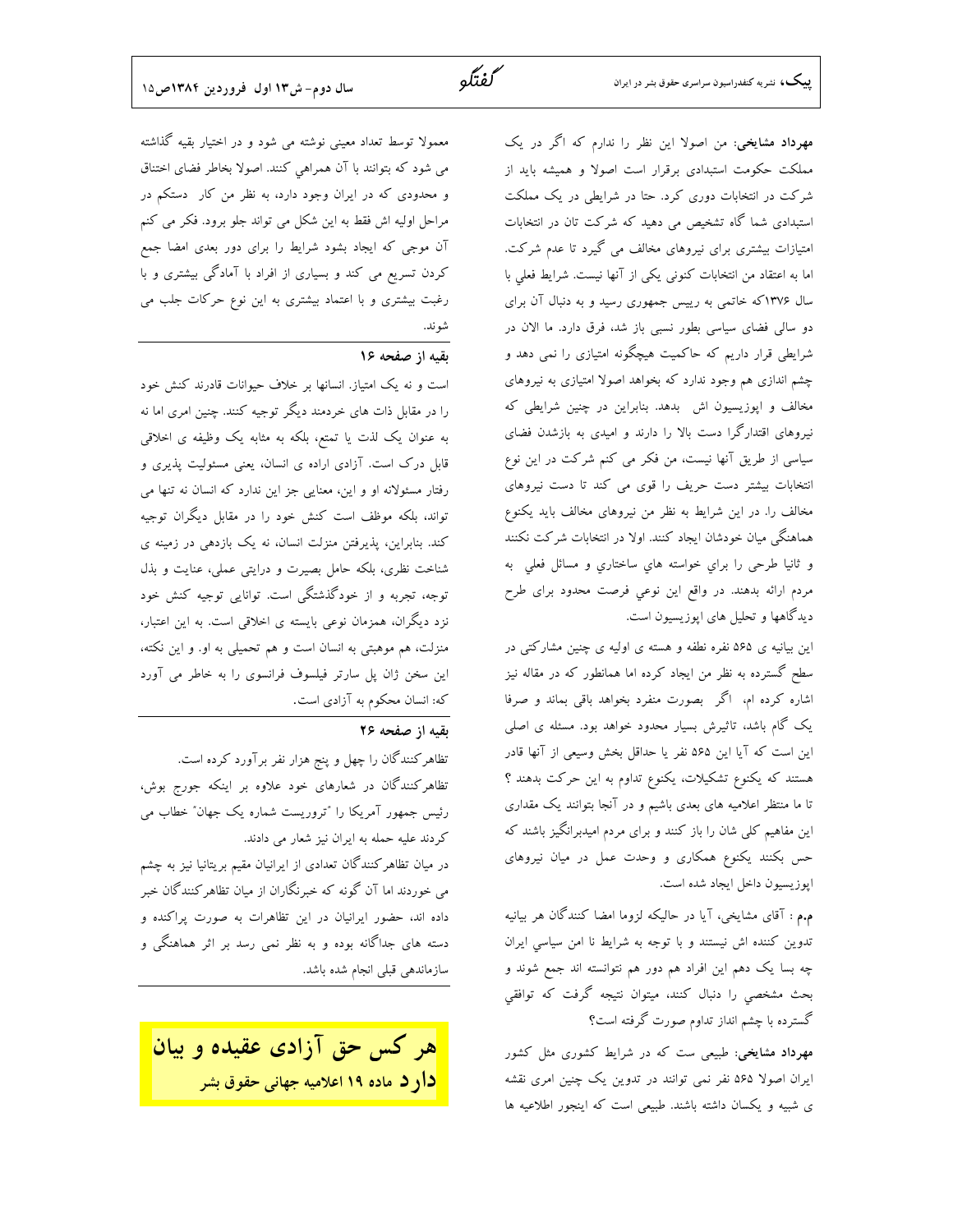#### بهرام محبى

#### فلسفهى حقوق بشر ً در منزلت انسان (گفتار دوم)

ايمانوئل كانت، فيلسوف خردگرای آلمانی: "اگر چه انسان آنگونه که باید مقدس نیست، اما بر او بایسته است تا انسانیتی را که در اوست با تقدس

بنگرد ".منزلت انسان، كانونى ترين ارزش فلسفى حقوق بشر و به معنای در نظر گرفتن ارزشی ویژه برای شخصیت انسانی است. این ارزش، هم خصلتی درونی دارد و هم اجتماعی و ادعایی برای احترام نسبت به انسان را به بیان در می آورد. منزلت انسان، نه قابل انتقال و واگذاری و نه صرفنظر کردنی است .

امروزه برای تبیین دقیق تر منزلت انسان، آن را با ارزشهای دیگری چون حق زندگی، آزادی، استقلال شخصیت، برابری انسانها، عدالت، همبستگی و زندگی صلح آمیز و عاری از خشونت در پیوند قرار می دهند. ما درباره ی این ارزشها به مرور سخن خواهیم گفت، اما گفتار کنونی را به مفهوم منزلت انسان اختصاص داده ايم.

ایده ی منزلت انسان، ریشه در فلسفه ی یونان باستان دارد که این منزلت را ناشی از خردمندی ذات انسان (آزاد) و آزادی اراده ی او می دید. تصویر انسان در سنت یهودی ــ مسیحی، به مثابه آفریده ای همانند خداوند، ارزش این منزلت را ارتقاء بخشید. در دوران جدید و در قوانین اساسی دولتهای دمکراتیک، منزلت انسان، عالی ترین هنجار به حساب می آید و خدشه ناپذیر است.

ایمانوئل کانت، فیلسوف بزرگ عصر روشنگری، در رساله ی خود «بنیاد متافیزیک اخلاق»، تعریف دقیقی از منزلت انسان ارائه داده است. کانت می گوید: «در قلمرو غایت ها، همه چیز یا دارای قیمت است یا منزلت. آن چیز که دارای قیمت است، می توان به جای آن معادلی را برنشاند. اما در مقابل، آن چیزی که والاتر از همه ی قیمتها قرار دارد و معادلی برای آن مجاز نیست، دارای منزلت است». کانت با چنین تعریفی، خود را در جبهه ی سنت متافیزیک یونان باستان قرار می دهد که با توجه به ذات انسان، جایگاه یگانه ای در نظام گیتی به او بخشیده بود. برای کانت، انسان با توجه به چنین جایگاهی، از ارزش مطلقی برخوردار است که آن را می توان «تقدس بشری» در وجود تک تک افراد نامید. وی به همین دلیل تصریح می کرد که اگر چه انسان آنگونه که

باید مقدس نیست، اما بر او بایسته است تا انسانیتی را که در اوست با تقدس بنگرد.

بنا بر این تعریف کانتی، انسان تنها موجودی است که برای آن قیمت و معادلی وجود ندارد، چرا که انسان دارای منزلت است. می توان سنجشگرانه پرسید که آیا چنین دیدگاهی ناشی از گرایشی انسان محورانه و نتیجه ی خودخواهی نوع بشر نیست که خود را نسبت به موجودات زنده ی دیگر در چنین جایگاه والایی برنشانده است؟ کانت در مقابل چنین پرسشی این گونه استدلال می کند که احترام به منزلت انسان را نمی توان با خودخواهی طبیعی حیوانی مقایسه کرد، چرا که چنین احترامی نتیجه ی آزادی است. انسان تنها موجودی است که با اتکاء بر شعور خود می تواند تشخیص دهد که دنبال کردن اهداف خودخواهانه، سود بیشتری در بر دارد. اما اگر انسان داوطلبانه و مطابق اراده ی آزاد خود، از ظلم و ستم نسبت به همنوعان خود صرفنظر كند و از اهداف خودخواهانه فاصله بگیرد، دیگر نه از قوانین طبیعی بلکه از قانونیتی اخلاقی پیروی کرده است. همین قانون اخلاقی است که تنها در انسان وجود دارد و منزلت و ارزش والای او را متعین می سازد.

اینک با حرکت از مرزی که کانت میان منزلت و قیمت می کشد، می توان سه ویژگی برای منزلت انسان برشمرد:

نخست اینکه، منزلت نوعی رابطه است و نه یک صفت. به عبارت روشن تر، منزلت چیزی در انسان نیست، بلکه رابطه ای میان انسانهاست. رابطه ای که انسان بر پایه ی انسانیت میان خود و دیگران مستقر می کند. هر آینه تلاش کنیم که این منزلت را به صفاتی متصل کنیم، ویژگی یگانه ی آن را سلب و آن را محدود کرده ایم. درست به همین دلیل باید از یکپارچگی و «خدشه ناپذیری» حرمت و منزلت انسان سخن گفت. «خدشه ناپذیری» منزلت انسان طبعا" به این معنا نیست که حرمت هیچ انسانی خدشه دار نمی شود، بلکه به معنی پیوندی ناگسستنی میان همه ی انسانهاست و هر کس منزلت انسانی را خدشه دار کند، بیش از قربانی، منزلت خود را خدشه دار کرده است.

دوم اینکه، منزلت یک مقام و موقعیت فطری انسانی است و نه یک امر اکتسابی. به عبارت دیگر، منزلت انسانی در وجود انسان مستتر است و حاصل تلاش یا شایستگی نیست. در نتیجه، توانایی های جسمی و روحی یک فرد نمی تواند منزلت او را نسبت به فرد دیگر ارتقا بخشد.

سوم اینکه، منزلت انسان همواره به مثابه یک وظیفه قابل درک بقيه در صفحه ١۵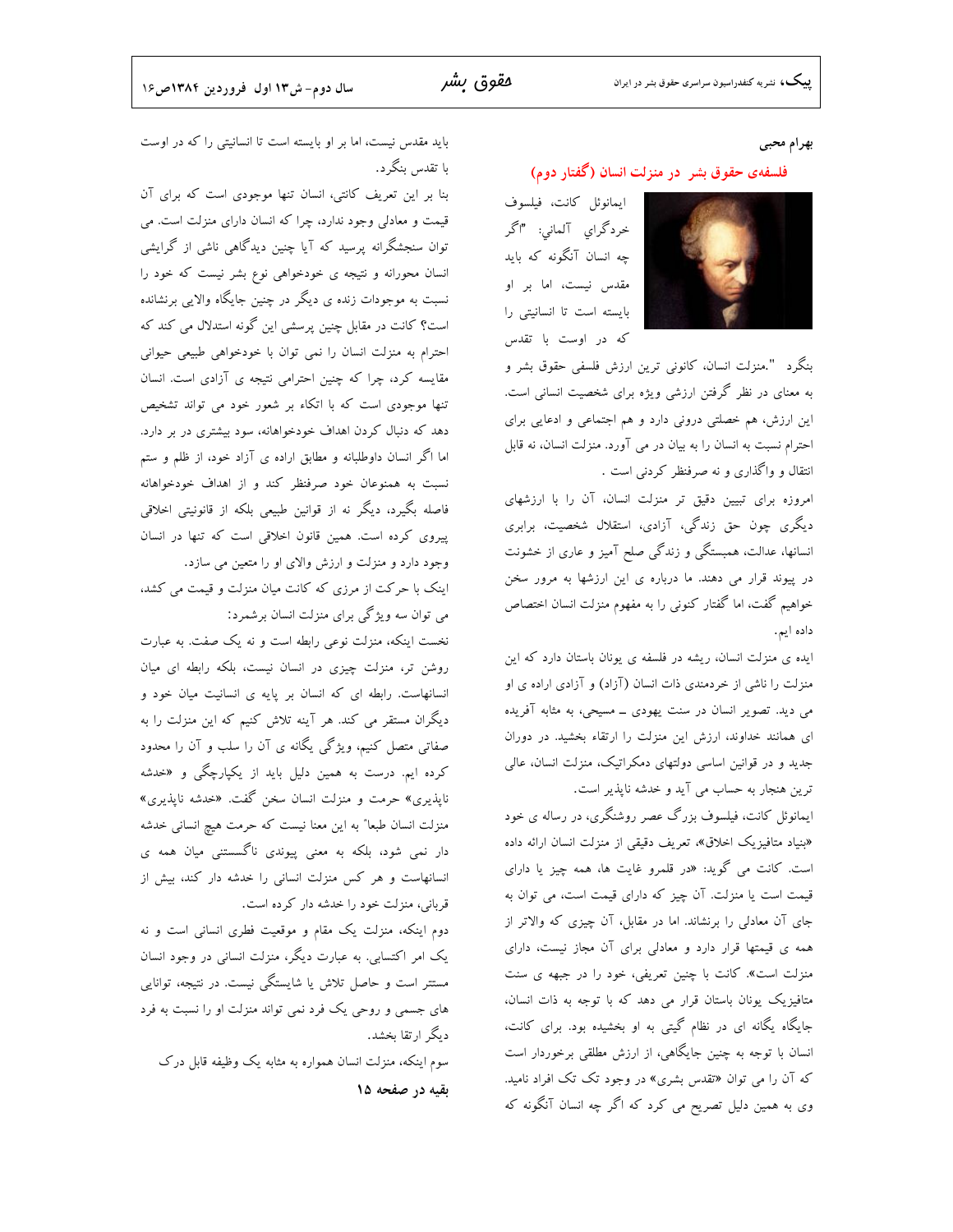#### مرا به خیر تو امید نیست، شر مرسان

فريبرز رييس دانا، فعال سیاسی و استاد دانشگاه در واکنش سخنان اخير به



رییسجمهور آمریکا مبنی بر این که «اگر ایران از پذیرش مشوقهای اقتصادی آمریکا خودداری کند، از شورای امنیت میخواهد تا تحریمهایی را علیه ایران اعمال کند»، به تضییقاتی که در طول تاریخ از سوی آمریکا علیه ایران اعمال شده، اشاره کرد و اظهار داشت: " پس از جنگ جهانی اول که آمریکا به عنوان منجی آزادی در بسیاری از کشورها مطرح شد و خود را جانشین استعمار انگلیس معرفی کرد، در ایران از در خصومت وارد شد؛ جنبش چپ و کارگری ایران را تحت فشار قرار داد، علیه دولت مردمی مصدق کودتا کرد، در برابر ملی شدن صنعت نفت و استقلال ایران مانع تراشی کرد؛ با به راه انداختن اصلاحات ارضی، حکومت شاه را تثبیت و هزاران آزادیخواه را قربانی کرد تا جایی که با حضور مستشاران آمریکایی کشور به اشغال آنها درآمد. همچنین به طبع مداخلات آمریکا و به رغم مصوبات کنفرانس تهران و جنبش جهانی نفت، ارتش ایران به ژاندارمی در منطقه تبدیل شد و هزینههای گزاف چنین ژاندارمی را ملت ایران متحمل بودند." این استاد دانشگاه با اشاره به تحمیل سیاستهای اقتصادی آمریکا خاطر نشان كرد كه: " اين عارضه سبب فلج شدن اقتصاد ايران، پیش و پس از انقلاب ایران شد. همچنین آمریکا پس از انقلاب به گونهای عمل کرد که جنبش دموکراتیک به عنوان یک جنبش خطرآفرین معرفی شود، میلیاردها دلار ذخایر ارزی ایران را بالا کشید، در مداخلاتش با روسیه، پای ایران را وسط کشید، صدام حسین را علیه ایران تحریک کرد و صدها هزار جوان ایرانی را به شهادت رساند. البته مجموع عملکرد امپریالیزم جهانی در سراسر دنیا حاکی از حمایت آن از حکومتهای خودکامه و ارتجاعی با حضور جریانهای سرکوبگر و ویرانگر بوده است.″رییسدانا در پذیرفتن برخی اشتباهات مدیریتی و اقتصادی داخلی، از تحمیل سیاستهای تبدیل ساختاری و تحریمهای اقتصادی آمریکا علیه ایران به عنوان مهمترین عامل فلج کنندهی اقتصاد ایران یاد کرد و ادامه داد:" این آمریکاست که سازمان تجارت جهانی را به یک وجدان در میان نظریه پردازان عضو شبکهی قدرت بدل کرده و تمامی جهان و ایران را در چنبرهی سیاستهای اقتصادی تحمیلی خود از سوی بانک جهانی و صندوق بین|لمللی پول محاصره کرده

است. به گونهای که به سرعت بسیاری از کشورهای جهان را به یکی از بزرگ ترین بدهکاران جهانی تبدیل کرده است. "وی با بیان این که به علت عدم ارتباط ایران و آمریکا تاکنون آمریکا نتوانسته مستقیما در امور ایران دخالت کند، متذکر شد:" در حال حاضر نیز آمریکا با تحمیل سیاسی اقتصادی خود، اقتصاد ما را تحریم و تخریب کرده است. زمانی که ما در تحریم اقتصادی آمریکا به سر میبردیم، این ثروتاندوزان بودند که کیسههای خود را پر کردند. دود چنین تحریمی به چشم همهی ملت ایران رفت ولی اکنون آنها با آنچه که مشوق اقتصادی خود می خوانند، سودی را متوجه یک عدهی اندک می کنند و نه تمام ملت. "به اعتقاد وي، حال كه شيوهي اقتصاد كنوني ايران ناتوان و توسط تحمیل سیاستهای اقتصادی آمریکا مثله شده است، حضورش در سازمان تجارت جهانی نمیتواند به عنوان یک کشور برنده باشد چرا که به علت بنیهی ضعیف اقتصادی کاری از پیش نخواهد برد. بر این اساس این فعال سیاسی، چنین نتیجهگیری کرد که: " عدم مخالفت آمریکا با عضویت در WTO در ازای توقف غنی سازی اورانیوم به منزلهی آن است که روغن ریختهای را وقف امامزاده می کنند و یا مرغی را که میخواهند سر ببرند به عروسی دعوت می کنند؛ ایران با بنیهی ضعیف اقتصادی که دارد در صورت حضور در سازمان تجارت جهانی به مثابه همان مرغ است که با وجود حضور در این سازمان نیز نفعی نخواهد برد. رییس دانا با بیان "ما را به خیر تو امیدی نیست، شر مرسان" خطاب به آمریکا، یادآور شد:" باید شرایط صلحآمیز با همهی جهان را فراهم کرد و از جنگطلبی پرهیز کرد ولی در پیشنهادات اخیر آمریکا هیچ نشانی از تامین منافع ملت وجود ندارد. وی با اظهار بی|طلاعی از انگیزهها و سیاستهای دولت ایران نسبت به روند پروندهی هسته یی، گفت: " در چارچوب سازمان ملل و وجدان جهانی هیچ کشوری حق دخالت در استراتژی انرژی دیگر کشورها را ندارد و در شرایط دموکراتیک تعیین چنین استراتژی تنها حق ملت ایران است. "این اقتصاددان با تاکید بر این که باید نگاه درازمدت به نتايج مسائل مختلف داشت، ادامه داد: "بايد با تقويت بنيهي اقتصادی و تعمیق دموکراسی به سویی پیش برویم تا ملت پشتیبان سیاست و اقتصاد کشور باشند. به این ترتیب جلوی دستاندازهایی امپریالیسم گرفته شده و منافع ایران تامین میشود. به گفتهی وی، عدم توجه به چنین نکاتبی اگرچه از سوی راستگرایان عادی به نظر می رسد ولی استقلال طلبان ایران باید مراقب باشند تا حرفها و عملکردهایشان منافع ملی ایران را تضییع نکند.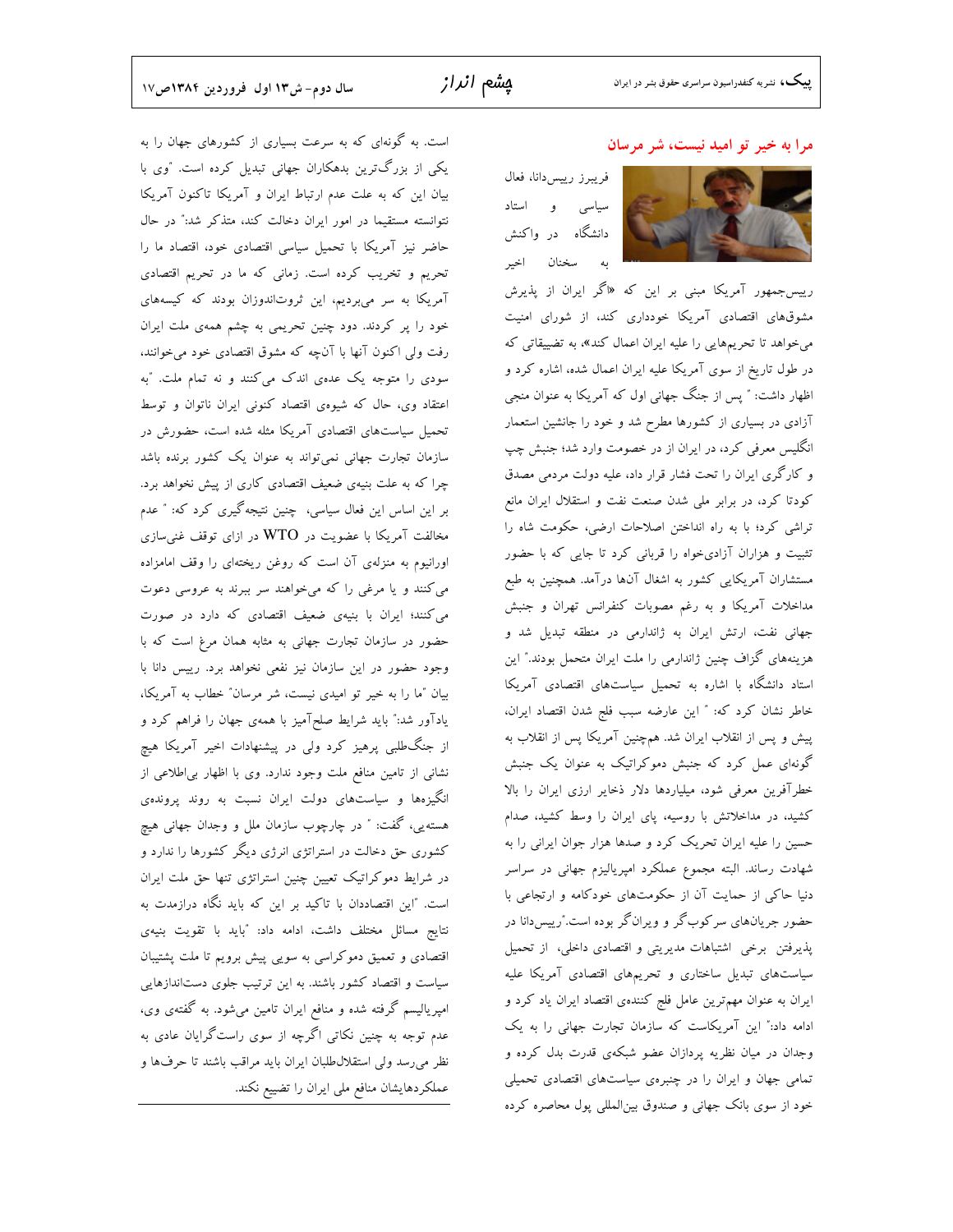# دکتر احمد رضا کمره ای بازتاب اعلامیه جها نی حقوق بشردر قوانین اساسی کشورها و اتحادیه اروپا

به مناسبت روز حقوق بشر (١٠ دسامبر= ٢٠ آذر) به هم وطنان

عزیزم تقدیم نمودم. در آن مقاله متذکر گردیدم که تحقيقات پروفسور هرست هانوم [منبع ۱] نشان می دهد كه تا سال ۱۹۹۵ قوانين اساسی حداقل بیست و شش كشور بطور واضح به برترى اعلامیه جهانی حقوق بشر بر قوانین داخلی آن کشورها

ارشارت دارد. لازم به ياد آوری است که سازمان ملل متحد اعلامیه جهانی حقوق بشر را بعنوان سندی جهانشمول و فرا زمان رسما به بیش از ۳۰۰ زبان ترجمه كرده است تا براي همه انسانها بصورت يكسان قابل فهم و درک باشد. اعلامیه جهانی حقوق بشر به زبان فارسی را می توان مستقیما از سازمان ملل متحد از طریق آدرس الکترویکی

www.unhchr.ch/udhr/lang/prs دريافت نمود:

تحقیقات اینجانب روشن می سازد که انعکاس اعلامیه جهانی حقوق بشر در قوانین اساسی کشورها بخصوص در دهه اخیر گسترده تر از حدی است که پروفسور هانوم ارائه نموده است. بررسی وب سایت سازمان ملل متحد نشان میدهد که از زمان تصویب اعلامیه جهانی حقوق بشر در سال ۱۹۴۸ تا به امروز تعداد اعضای سازمان ملل متحد از ۵۸ کشور به ۱۹۱ کشور افزایش یافته است. در این مدت تعداد بسیاری از کشورها قوانین اساسی خود را یا برای اولین بار نوشته اند (کشورهای جدید التاسیس)، یا از نو نوشته اند (کشور هائی که نظام حکومتی آنها تغیر یافته است) و یا آنرا اصلاح کرده اند (کشورهای دموکراتیک و یا نیمه دمو کر اتیک).

خوشبختانه شبکه اینترنت، قوانین اساسی کلیه کشورهای جهان را بسهولت در اختیار علاقمندان می گذارد [منابع ۲ تا ۸]. وزن اخلاقی و معنوی اعلامیه جهانی حقوق بشر و میثاق های الحاقی آن (ميثاق بين المللي حقوق مدنى و سياسى و ميثاق بين المللي حقوق اقتصادی، اجتماعی و فرهنگی) بحدی است که عین کلمات،

عبارات و مواد اعلامیه جهانی حقوق بشر و میثاق های الحاقی آن در قوانین اساسی بیش از یکصد کشور جهان انعکاس یافته است. در بین قوانین اساسی فوق، قوانین اساسی حداقل ۴۰ کشور ونیز اتحادیه اروپا به صراحت از اعلامیه جهانی حقوق بشر و یا میثاق های الحاقی آن نام می برند. توضیح اینکه قانون اساسی اتحادیه اروپا در۲۹ اکتبر ۲۰۰۴ توسط سران و روسای دول ۲۵ کشورعضو اتحادیه و ۳ کشور کانیدیدای عضویت در اتحادیه امضا شده است. این سند می بایسنی توسط مردم و یا پارلمان این کشورها تائید گر دد.

در ذیل، ترجمه فارسی (جدیدترین نسخه) بخشی از قوانین اساسی کشورها و اتحادیه اروپا که به صراحت از اعلامیه جهانی حقوق بشر و يا ميثاق هاى الحاقى آن نام ميبرد، از نظر هموطنان عزيز مىگذر د.

#### قانون اساسی اتحادیه اروپا (۲۰۰۴)

قسمت ٢، ماده ۶۱ ( اعلامیه ها: عنوان ١، ماده ١): « كرامت انسان غیر قابل تجاوز بوده، میبایستی مورد احترام و حفاظت قرار گیرد… كرامت شخص انسان نه فقط خود يك حق بنيادين است، بلكه مبنای واقعی حقوق بنیادین را تشکیل میدهد. اعلامیه جهانی حقوق بشر ۱۹۴۸ کرامت انسان را در مقدمه اش بدین صورت تقدیس کرده است: از آنجا که شناسائی حیثیت ذاتی کلیه اعضای خانواده بشری و حقوق یکسان و انتقال ناپذیر آنان اساس آزادی و عدالت و صلح را در جهان تشکیل میدهد»

قانون اساسی افغانستان (۲۰۰۴)

مقدمه: « با رعايت منشور ملل متحد و با احترام به اعلاميه جهاني حقوق بشر»

قانون اساسی آندورا (۱۹۹۳)

ماده ۵: « در آندورا، اعلامیه جهانی حقوق بشرلازم الاجرا است.» قانون اساسی آرژانتین (۱۹۹۸)

بخش ۵۷، ماده ۲۲: «...اعلامیه جهانی حقوق بشر..، میثاق بین المللي حقوق اقتصادي، اجتماعي و فرهنگي، ميثاق بين المللي حقوق مدنی و سیاسی و پروتکل مربوطه، قرارداد بین المللی جلوگیری از کشتار جمعی و مجازات آن، قرارداد بین المللی رفع هر نوع تبعیض نژادی، کنوانسیون بین المللی حذف کلیه اشکال تبعیض علیه زنان، کنوانسیون بین المللی ضد شکنجه و سایر مجازاتهای ظالمانه، غیر انسانی یا تحقیر کننده و کنوانسیون حقوق کودک…بخش اول این قانون اساسی را لغو نمی کنند و میبایستی به عنوان حقوق و ضمانت های مکمل شناخته شوند.»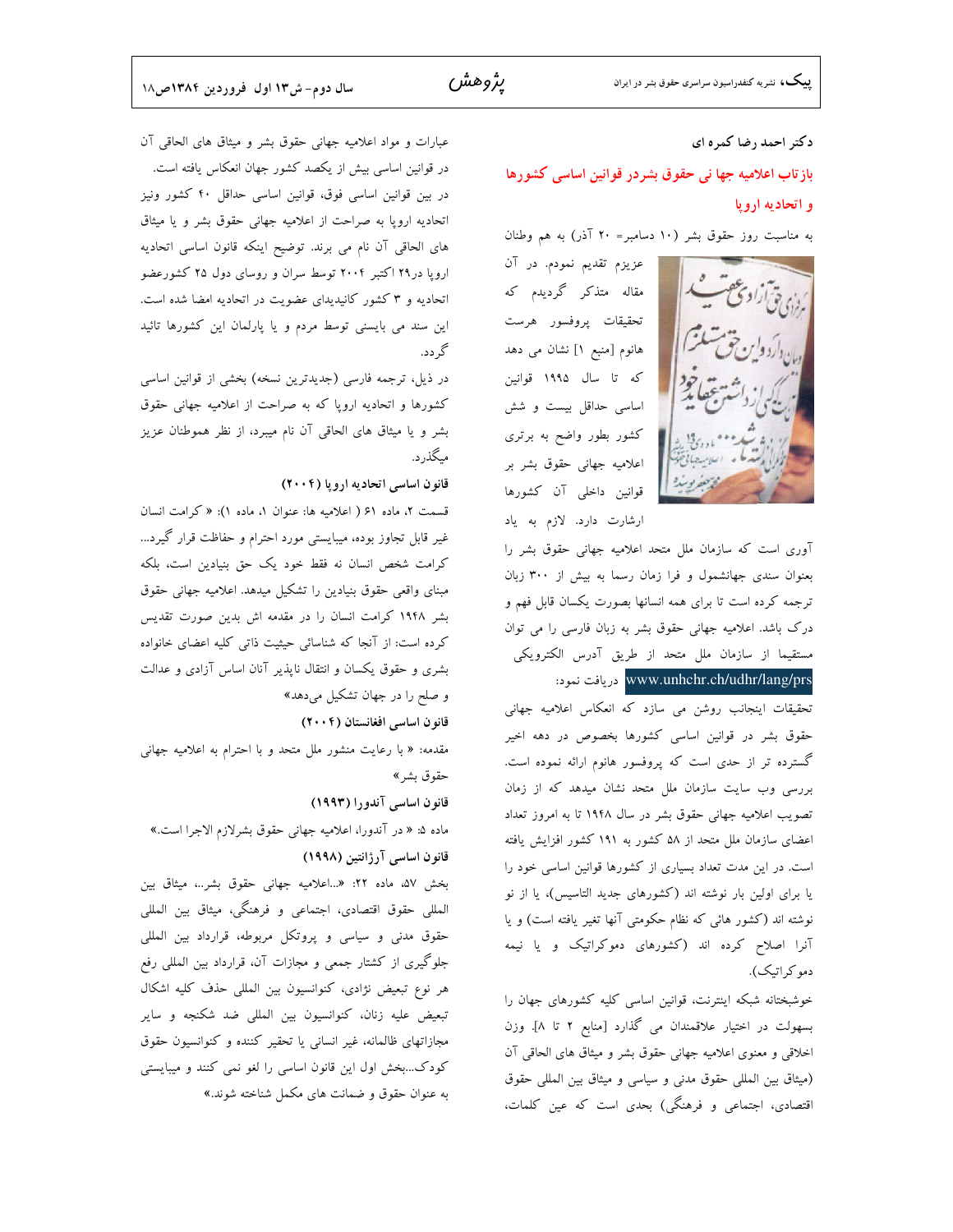ماده ۱۶(۳): « استانداردهای قانون اساسی و حقوقی و هرگونه قانون اساسی بلیز (۱۹۸۱) کاستی ها درباره حقوق بنیادین، بر مبنای اعلامیه جهانی حقوق ماده ۱۰: « قانون اساسی میبایستی دارای یک بخش جامع در باره بشر تفسیر خواهد شد.» حقوق بشر و آزادی ها متناسب با میثاق حقوق مدنی و سیاسی و قانون اساسی چاد (۱۹۹۶) میثاق حقوق اقتصادی، اجتماعی و فرهنگی سازمان ملل باشد.» مقدمه: « ما مردم چاد دلبستگی خود را به اصول حقوق بشر قانون اساسی بنین (۱۹۹۰) بصورتیکه در منشور ملل متحد ۱۹۴۵ و اعلامیه جهانی حقوق بشر مقدمه: « ما مردم بنین مجددا پیوستگی خود را به اصول دموکراسی ۱۹۴۸...تعریف شده است، اعلام میداریم.» و حقوق بشر بصورتی که در منشور ملل متحد ۱۹۴۵ و اعلامیه قانون اساسی کومور (۲۰۰۱) جهانی حقوق بشر ۱۹۴۸ ... تعریف شده است، تائید می کنیم. مواد مقدمه: « ما مردم کومور پیوستگی خود را بطور قاطع به …اصول و این اسناد جز لاینفک این قانون اساسی و قوانین بنین بوده و حقوق اساسی به صورتیکه در منشور سازمان ملل…اعلامیه جهانی ارزشی برتر از قوانین داخلی خواهند داشت.» حقوق بشر... و میثاق های بین المللی بویژه میثاق های مربوط به قانون اساسی بولیوی (۲۰۰۲) حقوق کودک و زن تعریف شده است، اعلام میداریم.» ماده ۶: « حقوق بنیادی و تامین های شخصی بر طبق اعلامیه قانون اساسی کنگو (۱۹۹۲) جهانی حقوق بشر... تفسیر و اجرا خواهد شد. » مقدمه: « اصول اظهار شده و ضمانت گردیده در منشور سازمان قانون اساسی بوسنی و هرزگوین (۱۹۹۵) ملل ۱۹۴۵ و اعلامیه جهانی حقوق بشر ۱۹۴۸ جز لاینفک قانون مقدمه:« احترام كامل به قوانين انساندوستانه بين المللي، اعلاميه اساسی کنونی اعلام میگردد.» جهانی حقوق بشر، میثاق بین المللی حقوق مدنی و سیاسی و میثاق قانون اساسی ساحل عاج (۲۰۰۰) بین المللی حقوق اقتصادی، اجتماعی و فرهنگی، و اعلامیه حقوق مقدمه: « مردم ساحل عاج پیوستگی خود را به حقوق و آزادی ها انسانی اقلیت های ملی، قومی، مذهبی و زبانی» بصورتی که در اعلامیه جهانی حقوق بشر ۱۹۴۸...تعریف شده قانون اساسی بورکینا فاسو (۱۹۹۷) است، اعلام میدارند.» مقدمه: « ما مردم بوركينا فاسو اعلاميه جهاني حقوق بشر ۱۹۴۸ و قانون اساسی گینه استوائی (۱۹۹۶) اسناد بین المللی برای حل مشکلات اقتصادی، سیاسی و اجتماعی و مقدمه: «... با تاکید قاطع بر آزادیهای عقیدتی که در اعلامیه فرهنگی را تصدیق کرده و بر آنها صحه میگذاریم.» جهانی حقوق بشر ۱۹۴۸ تقدیس شده است» قانون اساسی بروندی (۱۹۹۲) قانون اساسی اتیویی (۱۹۹۴) مقدمه: « ما مردم بروندی پیوستگی خود را به حقوق اساسی انسان آنطور که از اعلامیه جهانی حقوق بشر ۱۰ دسامبر ۱۹۴۸ و میثاق ماده ۱۳(۲): « حقوق و آزادی های بنیادین که در این قصل آمده است، طوری تفسیر خواهد شد که با اعلامیه جهانی حقوق بشر و بین المللی حقوق انسان ۱۶ دسامبر ۱۹۶۶… استنتاج میگردد، اعلام ميثاق هاى بين المللى حقوق بشر...مطابقت داشته باشد.» قانون اساسی گابَن (۱۹۹۱) قانون اساسی کامبوج (۱۹۹۹) ماده ۳۱: « .. با برسمیت شناختن و احترام به حقوق بشر بر طبق مقدمه: « با تائيد قاطع بر پيروي از حقوق بشر و آزادي هاي اساسی که در…اعلامیه جهانی حقوق بشر ۱۹۴۸ تقدیس گردیده» موازین منشور ملل متحد و اعلامیه جهانی حقوق بشر، میثاق ها و قراردادهای مربوط به حقوق بشر، و حقوق زنان و کودکان» قانون اساسی گرجستان (۲۰۰۴) قانون اساسی کامرون (۱۹۷۲) مقدمه: « شهروندان گرجستان که تصمیم قاطع دارند یک نظم مقدمه: « با تائید دلبستگی به آزادی های بنیادین که در اعلامیه اجتماعی دموکراتیک، آزادی اقتصادی و یک نظام اجتماعی مبتنی جهانی حقوق بشر، منشور ملل متحد…و کلیه میثاق های بین المللی بر قانون بوجود آورند، اصول شناخته شده جهانی حقوق بشر و تقدیس گردیده است» آزادی ها را تامین خواهند کرد.» قانون اساسی گینه (۲۰۰۱) قانون اساسی کیپ ورد (۱۹۹۲)

میداریم.»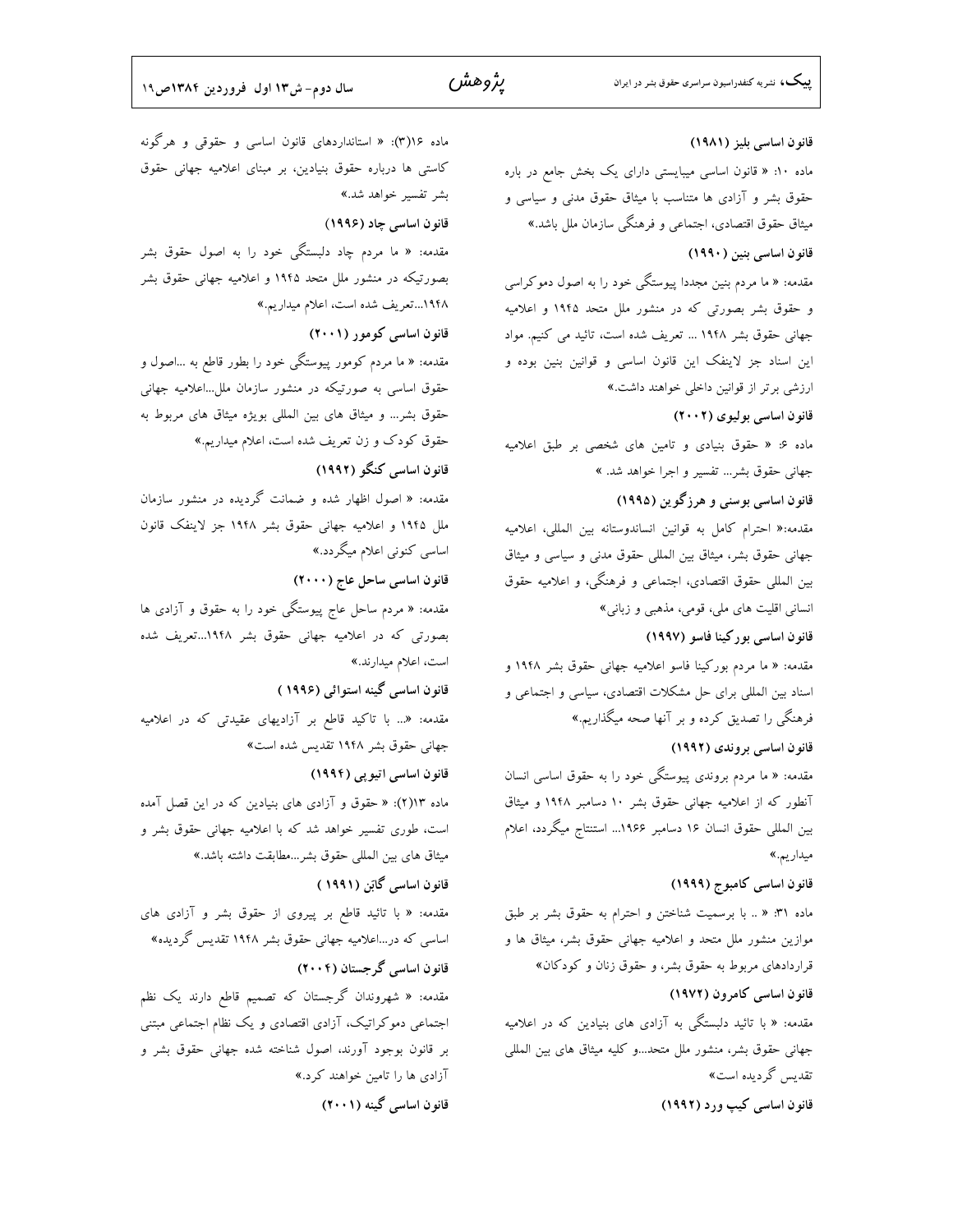ماده ۴ (۱): « مواد قانون اساسی درباره حقوق بشر و آزادی ها، بر

يژوهش

قانون اساسی مولداوی (۱۹۹۴)

مقدمه: «…پیوستگی به آرمان ها، اصول، حقوق و وظایف مصوب در منشور ملل متحد و اعلامیه جهانی حقوق بشر...» قانون اساسی گینه بیسائو (۱۹۹۶) ماده ۲۹(۲): « آئین دادرسی قانون اساسی و قوانین عادی در مورد حقوق بنیادین می بایستی در هماهنگی با اعلامیه جهانی حقوق بشر تفسیر گردد.» قانون اساسی گینه جدید پایوا (۱۹۷۵) ماده ۳۹ (۳): «..مرجع دادگاه، مواد این قانون اساسی، منشور ملل متحد، اعلامیه جهانی حقوق بشر و یا هر اعلامیه، توصیه نامه و یا تصمیم مجمع عمومی سازمان ملل متحد درباره حقوق بشر و آزادی های بنیادین خواهد بود.» قانون اساسی هائیتی (۱۹۸۷) مقدمه: « براى تضمين حقوق انتقال ناپذير و باطل ناشدنى به زندگی، آزادی و جستجوی شادی در تطابق با اعلامیه استقلال ۱۸۰۴ و اعلامیه جهانی حقوق بشر ۱۹۴۸...» قانون اساسی قرقیزستان (۱۹۹۸) ماده ۱۶(۱): « حقوق و آزای های اساسی بر طبق استاندارهای پذیرفته شده جهانی و اصول حقوق بین الملل، معاهدات بین المللی و قراردادهای حقوق بشری که مورد تایئد قرقیزستان قرار گیرد، شناخته شده و ضمانت می گردنند.» قانون اساسی لیتوانی (اعلامیه الحاق به اسناد حقوق بشری - ۱۹۹۰) قسمت ١: « ...جمهوري ليتوانى به اسناد بين المللي زير ملحق میشود: اعلامیه جهانی حقوق بشر ۱۰ دسامبر۱۹۴۸، میثاق بین المللي حقوق اقتصادي، اجتماعي و فرهنگي ۱۶ دسامبر ۱۹۶۶ و میثاق بین المللی حقوق مدنی و سیاسی ۱۶ دسامبر ۱۹۶۶» قانون اساسی لبنان (١٩٩٠) مقدمه: « لبنان يكي از اعضا موسس و فعال سازمان ملل متحد بوده، به میثاق های آن و اعلامیه جهانی حقوق بشر وفادار است. دولت، این اصول را بدون استثنا در همه زمینه ها و رشته ها جایگزین خواهد کر د.» قانون اساسی مالی (۱۹۹۲) مقدمه: « مردم مالی اعلامیه جهانی حقوق بشر ۱۰ دسامبر ۱۹۴۸...را تصدیق کرده، بر آن صحه می گذارند.» قانون اساسی موریتانی (۱۹۹۱) مقدمه: « مردم موریتانی قاطعانه دلبستگی خود را به اسلام و اصول دموکراسی آنطور که در اعلامیه جهانی حقوق بشر ۱۰ دسامبر ۱۹۴۸ تعریف شده است، اعلام میدارند.»

طبق اعلامیه جهانی حقوق بشر....تفسیر و اجرا خواهد شد.» قانون اساسی نیکاراگوئه (۲۰۰۰) ماده ۴۶: « ... شناسائی حقوق ذاتی هر فرد انسانی، احترام بی نهایت به حقوق بشر و پیشبرد و حفاطت از آن و کاربرد کامل حقوقی كه در اعلاميه جهاني حقوق بشر،...ميثاق بين المللي حقوق اقتصادی، اجتماعی و فرهنگی و میثاق بین المللی حقوق مدنی و سیاسی سازمان ملل امده است.» قانون اساسی نیجریه (۱۹۹۹) مقدمه: « ما مردم نیجریه پیوستگی خود را به اصول دموکراسی و اعلامیه جهانی حقوق بشر ۱۹۴۸ اعلام میداریم.» قانون اساسی فلسطین ( پیش نویس چهارم- فوریه ۱۹۹۶) ماده ۸: « فلسطین، حقوق بشر و آزادی های بنیادین را که در اعلاميه جهاني حقوق بشر، ميثاق بين المللي حقوق مدنى و سياسي، میثاق بین المللی حقوق اقتصادی، اجتماعی و فرهنگی، قرارداد بین المللي رفع هر نوع تبعيض نژادي، كنوانسيون بين المللي ضد شکنجه و سایر مجازاتهای ظالمانه، غیر انسانی یا تحقیر کننده و نیز سایر قرارداد ها و میثاق هائی که اینگونه حقوق و آزادی ها را تامین نماید، برسمیت شنتاخته و به آنها احترام میگذارد.» قانون اساسی پرو (۱۹۹۳) ماده ۲۰۶ (۴): « استاندارد حقوق و آزادی های مصرحه در قانون اساسی، بر طبق اعلامیه جهانی حقوق بشر و… تفسیر خواهد شد» قانون اساسی پر تغال (١٩٨٩) ماده (۲) ۱۶: « مواد قانون اساسی و قوانین مربوط به حقوق بنیادین، در هماهنگی با اعلامیه جهانی حقوق بشر قرائت و تفسیر خواهند شد» قانون اساسی رومانی (۲۰۰۳) ماده (۱) ۲۰: « مواد قانون اساسی مربوط به حقوق و آزادی های شهروندان، بر طبق اعلامیه جهانی حقوق بشر...، تفسیر و اجرا می

شود» قانون اساسی سنگال (۲۰۰۱) مقدمه: « اعلام پیوستگی ویژه به اعلامیه جهانی حقوق بشر ۱۹۴۸، كنوانسيون بين المللي حذف كليه اشكال تبعيض عليه زنان ١٨

دسامبر ۱۹۷۹، و کنوانسیون حقوق کودک ۲۰ نوامبر ۱۹۸۹» قانون اساسی اسپانیا (۱۹۹۲) بقیه در صفحه ۲۶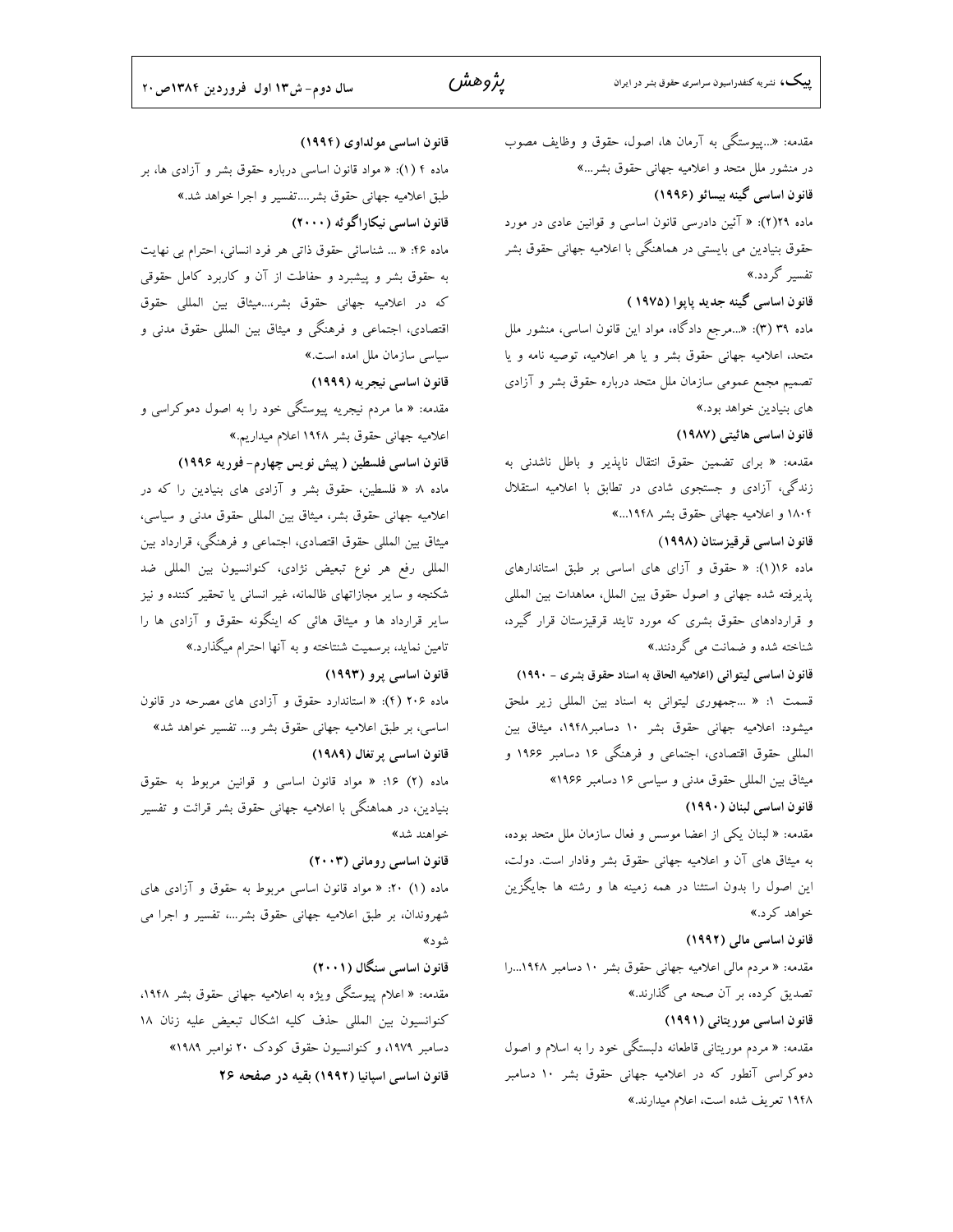محمود اروج زاده

### فیلترینگ و حقوق بشر – محمود اروج زاده

فیلتر شدن سایت های فارسی روبه افزایش است. این را کاربران ایرانی به صورت یک موج آرام ولی پیش رونده احساس می کنند؛ اما فقدان هرگونه ساز و کار و دستاویز قانونی برای پیگیریِ مسأله و استیفای حقوق ، باعث شده که جنبه های حقوقی، قضایی و بین المللی این امر مغفول بماند و روندی که فیلترینگ پیش رو دارد ، بدون مانع خاصی ادامه یابد. اما آیا این مسأله می تواند دلیلی بر بی توجهي نسبت به واقعيات بارز داخلي يا جهاني باشد؟

مط*اب*ق این میث*ا*ق (wsis <sub>)</sub> ب*وانی ،کشورها* باير براي گسترش و تعميق امكان .<br>رسترسي آزارانه عموم مررم به اطلا*عات* بكوشنر. فهم غالب اين كررهمايي بهاني که بعرها به اربیات رایج در عرصه اطلاع رس*انی مبرل شر هاکی از* آن است که امکان رسترسی آسان و ارزان به اطلاعات ، اکنون یاره ای از مقوق بشر است، و نمی توان در افتماع و سیاست ، به هررلیلی آن را ناپیز شمرد.

۱- فیلترینگ درجهان اصولاً با ۲ انگیزه اخلاقی و سیاسی مورد توجه قرار مي گيرد ، ولي ساختار سنتي و مذهبي جامعه ما که در موارد پيشين هم (همانند ويدئو و ماهواره ) از خطرات اخلاقي عبور كرده، اكنون نيز نمى تواند چندان موضوع هشدار جدي خطرات اخلاقی اینترنت باشد. در چنین فضایی است که شائبه سیاسی بودن فیلترینگ پرنگ تر می شود،به ویژه اینکه در عمل نیز مصادیق بیشتری از سایت های سیاسی درمقایسه با موارد غیراخلاقی دیده می شود. البته برخی موارد چنان ابهام برانگیز است که نمی توان هیچ قضاوت دقیقی ارائه نمود، مثلاً سایتی مانند اورکات که اساساً در هیچ یک از این دو مقوله نمی گنجد، مدتی است که در لیست فیلترینگ است و عجیب این که برخی مراجع مسؤول فیلترینگ (به ویژه مخابرات) آن را تکذیب کرده اند، اما کاربران چیز دیگري مي بينند.

۲- یک تحقیق دانشگاهیِ که اخیراً در تحلیل محتوایِ مطالب سایت های معروف خبری ــ سیاسی فارسی زبان انجام شده یافته

هاي جالبي به همراه داشته است ، از جمله اين كه بيش از ٧٠ درصد مطالب این سایتها «خبر» است و بیش از ۹۵ درصد این سايتها، با لحن رسمي روزنامه اي مطالب خود را ارائه مي دهندو زبان انتقادي ، توهين آميز و طنز در كمتر از ۵ درصد آنها ديده می شود. استفاده از الفاظ زشت و رکیک هم در هیچکدام مشاهده نشده است (چکیده مقالات سومین سمینار بررسی مسائل مطبوعات ایر ان)

۳- در اجلاس جهانی جامعه اطلاعاتی ژنو در سال ۱۳۸۲، ایران کم و بیش به اتهام سخت گیری در کنترل سایت های اینترنتی تحت فشار قرار داشت. در حاشیه همین اجلاس ، مدیر یکی از معروف ترين سايت هاي فارسي زبان، روياروي وزير ICT ايران خواستار رفع مسدودیت سایت خود در داخل کشور شد ، وزیر نیز که پیشتر چندباری سایت موردنظر را تلویحاً تأیید کرده بودو خود را خواننده آن مي دانست ، با تصريح بر وجود راههاي شفاف براي پیگیری و پاسخگویی در مورد سایت های فیلتر شده وعده پیگیری داد. اتفاقاً زمان زیادی نگذشت که این سایت آزاد شد ولیِ اکنون چندی است که بازهم در تور فیلترینگ گرفتار است.

۴- به هرحال واقعیت این است که در فضای اینترنت فارسی، عرصه در حال تنگ شدن است و گزینه های انتخاب نیز در حال محدودشدن . این مسأله علاوه براین که با ذات اینترنت و شبکه های اطلاع رسانی تباین دارد ، علی الاصول با تعهد ایران در اجلاس wsis نیز ناسازگار است. مطابق این میثاق جهانی ،کشورها باید برای گسترش و تعمیق امکان دسترسی آزادانه عموم مردم به اطلاعات بکوشند. فهم غالب این گردهمایی جهانی که بعدها به ادبیات رایج در عرصه اطلاع رسانی مبدل شد حاک<sub>ی</sub> از آن است که امکان دسترسی آسان و ارزان به اطلاعات ، اکنون پاره ای از حقوق بشر است، و نمی توان در اجتماع و سیاست ، به هردلیلی آن را ناچيز شمرد.

۵- نظرات و مواضع اخیر مقامات عالیرتبه قضایی کشور در باب عدم توقیف مطبوعات ، چه پیامد چالش حقوق بشر شمرده شود و چه دنباله و ضرورت تحولات خارجی یا داخلی ، هرچه هست طلیعه ای است در نگاه دقیق تر و عمیق تر به این حق بشری. آیا می توان امیدوار بود که این گشایش به حوزه مجازي نیز گسترش یابد و بدین ترتیب، حقوق بشر در عرصه سپهر سایبر نیز به رسميت شناخته شود؟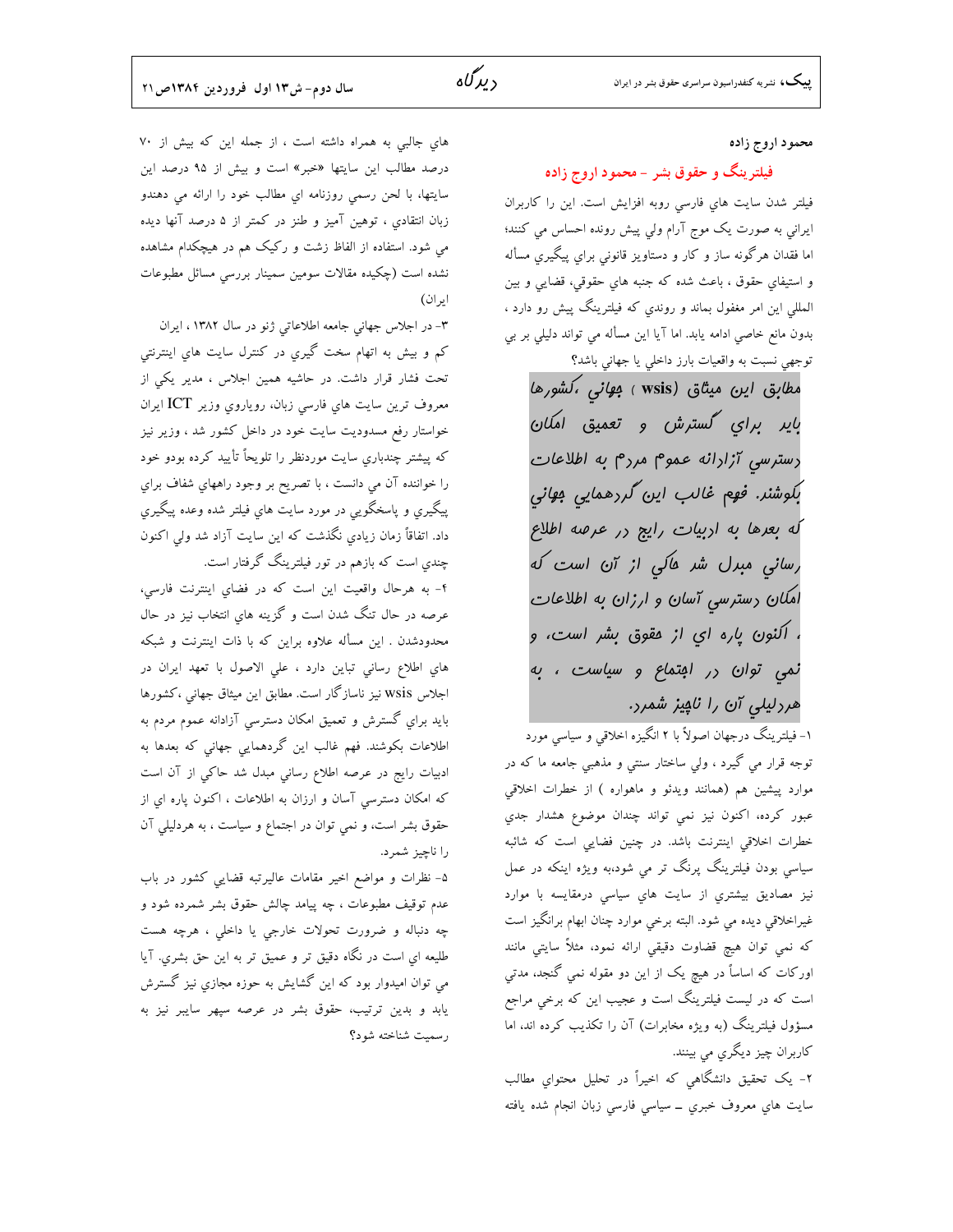#### سال دوم-ش١٣ اول فروردين ١٣٨٤ص٢٢

مباحثی را که در اجلاس اصلی به تصویب خواهند رسانید را مشخص کنند. دومین جلسه تدارکاتی اجلاس جهانی جامعه اطلاعاتی در محل اجلاس های عمومی سازمان ملل متحد در ژنو ( سوییس) در حالی برگزار شد که جمهوری اسلامی ایران با هیئت کاملی متشکل از نمایندگان چند روزنامه ایرانی, سازمانهای غیر دولتی ( ان جی او) و نمایندگان دولت شرکت داشتند. بحث اصلی هیئت ایرانی در اجلاس ژنو حول محور آزادی مطبوعات در عرصه بین المللی و مهمتر از آن محکومیت دولت آمریکا در ایجاد تحریمهای اینترنتی بروی سایتهای ایرانی متمرکزمیباشد. بنابرادعای نمایندگان ایران از روی اینکه مهمترین شرکتهای ارائه دهنده خدمات اینترنتی در جهان در انحصار آمریکا میباشد سایتهایی که در مخالفت با سیاستهای آمریکا فعالیت کرده و بخصوص سایتهای ایرانی از سوی شرکت های آمریکایی محدود و بلوک میشوند. بحث ارائه شده هیئت ایرانی در جلسه مدیا اجلاس مورد بررسی قرار گرفته و در نهایت به این توضیح که بحث ارائه شده باید در جلسه مخصوص هیئت دولتها مطرح شود و آن جلسه صلاحیت بررسی آن مورد را ندارد از روی میز جمع آوری شد. جمهوری اسلامی در حالی با این اعتراض به ژنو آمده که خود یکی از بزرگترین سرکوبگر آزادی های بیان و اینترنت در جهان است. فیلترینگ گسترده سایتها و وبلاگها در ایران, دستگیری و تهدید نویسندگان و تعطیلی صدها مطبوعات در ایران همگی گواه بر چهره دروغینی دارد که جمهوری اسلامی در تلاش ارائه آن در ژنو است. جمهوری اسلامی در حالی در اینگونه اجلاس حضور فعال دارد که جای بخش سرکوب شده اش, یعنی نویسندگان, روزنامه نگاران و ده ها تشکل فرهنگی و مترقی دیگر خالی است. بطور مثال آیا کانون نویسندگان خارج از کشور و یا انجمن قلم, سینماگران در تبعید و ً دیگر مدعیان پرچمداری پیشروان آزادی بیان در ایران! ..... نباید در اینگونه اجلاس ها شرکت کنند؟ اینها سئوالاتی است که همیشه بی پاسخ مانده! در اجلاس ژنو اعتراضاتی هم بشکلی کاملا محدود و جزیی به حضور جمهوری اسلامی و سیاستهای آزادی ستیزانه او صورت گرفت . سایت اینترنتی ″ همبستگی خلق برای سوسیالیسم" و یکی از اعضای سازمان خبرنگاران بدون مرز اطلاعیه ای را در این خصوص منتشر کردند و همچنین سایتهای اینترنتی " من و پالتاک" و " دخترک" با صدور اعلامیه ای بزبان انگلیسی خطاب به نمایندگان دیگر کشورهای جهان و یخش گسترده آن در محل اجلاس, جامعه عمومی را به محکومیت جمهوری اسلامی تشویق کرد.

گزارش مقدماتی اجلاس جامعه اطلاعاتی سازمان ملل متحد

#### (ژنو, سوییس) N world summit on the information society Geneva 2003 - Tunis 2005

اجلاس بین المللی جامعه اطلاعاتی هر دو سال یکبار توسط سازمان ملل متحد برگزار شده و در آن آخرین قوانین مربوط به طلاعات و خبر رسانی مورد بررسی قرار گرفته و در نهایت قوانینی را به تصویت خواهند رسانید که دولتهای عضو ملزم به رعایت آن خواهند بود. در اجلاس جامعه اطلاع رسانی سه گروه شرکت فعال دارند.

اول: دولتها برای قانون گذاری و تهدات حقوقی خود مبنی بر معاهدات بين المللي

دوم: نمایندگان شرکتها و بخش های تجاری که از منافع اقتصادی رشته های مختلف تکنولوژیک حرکت میکنند

سوم: سازمانهایی که طبق تعریف سازمان ملل سازمانهای غیر دولتی ( ان جی او) نام گرفته اند.

هدف از اجلاس جامعه اطلاعاتی این است که سه گروه یادشده بتوانند باهماهنگی با یکدیگر مجموعه تصمیمات را برای گردش بهتر اطلاعات در جامعه اختیار کنند.

اولین اجلاس جامعه اطلاع رسانی در سوئیس(۲۰۰۳) و اجلاس بعدی درتونس( ۲۰۰۵) خواهد بود.

انتخاب تونس به عنوان محل آتی اجلاس اعتراضاتی را در میان سازمانها, احزاب و ایوزیسیون تونس برانگیخته است, چرا که این گروه ها دولت تونس را ناقض آزادی بیان معرفی میکنند.

از دیگر مباحث مورد بحث در این کنگره چگونگی تعریف N.G.O و نحوه شرکت آنان در این اجلاس است. بگونه ای که برگزارکنندگان اجلاس گروه هایی را مجاز حضور میدانند که در کشورهای خود به ثبت رسیده باشند. از سویی دیگر ارتباط با نهادهای دولتی کشورها سبب خواهد شد که شرط به ثبت رسیدن آنان در تناقض با تعریف ان جی او ها قرار گیرد. از همین رو اجلاس اخیر بر سر این مسئله به بحث نشست و وعده داده اند که در این مورد تصمیمات جدیدی را اتخاذ خواهند کرد. از روی اینکه اجلاس اصلی در سطح روسای جمهور , وزیران و وزرای اقتصاد, مخابرات یا اطلاعات کشورهای عضو برگزار خواهد شد سازمان ملل جهت تسریع در کارها چند جلسه مقدماتی را برگزار میکند که نمایندگان کشورها با ارئه نقطه نظرات خود رئوس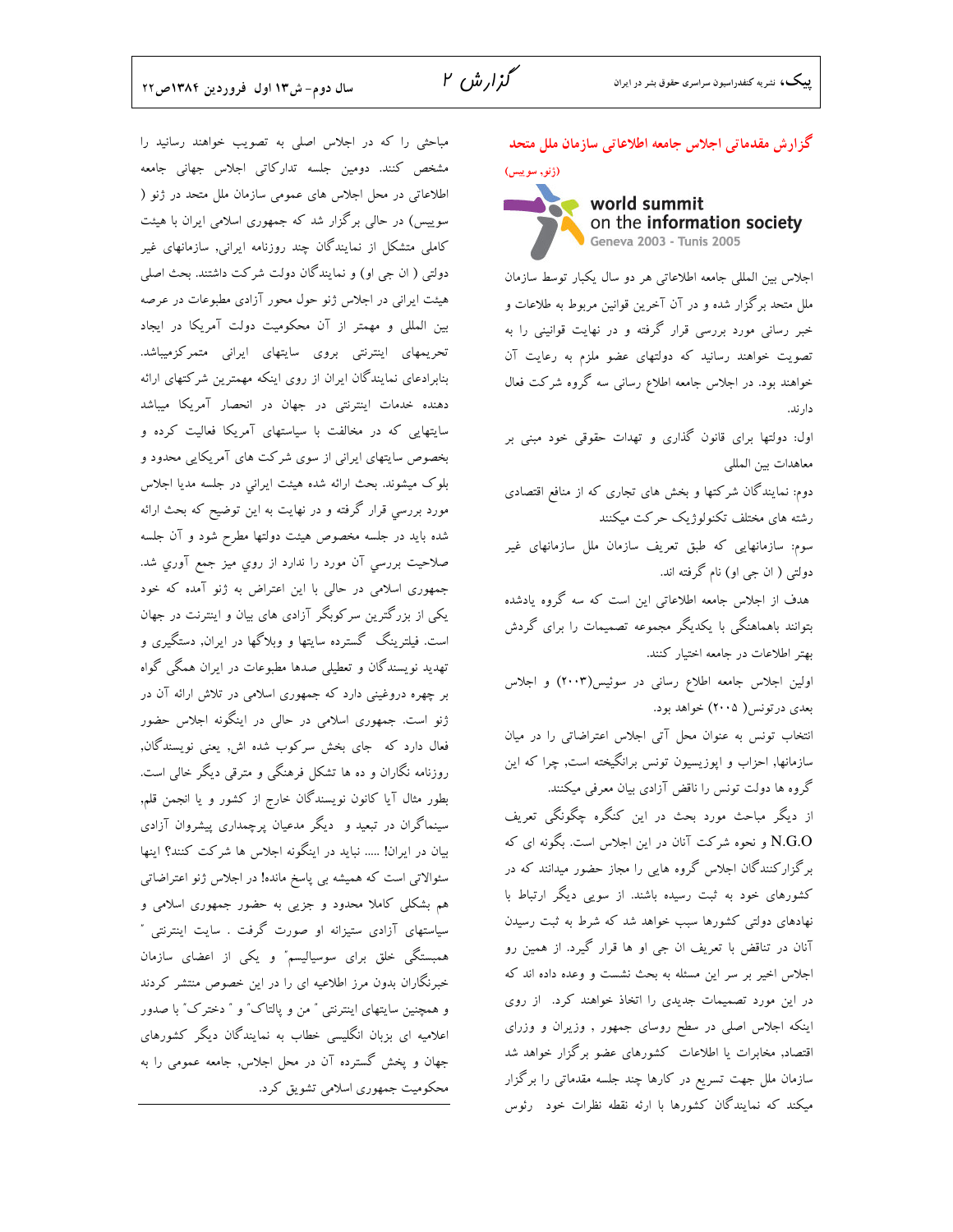# گزارش ۳

#### ترجمه: ن. نوريزاده

### گزارش کامل ناظران حقوق بشر در مورد ایران

ژوئن ۲۰۰۴ ( خرداد ۱۳۸۲) ش E / ۲



# مثل مرده در تابوت

شکنجه، بازداشت و سرکوب مخالفین در ایران

بخش پنجم- قسمت اول/ مراكز بازداشت و بد رفتاريها: این بخش شرح رفتار (غیر انسانی، خشن و تحقیر آمیز) با بازداشت شدگان سیاسی در زندان اوین، تهران و دیگر بازداشتگاههای غیر قانونی میباشد که توسط نهادهای گوناگون امنیتی و اطلاعاتی اداره میگردد. همچنین این بخش شرح وضعیت بازداشتگاههای غیر قانونی از زبان بیشتر زندانیان سیاسی است که به مدتهای طولانی در سلول های انفرادی این بازداشتگاهها زندانی بوده اند. بعلاوه گزارش بخش پنجم، رابطه بین نیروهای امنیتی لباس شخصی را با مراکز و بازداشتگاههای غیر قانونی با اسناد و مدارک نشان میدهد. طبق قوانين بين المللي حقوق بشر، ايران متعهد است با تمام افرادي که آزادی آنها سلب گردیده است (زندانیان)، با انسانیت و احترام رفتار نماید. (١٧) بعلاوه و بنابراین قوانین، هیچکس نباید در معرض شکنجه، یا رفتارهای تحقیر آمیز و مجازات غیر انسانی و وحشیانه قرار گیرد. (۱۸)

الف - زندان اوين

زندان اوین که در بلندیهای شمال تهران واقع میباشد، در سال ۱۹۷۱ (۱۹) ساخته شده است. اهمیت بین المللی این زندان زمانی معلوم شد که در اواخر رژیم محمد رضا شاه پهلوی، هزاران زندانی سیاسی در شرایط وحشتناک، بدست پلیس مخفی شاه ساواک در این زندان شکنجه میشدند. (۲۰) بعد از انقلاب ۱۹۷۹، حکومت جدید افرادی را که با رژیم شاه همکاری کرده بودند (ساواکیها) را نگه داشت تا در مواقع ضروری آنها را به خدمت فرا خواند تا از وجود و تجربیات آنها استفاده نماید.

در سالهای بعد کسانیکه حامی و پشتیبان انقلاب بودند به افرادی تبدیل شدند که تهدیدی برای جمهوری اسلامی نو یا بشمار میرفتند، در نتیجه رژیم آنها را بازداشت و زندانی کرد. تاریکترین

دوره از تاریخ زندان اوین اواخر تابستان ۱۹۸۸ میباشد. در این سال هزاران زندانی سیاسی در دادگاههای سه شماره ای (سریع) رژیم و (به حکم آیت اله خمینی -م) اعدام شدند. (٢١)

در سالهای بعد از انقلاب، مجموعه زیبائی از چند ساختمان مخوف در اوین ساخته شد و بطور رسمی تحت کنترل اداره عمومی زندانها قرار گرفت. سپس بخشهای مختلف این ساختمان در چند سال گذشته بدست قوه قضائیه، سپاه پاسداران و وزارت اطلاعات و امنیت سپرده شد. (٢٢)

زندان اوین تنها زندان شهر تهران نیست اما بیشتر افرادی که با ما (ناظران حقوق بشر) گفتگو کرده اند، قسمتی از دوران بازداشت خود را در این زندان گذرانده بودند و در اولین سال بازداشت در اوین مورد بدترین مجازاتها قرار گرفتند. در اواخر سال ۲۰۰۱-۲۰۰۰ روش بازجوئی در اوین متداول شد. به این معنی که افراد را در اولین سال بازداشت مورد تادیب و مجازاتهای بسیار سخت و طاقت فرسا قرار میدادند تا آنها ضمن (اقرار و اعتراف و مصاحبه) این مکان را به عنوان یک مکان دهشتناک در یاد و خاطره خود بسيارند.

بنظر میاید که در اوائل سال ۲۰۰۰ مقامات حکومتی دریافتند که زندان اوین به دانشگاه تبدیل شده است زیرا این زندان بیشتر روشنفکران، اساتید، دانشجویان را در خود جای داده بود. در این رابطه بیشتر زندانیانی که به اوین فرستاده میشدند و یا از آنجا بیرون میآمدند در این عقیده مشترک بودند که " ما همه در آنجا جمع بودیم و گوئی آنجا مثل یک دانشگاه بود." (۲۳)

زندانیان سیاسی که به جرمهای مشترکی متهم بودند، تجربیات متفاوتی از یکدیگر در مواجه با زندانبانان و بازجویان خود داشتند. مقامات زندان و بازجویان آنان را شکنجه، تحقیر و به مدتهای طولانی در سلولهای انفرادی حبس میکردند و یا در بازجوئیهای متعدد که ۵ و ۶ ساعت به طول میانجامید، زندانیان را جهت فریب دادن، به شکنجه کردن اعضاء خانواده شان تهدید میکردند و یا آنها را از مراقبتهای پزشکی و ملاقات با خانواده هایشان محروم مىكە دند.

ب- بازداشتگاههای غیر قانونی و نیروهای امنیتی موازی " شما باید این موضوع را بدانید که زندان ۵۹ فقط یک مکان (خیالی) نیست بلکه یک واقعیت عینی است. انسان فکر میکند که در یک زندان زیرزمینی بی انتها قرار گرفته است. حتی برای کسانی از ما که آزاد شدند، دائما این احساس وجود داشت که آنها همواره در میان فریادهای زجر آور دوستانشان قدم میزنند." (۲۴)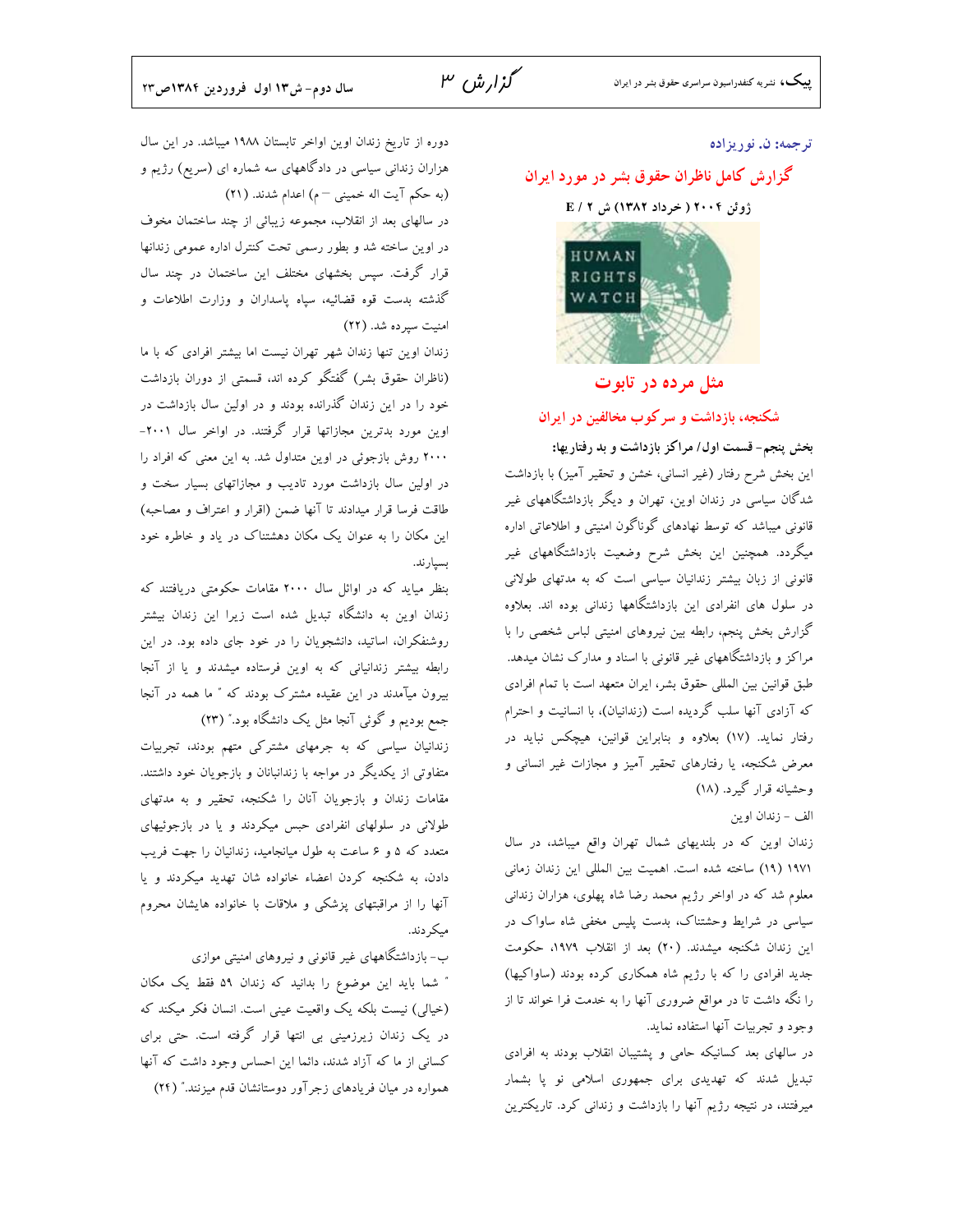ایرانیان واژه نهادهای موازی را در مورد انواع سازمانها و گروههای شناخته شده اطلاعاتی و امنیتی غیر قانونی اما قدرتمند بکار می برند و در این رابطه منظور روزنامه های ایران از بکار بردن "نهادهای موازی" و لباس شخصی ها در واقع بسیجیان، انصار حزب الله و انواع سرویسهای اطلاعاتی است که خارج از حیطه وزارت اطلاعات عمل می کنند و در اختیار مراکز بازجوئی و بازداشتگاه ناشناخته ميباشند.

تعداد مراکز بازداشت غیر قانونی که تحت کنترل مستقیم اداره عمومی زندانها می باشد، نامشخص است. این بازداشتگاههای غیر قانونی بطور رسمی بعنوان زندان ثبت نشده اند و هیچ سند و مدرکی دال بر ثبت نام زندانیان و یا اطلاعاتی راجع به اداره، مدیریت و بودجه آن، وجود ندارد. حتی بعضی از مقامات دولتی مربوطه نیز از این اطلاعات بیخبر هستند. با این وجود بنابر گزارش، تعداد زیادی از این نوع بازداشتگاههای ناشناخته غیر قانونی در اطراف تهران وجود دارد و روز به روز بر تعداد آنها اضافه می گردد.

در اوائل سال ۲۰۰۱ اعضاء مجلس (ششم) دریافتند که زندانهای زیرزمینی وجود دارد که از آنها برای حبس زندانیان سیاسی استفاده می کنند. چند عضو مجلس (ششم) به سرپرستی علی اکبر موسوی خوئینی، خواستار بازدید از این زندانها شدند. در نتیجه و بدنبال افشاء زندانهای غیر قانونی ناشناخته این امید بوجود آمد که شاید این زندانها بسته شوند. اخباری مبنی بر بسته شدن زندانهای غیر قانونی بویژه زندان توحید گزارش شد اما طولی نکشید که بعضی از زندانیان سابق اطلاع دادند، آنها زمانی که در بازداشت موقت بسر می بردند، شاهد بودند که ساختمانهائی را بعنوان زندان بنا کرده اند. بدیهی است که امکان تائید این اطلاعات دشوار است اما پر واضح است که مقامات حکومتی در پاسخ به توجهات روزافزون مردم و مجامع بین المللی نسبت به زندانهای ناشناخته غیر قانونی، این زندانها را به مکانهای دیگری انتقال داده اند.

برای مردم ایران به وضوح معلوم است که مراکز بازداشت غیر قانونی و پنهان که بصورت استادانه ای ساخته شده است، در ارتباط و اختیار نهادهای امنیتی لباس شخصی میباشد. این نهادها حمله به روزنامه های اصلاح طلب را سازماندهی می کردند و عامل ضرب و شتم وحشیانه دانشجویان در خیابانهای اصلی شهر و بازجوئی از زندانیان سیاسی در این بازداشتگاهها بودند.

ما (ناظران حقوق بشر) با سردبیر یک روزنامه که عضو اولین مجلس بعد از انقلاب است و کسی است که بعد از سخنرانی همراه

با دیگر عضو مجلس (ششم) از سوی نهادهای لباس شخصی مورد حمله واقع شد، گفتگو داشتیم، به این نتیجه رسیدیم که این نهادهای لباس شخصی در سال ۲۰۰۴ بیشتر به اموری چون: ربودن رهبران دانشجوئي، تهديد زباني فعالين حقوق بشر از جمله شيرين عبادی برنده جایزه صلح نوبل و حمله فیزیکی به جمعیتی که برای شنیدن سخنرانی نماینده دانشجویان و فعالان سیاسی اصلاح طلب آمده بودند، میپرداختند.(۲۶)

این گروههای شبه نظامی لباس شخصی در سالهای اخیر از امکانات بسیار زیادی برخوردار شده اند و در سطوح مراقبت، استخدام، مالی، طرح و نقشه و ارتباطات سازماندهی خود را بهبود بخشیده اند. برای مثال، ناظران حقوق بشر با چندین خبرنگار که شاهد اعتراضات دانشجوئی در ژوئن ۲۰۰۳ بودند گفتگو کردند، آنها در مشاهدات خود گفتند که شبه نظامیان لباس شخصی با بوجود آوردن ایستگاههای بازرسی در اطراف دانشگاه تهران، مردم را از پیوستن به جمع دانشجویان منع می کردند(٢٧) و نیز وضعیت را با بی سیم و تلفنهای دستی به مراکز اصلی (پایگاه) گزارش می دادند و (از آنها دستور مي گرفتند).

در خلال این گزارش که وقایع آوریل سال ۲۰۰ تا ۲۰۰۴ را در بر دارد، نهادهای لباس شخصی، دفاتر روزنامه های اصلاح طلب را شکستند و به روشنفکران سرشناس در حین سخنرانی عمومی آنها حمله ور شدند.(۲۸).

آنان ضمن ربودن رهبران دانشجوئی (۲۹) با باتون و چماق به شکستن شیشه (و ضرب و شتم حاضرین در اجتماعات سیاسی صلح آمیزشان پرداختند.(۳۰) در این رابطه افراد بسیاری را بازداشت و روانه زندان کردند. بدیهی است که با رشد و قدرت گرفتن گروههای شبه نظامی لباس شخصی، دشوار است که تشخیص داده شود که کدام نیرو متعلق به کدام نهاد حکومتی است. برای مثال، در حالیکه بسیج و انصار حزب الله گروههای شناخته شده شبه رسمی هستند، بنظر می رسد گروههای دیگر لباس شخصی جهت سرکوب و مرعوب کردن شهروندان به دستگاه قضائيه تعلق دارند.

بعضی از نهادهای رسمی که در خدمت جناح محافظه کار می باشند، آشکارا فعالان سیاسی را به تلافی کردن و انتقام گیری تهدید می کنند. برای مثال، فرمانده نیروی بسیج دانشگاه امیر کبیر، گفته است که "از حالا به بعد ما با آنها با روش دیگری مقابله خواهیم کرد، ما با افرادی که با عقایدمان موافق نیستند و در مقام خود کارهای غیر قانونی و خلاف انجام می دهند مقابله خواهیم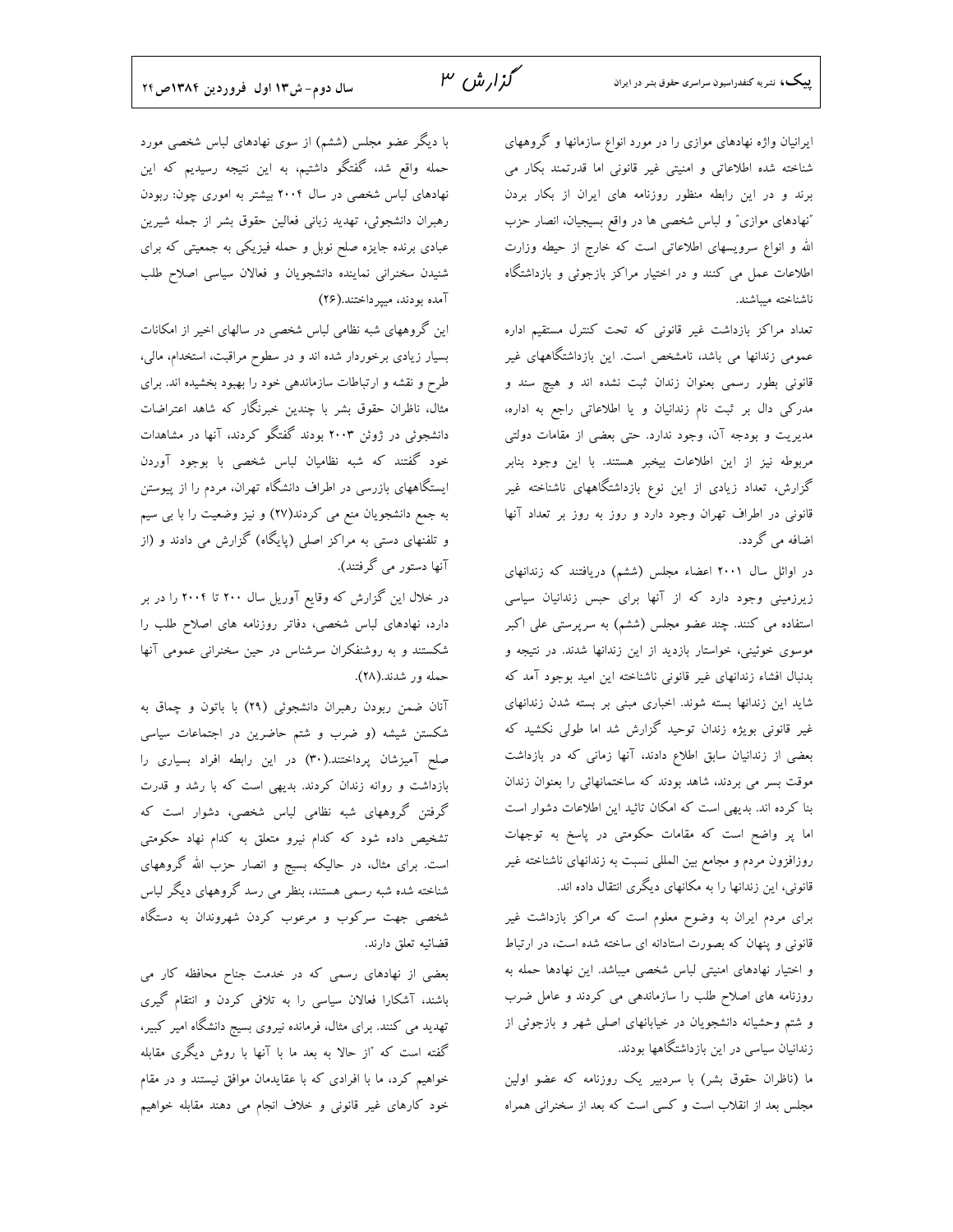کرد و این مقابله برخورد فیزیکی خواهد بود و از این به بعد اعلام می کنیم که مسئولیت این رفتار با خود آنها است و ما هیچ مسئوليتي در قبال آن نخواهيم پذيرفت".(٣١)

گزارش ۳

این گفتار بهترین دلیل است که نهاد بسیج دانشجوئی کاملا منطبق با خواسته مقامات حکومتی عمل می کند. در این رابطه گزارشهای بسیاری وجود دارد که اعضاء انصار حزب الله مجهز به اسلحه هستند(۳۲) زیرا مردم دیده اند که در ایستگاههای بازرسی که متعلق به لباس شخصی ها می باشد،(۳۳) آنها در خلال اعتراضات ژوئن و جولای ۲۰۰۳ با اسلحه تردد می کردند.(۳۳)

روشنترین ارتباط بین نیروهای امنیتی موازی با حکومت را می توان در مراکز و بازداشتگاههای ناشناخته غیر قانونی مشاهده کرد. یکایک زندانیان سیاسی سابق که با ناظران حقوق بشر گفتگو کرده اند، مدتی از دوران بازداشت خود را در این زندانها گذرانده اند، آنها همگی از یک نوع روشن شکنجه صحبت می کردند. این زندانیان بیش از همه تاکید داشتند که رفتاری که با آنها در بازداشتگاههای ناشناخته و غیر قانونی شده است، بمراتب زجرآورتر از رفتاری بود که در زندان اوین با آنها می شده است. در هنگام انتقال زندانیان به بازداشتگاههای ناشناخته غیر قانونی، به آنها گفته میشد که باید سر خود را یائین نگه دارند و یا با زور ۔<br>آنها را با چشمانی بسته مجبور می کردند که در صندل<sub>ی</sub> عقب ماشین و سر به زیر جای گیرند و سپس بمدت ۴۵ دقیقه آنها را در شهر تهران جهت رد گم کردن و به اشتباه انداختن زندانی می گرداندند. خانواده های زندانیان، یادآور شدند که این کار باعث شد که زندانیان تا زمانیکه آنان را به زندانهای رسمی منتقل نکرده بودند، نمی دانستند که در کدام محل زندانی بودند.(۳۴) یکایک زندانیانی که با ناظران حقوق بشر گفتگو کردند، گفتند که آنها در سلول های انفرادی بازداشتگاههای غیر قانونی مثل زندان ۵۹ و ۶۶، کاملا محبوس بودند و فقط اجازه داشتند که با چشمان بسته به دستشوئی بروند و فرایض دینی خود را در سه نوبت انجام دهند. این زندانیان سیاسی همچنین در گفتگو با ما (ناظران حقوق بشر) از بازجوئی های سخت و خشنی که در این بازداشتگاهها انجام می گرفت، توضیح دادند. آنها بدون استثناء گفتند که فقط اجازه داشتند بازجو های خود را که لباس رسمی به تن نداشتند و از اعضای نهادهای اطلاعاتی و امنیتی لباس شخصی ها بودند، مشاهده كنند.

بعضی از اعضاء چهل نفره ملی، مذهبیها که عده ای از نویسندگان، روزنامه نگاران و فعالین سیاسی بطور آزاد به آنها پیوسته اند، در مارس ۲۰۰۱ بازداشت و زندانی شدند. بیشتر آنها در یک یا دو زندان غیر قانونی و مخوف مانند زندان ۵۹ عشرت آباد حبس بودند. ناظران حقوق بشر با چندین نویسنده، روزنامه نگار و فعالین دانشجوئی که در زندان ۵۹ حبس بودند، گفتگو کرده است. در نتیجه این گفتگوها، بنظر می رسد زندانیانی را که در سلولهای انفرادی اوین زبان به اقرار نگشوده اند، به زندان ۵۹ جهت اعمال شکنجه های روانی و قطع ارتباط آنها با خارج، منتقل می کردند.(۳۶) چند زندانی که بعد از گذراندن مدت زمانی در زندان ۵۹ به اوین بازگردانده شده بودند به ما (ناظران حقوق بشر) گفتند که آنها را تهدید کرده اند که اگر همکاری نکنند دوباره به زندان ۵۹ بازخواهند گشت.زندان ۵۹ که بوسیله سیاه یاسداران اداره و کنترل می گردد در مجموعه ساختمانهای سپاه در ولی عصر تهران واقع است. در این زندان که مسئولیت آن بعهده حفاظت اطلاعات سپاه است، یکسری سلولهای انفرادی، اتاقهای بازجوئی و ۲ سالن مجهز به دوربین های ویدیوئی، وجود دارد. در موقع ورود به زندانیان یک پتو (سربازی)، یک حوله، یک ظرف غذا (پلاستیکی) و یک زیر شلواری ساده می دهند و به آنها گفته میشود که "این محل، جائی است که باید سکوت مطلق حاکم باشد." همچنین به زندانیان تاکید می شود که قبل از باز شدن درب سلول هایشان آنها باید چشم بند به چشم داشته باشند در غیر این صورت نگهبان اجازه خارج شدن آنها (به دستشوئی) را نمیدهد. زندانیان در زندان ۵۹ حق ملاقات با هیچ کس از جمله خانواده و وکلای خود را ندارند. گزارش شده است که آنها بخاطر گرمای طاقت فرسای سلولها و فضای آلوده آن دچارانواع بیماریها شده اند در حالیکه از مراقبت های درمانی اوین محروم بودند. علیرغم اینکه گفته شده است که زندان ۵۹ بسته شده است، اما ناظران حقوق بشر با افرادی که اخیرا یعنی در جولای ۲۰۰۳ در آنجا زندانی بودند، گفتگو کرده است. آنها گزارش دادند که در خلال ماههای ژوئن و جولای، هزاران نفری که بازداشت کرده بودند را به زندان ۵۹ آوردند و آنها را در گروههای بزرگ و در سالنهای زندان جای دادند.(۳۷) یکی از بازداشت شدگان که قادر بود بدون چشم بند زندان ۵۹ را بیشتر مشاهده کند به ناظران حقوق بشر گفت که :" در تصور من نمی گنجد که من بدون از دست دادت مشاعرم بتوانم حتی یک شب در این سلولها بسر برم."(۳۸)

ج-زندان ۵۹